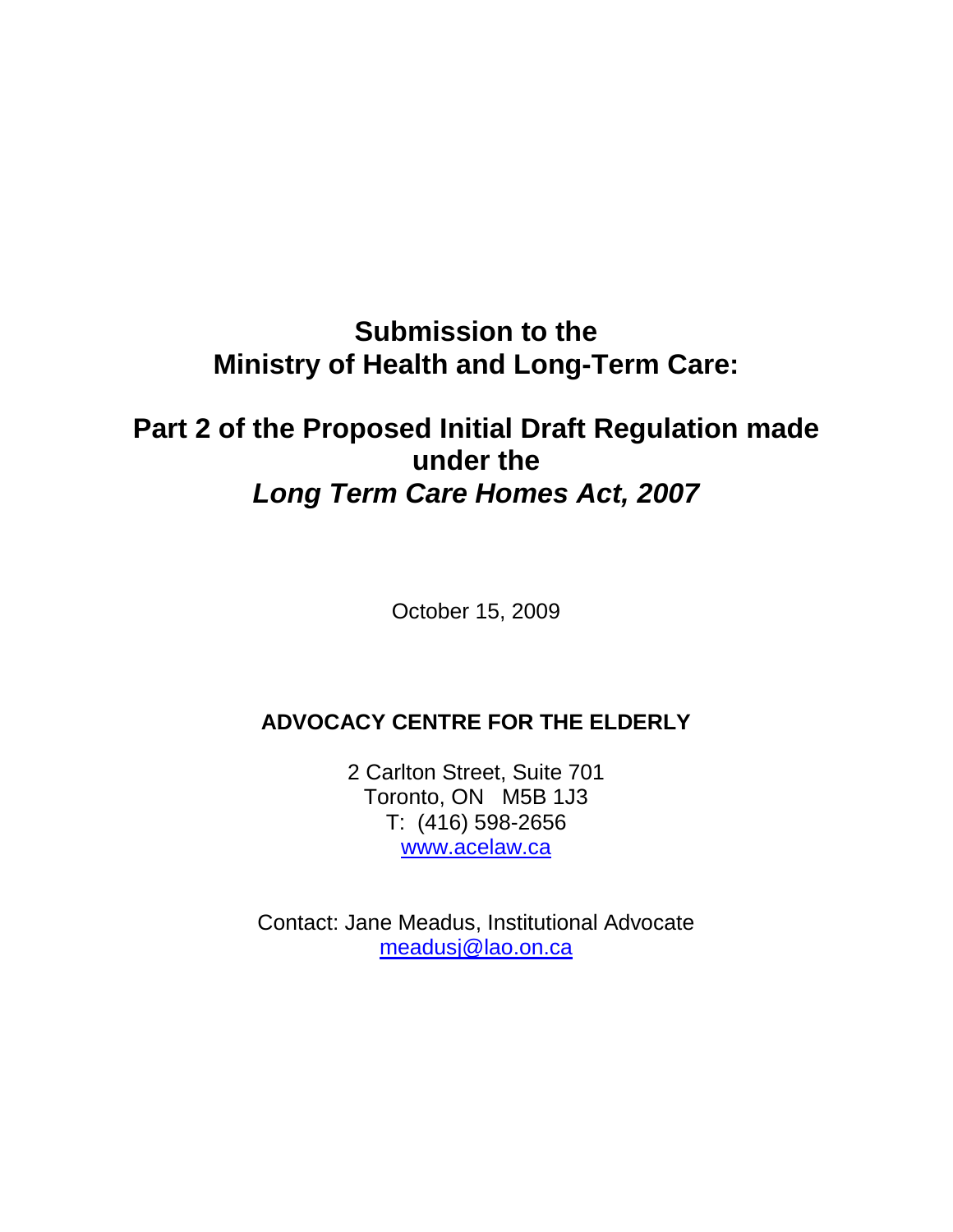### **INTRODUCTION**

The Advocacy Centre for the Elderly (ACE) is a community legal clinic, funded by Legal Aid Ontario, to provide legal services to low income seniors on elder law issues. ACE has been in operation since 1984. A primary area of practice of ACE has been advocacy and representation of residents in the long-term care system. One of the lawyers at ACE is a full-time Institutional Advocate, who provides advice to seniors living in various forms of facilities in the health system, as well as people considering moving into such places and families of seniors who may become or are residents in long-term care homes, hospitals, and other group living environments. ACE not only represents and advises individual clients, but also engages in public legal education and law reform activities on long-term care and health institution issues. ACE has also produced a text in excess of 600 pages that is now in its third edition entitled Long Term Care Facilities in Ontario: The Advocate's Manual.

We would like to thank the Ministry of Health and Long-Term Care for allowing us to participate in the process under which the draft regulations were initially created. We believe that the consultations which have taken place over the past year with various stakeholders have proven invaluable in the creation of these regulations. Of critical importance was the Ministry's outreach to residents, family councils and staff working in the homes, whose input was critical. We would like to specifically commend Colleen Sonnenberg and her team for their hard work, listening to stakeholders and endeavouring to draft regulations which meet the needs of residents of long-term care homes.

#### **GENERAL COMMENTS**

The Ministry of Health and Long-Term Care has given the public one month to comment on Part 2 of the initial draft regulations pursuant to the Long-Term Care Homes Act, 2007 (LTCHA or the Act). One of the difficulties with this process is that the regulations do not yet appear to be complete. We therefore request that the following provision be added:

#### **Part 1 and 2 of the draft regulations will be open to further amendments upon receipt of the final part of the draft regulations to ensure completeness and permit the public an opportunity to respond to the draft regulations in its entirety.**

We would also like to note that throughout most of our submission, we have provided suggestions as to what the amendments to the regulations should look like. In other instances, while we have indicated that a regulation is required, the contents and drafting are left to the Ministry to determine. These areas have been shaded in grey.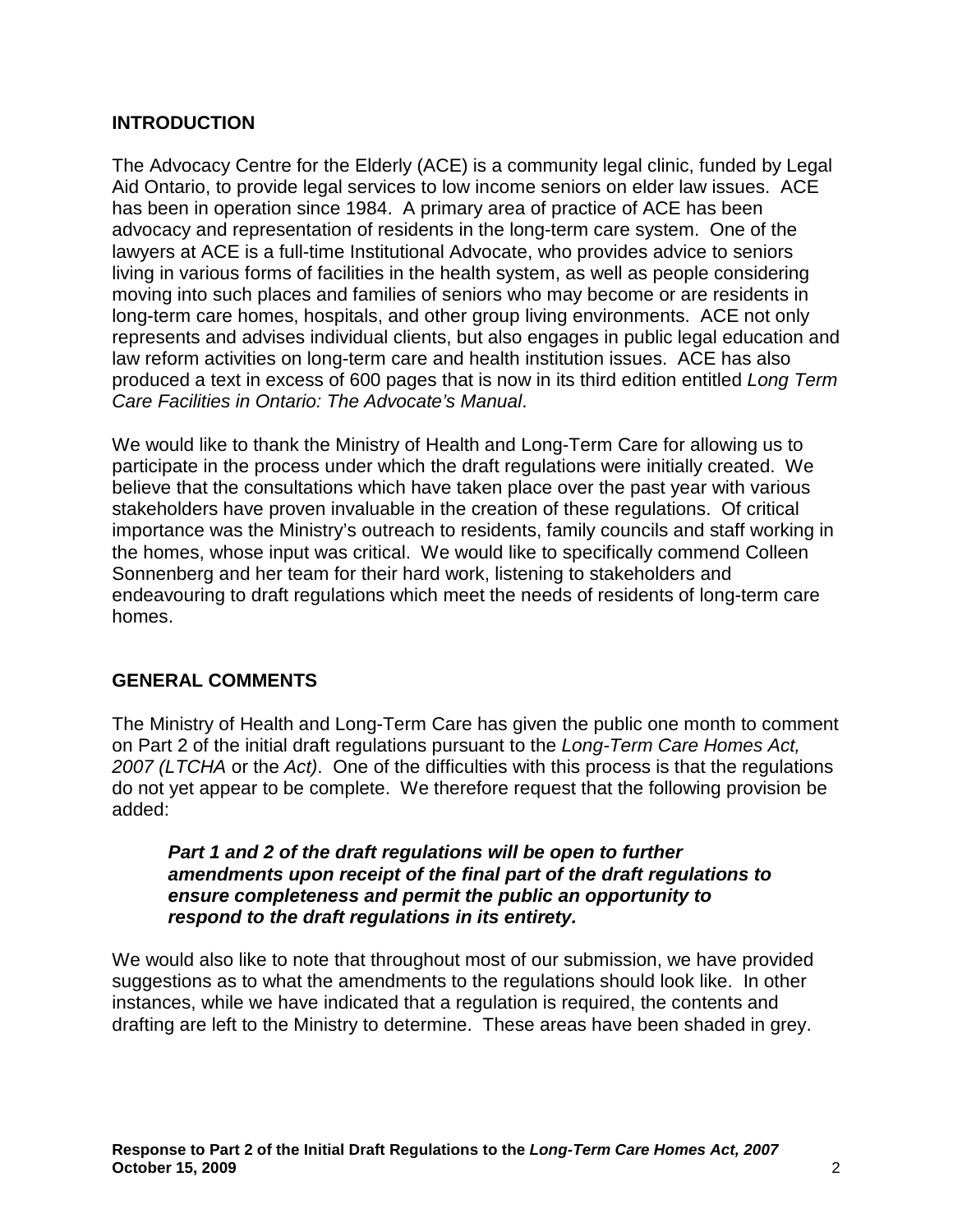# **REGULATION-MAKING AUTHORITY**

The Long-Term Care Homes Act leaves many issues to be explained in the regulations and allows the Lieutenant Governor in Council to make regulations in numerous areas. Our review of the statute revealed that several important topics were not addressed in either the first or second set of draft regulations.

# **Secure Units and Rights Advice**

Some of the most important provisions in the LTCHA pertain to the new legal protections afforded to residents where admission or transfer to a secure unit is being proposed. Residents are now required to receive rights advice before being moved to a secure unit and the right to apply to the Consent and Capacity Board for a determination as to whether the substitute decision-maker has complied with their statutory duties. Without these rights, ACE believes that any detention is contrary to the *Charter of* Rights and Freedoms.

Despite explicit statutory authority to make regulations regarding secure units and rights advice (please refer to sections. 2(1), 32(4), 45(2), 183(2)(i)), the draft regulations fail to provide any meaningful guidance or details on these noteworthy issues.

#### **Draft sections pertaining to secure units and the provision of rights advice**

# **Residents' Bill of Rights**

Section 3(4) of the LTCHA states that "the Lieutenant Governor in Council may make regulations governing how rights set out in the Residents' Bill of Rights shall be respected and promoted by the licensee". Unfortunately, besides the provisions referring to complaints and enforcement both sets of draft regulations are silent about "how" residents can enforce their rights.

ACE recently completed a research project for the Law Commission of Ontario about the law as it affects older adults, namely access to justice for older adults residing in congregate settings.<sup>1</sup> After conducting research and consulting with residents of longterm care homes and industry stakeholders, we concluded that while there are many legal protections in place for residents of long-term care homes (most of which are found outside the statute), there are no concrete enforcement mechanisms available to the resident in the LTCHA.

ACE was advised that many administrators and operators are supportive of the Bill of Rights but they express concerns about its interpretation in a collective environment where many residents living together. How are the rights of an individual to be

 $\overline{a}$  $1$  A copy of our report, entitled Congregate Living and the Law as it Affects Older Adults, can be found at the website for both ACE (www.acelaw.ca) and the Law Commission of Ontario (http://www.lcocdo.org/en/olderadultsresearchpapers.html).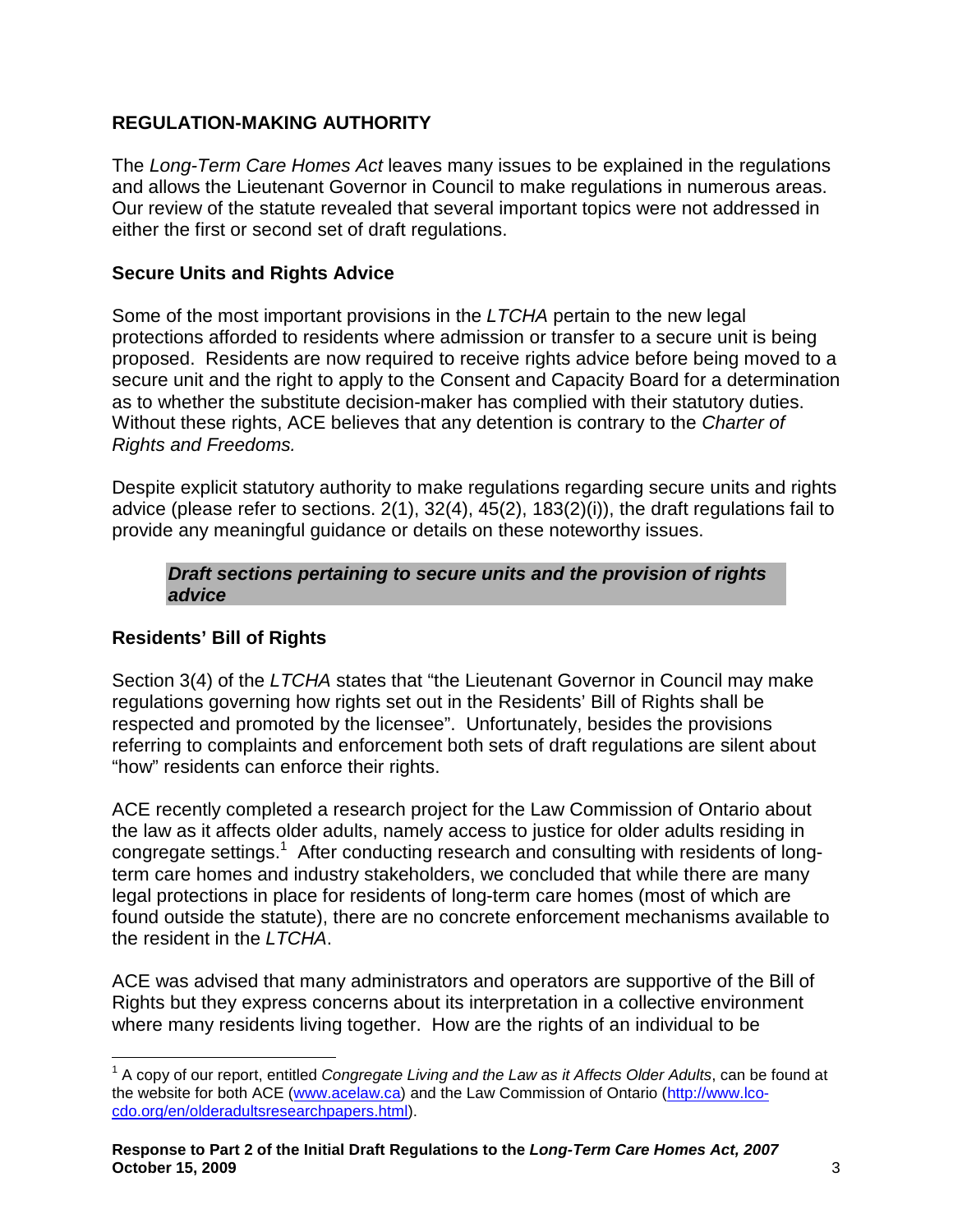interpreted in relation to the collective when individual actions may impact on the group and vice versa? Homes have a legal duty to respond to the care needs of all residents but are challenged to do so by funding and staff limitations. When complaints are made to homes about the lack of appropriate care, they are told that is "just the way things are," or that they do not receive enough funding to provide appropriate care.

Some of the rights involve a degree of subjectivity, such as the right to be treated with dignity and respect. Residents may interpret the rights in a manner different from staff as they are interpreting these rights through the lens of the long-term care home being their "home." Meanwhile, staff may have a different view as the long-term care home is their workplace. For instance, one of the rights of residents is to know who is providing them with care but it is not unusual for this request to be refused, especially where there is concern about the quality of care. Another manifestation of the subjectivity of the interpretation of the Bill of Rights is when residents encounter difficulties regarding their right to have visitors without interference. As noted earlier in this paper, homes will, on occasion, issue trespass notices against residents' visitors without lawful authority, usually because the visitor is considered to be too demanding or a "complainer." ACE lawyers have also frequently had difficulty meeting in private with residents or are questioned about the purpose of their visit by staff members.

Although meant to protect and create a culture within a long-term care home, many of the rights are challenging to enforce in practice. Thus, it is integral that the regulations provide guidance to residents to ensure that justice is actually done.

**Draft sections pertaining to "how" residents and their substitute Decision-makers can meaningfully enforce the rights contained in the Residents' Bill of Rights** 

# **Office of the Long-Term Care Homes Resident and Family Adviser**

According to section 37(c) of the LTCHA, "the Minister may establish an Office of the Long-Term Care Homes Resident and Family Adviser to perform any other functions provided for in the regulations or assigned by the Minister". We note that there is no reference to this Office in either set of draft regulations.

Even if the Ministry did establish this Office, ACE is of the opinion that the mandate of the Office is inadequate to assist residents. Further, the Office is not independent as it exists at the pleasure of the Minister, who could cease its operations if he or she felt threatened by the Office. Again, we refer you to our submission for the Law Commission of Ontario for further discussion on what we believe would be an adequate system.

#### **Temporary and Casual Staff**

Section 74 of the LTCHA says: "In order to provide a stable and consistent workforce and to improve continuity of care to residents, every licensee of a long-term care home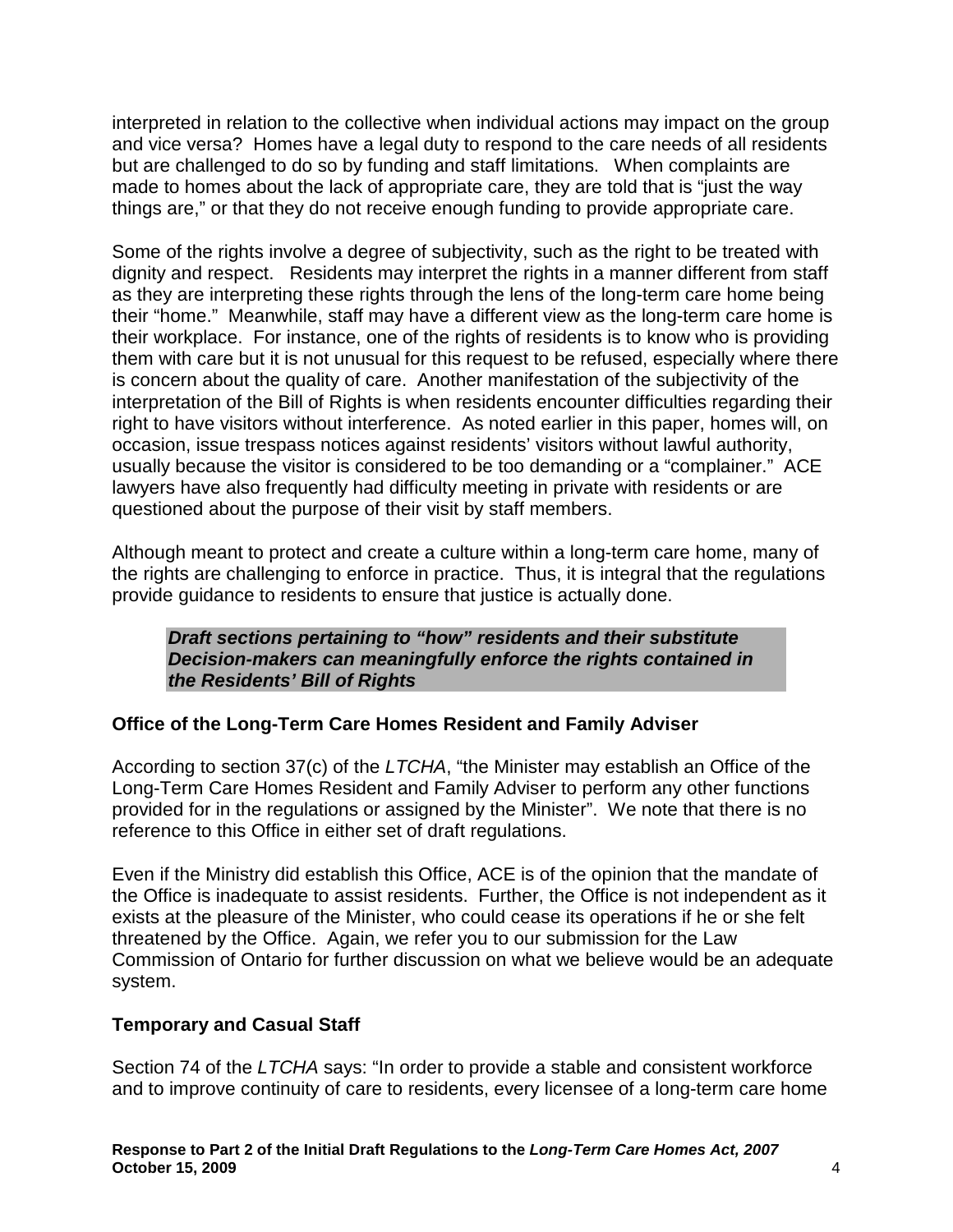shall ensure that the use of temporary, casual or agency staff is limited in accordance with the regulations." Section 89(2)(i) then goes on to permits regulations to define temporary or casual: there are no limitations or definitions in the draft regulations. This is a significant oversight as it is important to ensure the highest quality of care for residents.

### **Draft definitions of "temporary" and "casual" staff**

# **PART I – INTERPRETATION**

### **Section 1 – Definitions**

Section 1 of both the first and second set of draft regulations includes an identical definition for a dietitian. However, the first set of regulations uses the phrase "registered dietitian" while the second set uses the word "dietitian". Both regulations should use the same language in order to be consistent.

**Ensure consistency in the regulations by using the same title for persons currently referred to as "dietitians" and "registered dietitians"** 

# **PART II – RESIDENTS: RIGHTS, CARE AND SERVICES**

# **PLAN OF CARE**

#### **Section 4 - Changes in plan of care, regulated document**

This section will need to be amended per our comments on section 128 below.

#### **SAFE AND SECURE HOMES**

#### **Section 5 – Doors in a home**

The issue of door safety is one which has arisen in a number of coroner's inquests and reviews. It is important that the door alarm be sufficiently loud and distinctive to alert staff that a door is being opened in order to be able to prioritize response times to an alarm. For example, in a case which was reviewed in the Fourteenth Annual Report of the Geriatric and Long Term Care Committee to the Chief Coroner for the Province of Ontario, a gentleman in a long-term care home maneuvered his wheelchair through a fire door into a stairwell and died. The evidence to the Committee was that "this fire exit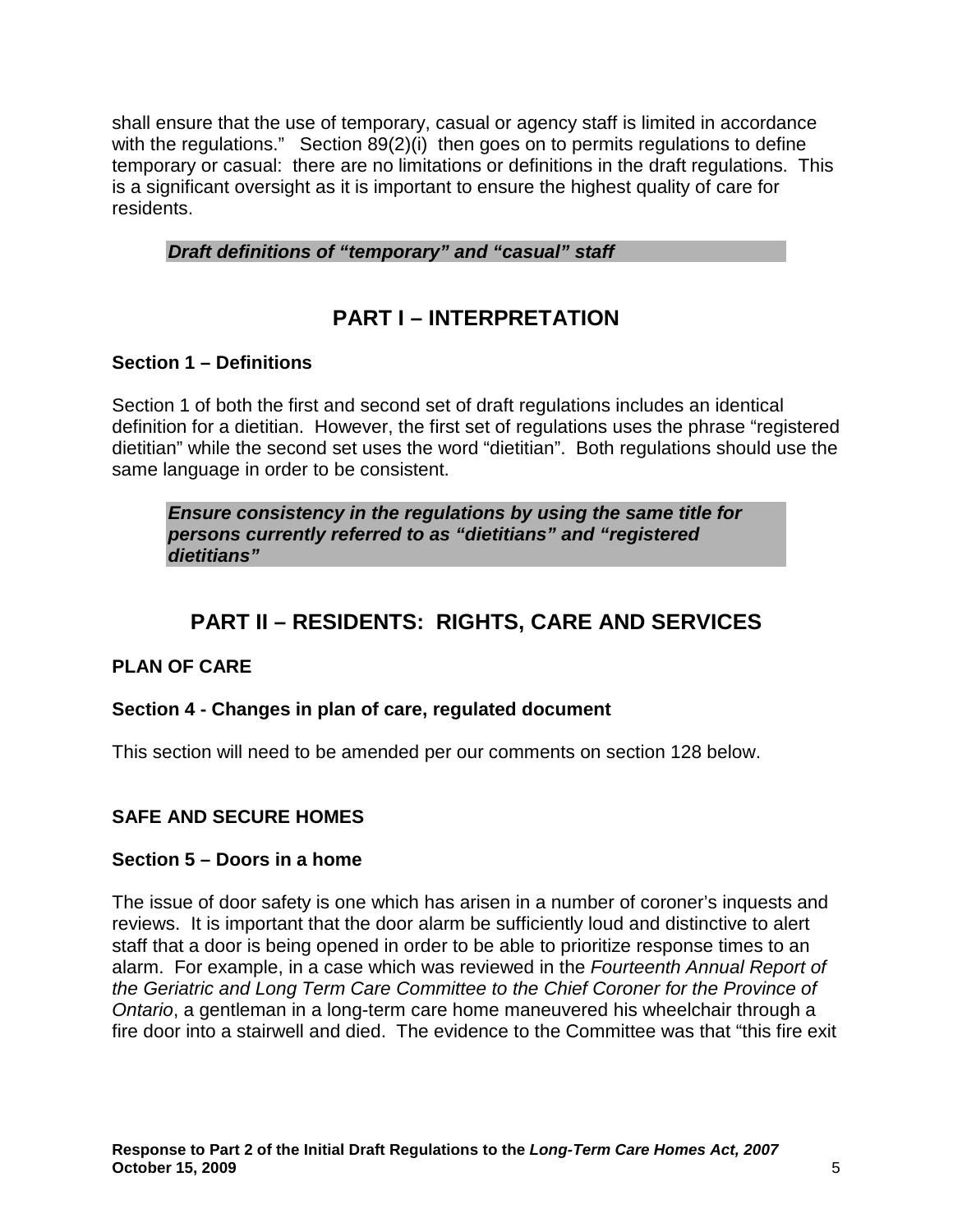had an alarm that sounded when the door was opened but stopped as soon as the door closed. None of the staff on duty heard the alarm... $"^{2}$ 

We therefore recommend that section 5.1.iii be amended so that the door alarms are identifiable as such, as follows:

### **Every licensee of a long-term care home shall ensure that the following rules are complied with:**

- **(a) All doors leading to stairways and the outside of the home must be,** 
	- **iii. equipped with an audible door alarm that,**
	- **A. is connected to the resident-staff communication and response system;**
	- **B. allows calls to be cancelled only at the point of activation; and**
	- **C. the sound of the alarm be separate and distinct from other types of alarms and easily identifiable as such.**

# **Section 9 – Bed-rails**

Bed-rails constitute a form of restraint and therefore should be used sparingly. We have seen many injuries attributable to bedrails. Between January 1, 1985 and January 1, 2008, the US Food and Drug Administration received 722 reports of incidents where patients were caught, trapped, entangled or strangled in hospital beds, resulting in 460 deaths. $3$  Today, there are many alternatives to bed-rails, including, to name a few, low beds, floor pads, and monitoring systems. It is therefore important that the use of bed rails only occur when absolutely necessary and with informed consent from either the resident on their substitute decision-maker. These requirements are absolutely essential, as it is often the substitute decision-maker who requests the use of bed-rails, believing them to be safe, without understanding the true ramifications.

ACE also supports the recommendations made by the Psychiatric Patient Advocate Office in its submissions to the Ministry with respect to section 9 of the draft regulation.<sup>4</sup>

We therefore recommend that the following amendments be made to section 9:

 2 March 2004 at page 78.

 $^3$  A Guide to Bed Safety Bed Rails in Hospitals, Nursing Homes and Home Health Care: The Facts, http://www.fda.gov/MedicalDevices/ProductsandMedicalProcedures/MedicalToolsandSupplies/HospitalBe ds/ucm123676.htm.

<sup>&</sup>lt;sup>4</sup> Letter to Colleen Sonnenberg, Ministry of Health and Long-Term Care from Vahe Keyayan, Psychiatric Patient Advocate Office, Part 2 of the Draft Regulations to the Long-Term Care Homes Act, 2007 (October 15, 2009).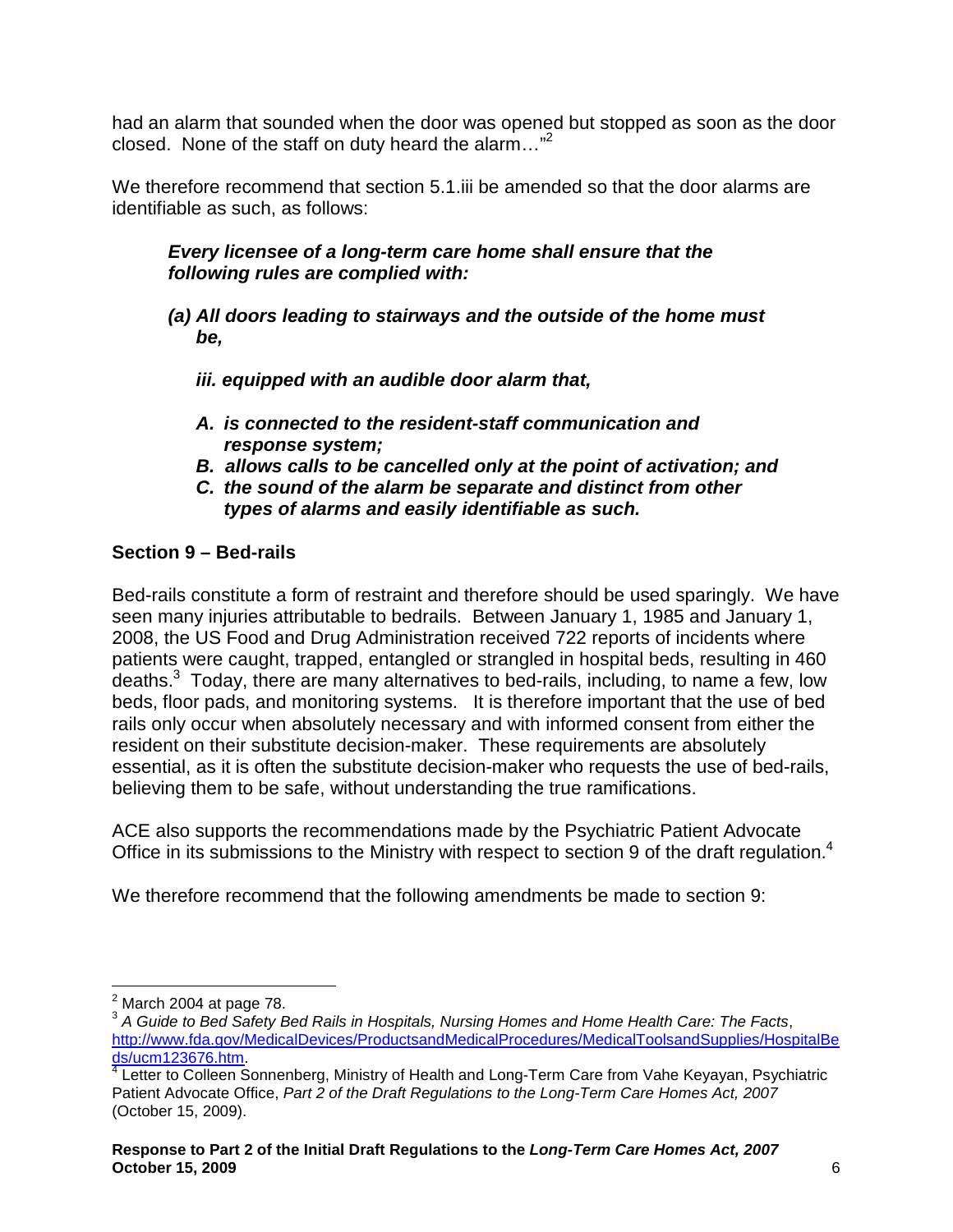**(1) Every licensee of a long-term care home shall ensure that where bed-rails are used,** 

- **(a) the resident is assessed and his or her bed system is evaluated in accordance with appropriate evidence-based practices to minimize risk to the resident;**
- **(b) all alternatives to bed-rails have been considered;**
- **(c) steps are taken to prevent resident entrapment, taking into consideration all potential zones of entrapment;**
- **(d) other safety issues related to the use of bed-rails are addressed, including height and latch reliability;**
- **(e) that informed consent is obtained from either the patient or their substitute decision-maker, including advising them of all of the risks, benefits and alternatives to the use of bed-rails; and**
- **(f) there are adequate safeguards respecting such issues as monitoring intervals, the review of bed-rail use for individual residents, least restraint policies, annual reporting requirements and annual training for staff.**

# **Section 14 – Cooling Requirements**

This section is silent regarding when designated cooling areas should be utilized. We receive many complaints in the summer months about the heat in rooms which are not air conditioned.

While we do not have the expertise to specify the temperature at which cooling areas should be utilized, we believe that the regulations should be amended to specify, as follows:

# **14(2) The licensee shall ensure that,**

- **(c) Residents must be taken to the cooling area when the temperature/humidex reaches xxxx, unless medically impossible.**
- **(d) Where for medical reasons, the resident cannot be taken to a cooling area, the resident must be kept cool by means of portable air, conditioning, fans, sponge baths, etc.**

# **GENERAL REQUIREMENTS - ORGANIZED PROGRAMS**

#### **Section 17 – General Requirements**

We believe it is imperative that these programs be reviewed by the Ministry of Health and Long-Term Care on at least an annual basis. We therefore recommend that the following be added: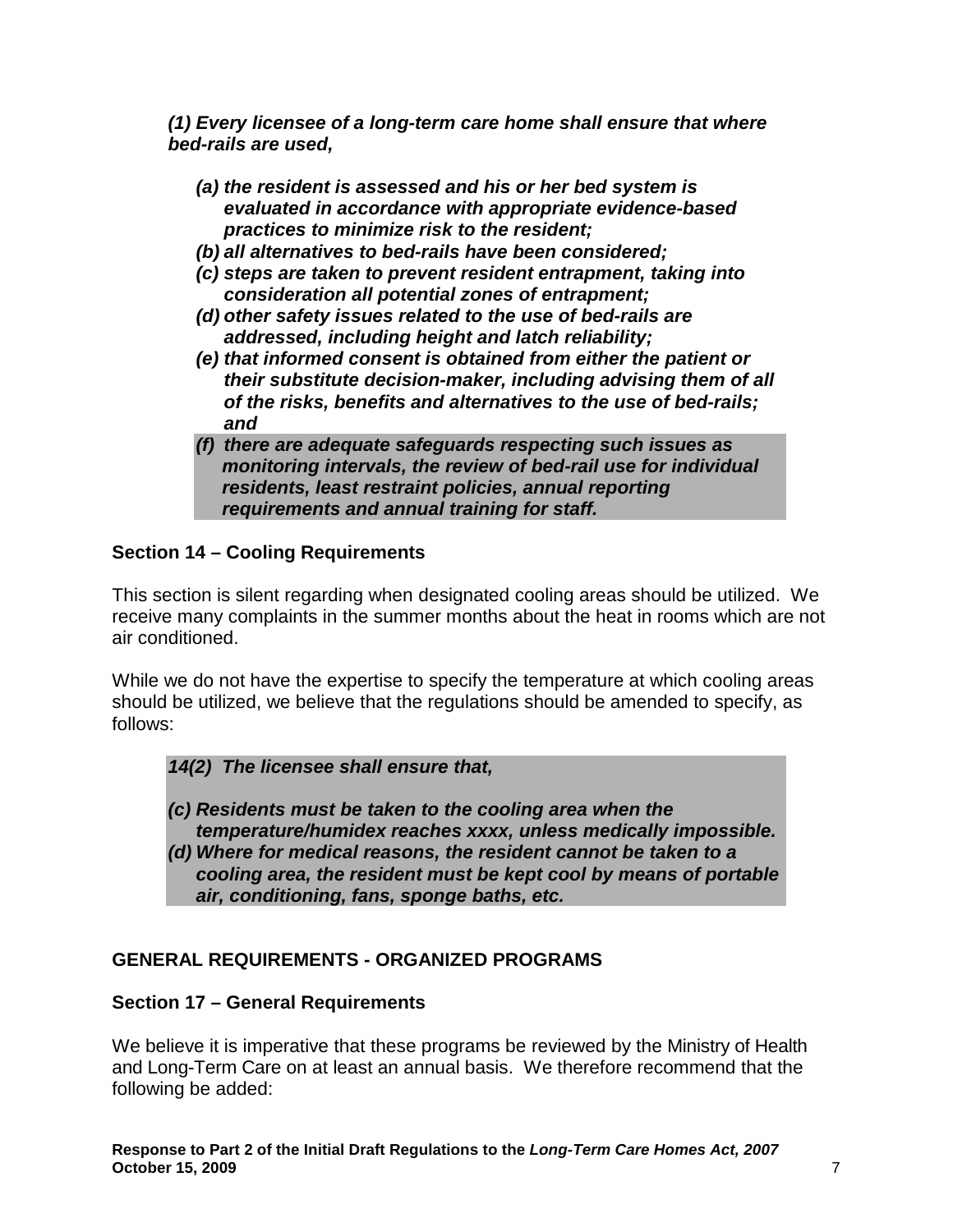**17. Every licensee of a long-term care home shall ensure that the following is complied with in respect of each of the organized programs required under sections 8 to 16 of the Act:** 

**4. The Ministry of Health and Long-Term Care shall review the program descriptions and annual evaluations at minimum on an annual basis, and more frequently where necessary.** 

# **NURSING AND PERSONAL SUPPORT SERVICES**

In general, we fond that sections 18 through 34 were vague as to how it would be determined by the Ministry of Health and Long-Term Care whether or not the services were sufficient to meet the needs of residents. While there are required programs and plans, the actual criteria to measure whether or not the residents' were being cared for appropriately are unclear.

**Sections 18-34 should be amended to include more specific requirements based upon outcome requirements to ensure that residents' needs are being met** 

# **Section 18(3)(a)**

This section is not strong enough in its requirements for nursing levels. The staffing level should not merely be "consistent" with needs, it must meet those needs. We therefore recommend the following:

# **(3) The staffing plan must**

#### **(a) provide for a staffing mix that is able to meet the resident's assessed care and safety needs;**

# **Section 18(3)(d)**

It is unclear how this section would be enforced. There is no timeframe or standards to be met. The section should be amended to clarify the expectations. For example:

#### **(d) be evaluated, in writing, at least quarterly or when otherwise necessary, to identify changes, if any, required to improve the plan, to ensure that residents care and safety needs continue to be met.**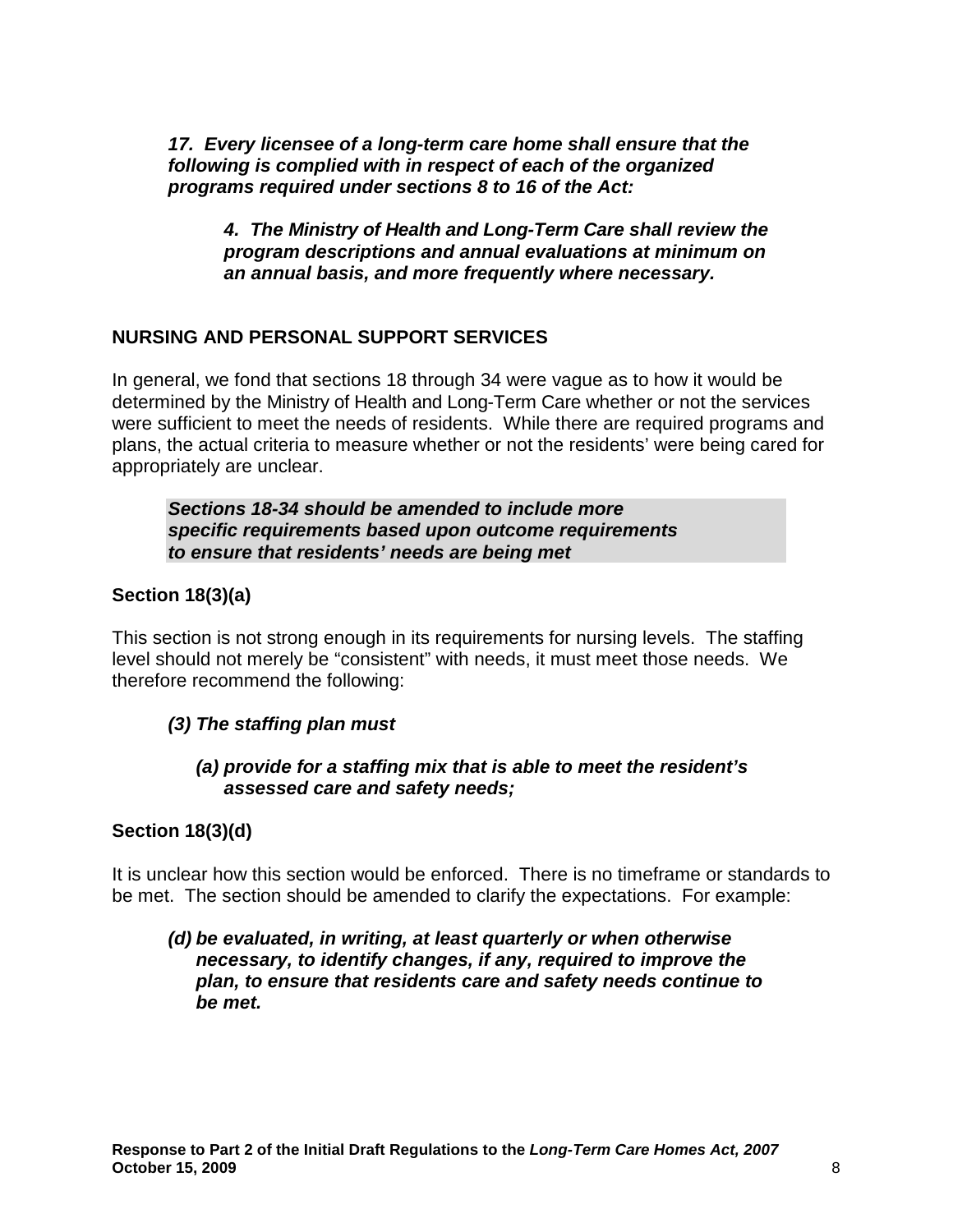# **Provision of Care Services**

At present, the standards in the Long-Term Care Homes Program Manual (Program Manual) require that care services be provided in accordance with the person's assessed needs and mutually determined goals.<sup>5</sup> ACE recommends that a new section be added to the regulations to read as follows:

**Every licensee of a long-term care home shall ensure care and services are provided according to each resident's assessed needs and mutually determined goals as identified in his/her individual plan of care.** 

# **Section 20 – Bathing**

The section requires that a resident have two baths per week. There are some residents who would not be amenable to two baths per week and this section should not be used to force residents to bathe. We recommend that the section be amended as follows:

#### **(1) Every licensee of a long-term care home shall ensure that each resident of the home is bathed, at a minimum, twice a week by the method of his or her choice and more frequently as determined by the resident's hygiene requirements, unless refused by the resident or contraindicated by a medical condition.**

# **Section 21 – Oral Care**

Dentures are required in this section either when the resident requests them or during meals. There are many residents who would be unable to request the use of dentures but whose previous lifestyle was such that they would never have wanted to be seen without dentures. The section should be amended as follows:

#### **(2) The licensee shall ensure that each resident receives assistance, if required, to insert dentures prior to meals and at any other time as requested by the resident or required by the care plan, unless the resident refuses.**

#### **Section 22 – Foot Care**

The regulations should be explicit about what foot care is required to be provided by the long-term care home and that it is to be provided without cost to the resident. We have dealt with many cases where basic foot care is not provided unless purchased from a chiropodist or other foot care specialist. As well, we believe that a section should be added regarding regular nail care, as this is another area which is often not provided

<sup>&</sup>lt;u>.</u> <sup>5</sup> Ministry of Health and Long-Term Care, Long-Term Care Homes Program Manual, "Provision of Care and Services," 0903-01, page 2.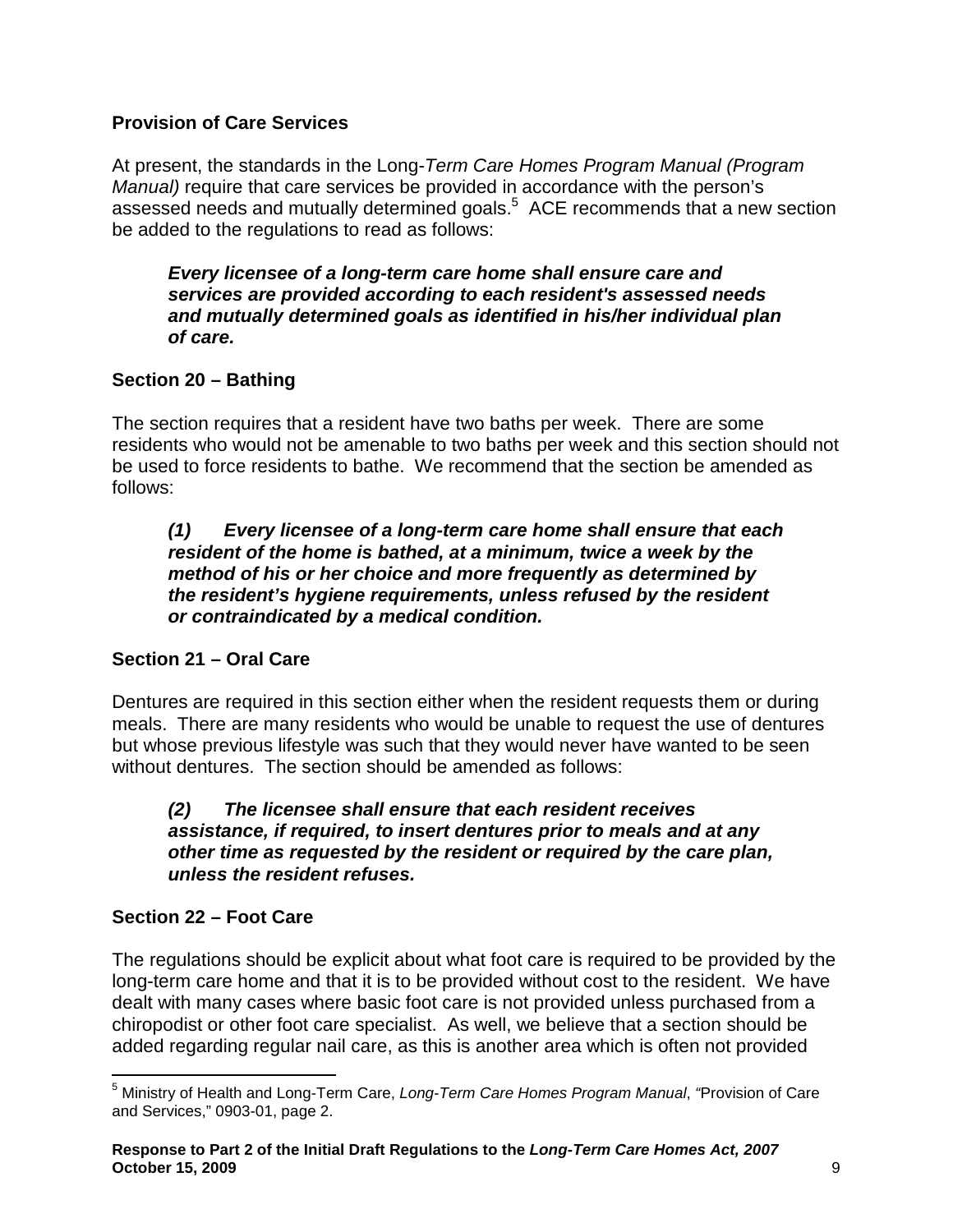unless additional services are paid for by the resident. Nail care is presently a standard in the Program Manual.<sup>6</sup> We therefore recommend the following be added:

**22. Every licensee of a long-term care home shall ensure that each resident of the home receives preventative and basic foot care at no additional cost to ensure comfort and prevent infection. The foot care should include at a minimum the following:** 

**(a) Every licensee of a long-term care home shall ensure that each resident of the shall have their fingernails and toenails shall be cleaned and trimmed in accordance with his or her stated preferences and documented on the resident's plan of care.** 

# **Section 23 – Transferring and positioning techniques**

Another area in which we receive complaints is lift use. Lifts are often not used when required, or, if they are used, they are not employed properly or without sufficient staff. This section of the draft regulation needs to clarify that lifts must be used when identified. We recommend that the section be amended as follows:

**Every licensee of a long-term care home shall ensure:** 

- **(a) that staff use safe transferring and positioning techniques when assisting residents and that the resident has his or her weight bearing capability, endurance and range of motion maintained or improved whenever possible; and**
- **(b) that lifts are used for every transfer and change in position when identified as being required in the care plan.**

# **Section 25 – Mobility devices**

This section requires that a home provide mobility devices to residents who require them on a short-term basis. It is not clear what will occur if the resident requires mobility devices for long-term use but cannot afford them. For example, while the Assistive Devices Program will pay for 75% of a wheelchair in many cases, the person may not qualify or not be able to pay the remaining 25% (especially if it is an expensive device and they are only in receipt of the comfort allowance). We therefore recommend that the following amendment be made:

- **(a) Every licensee of a long-term care home shall ensure that mobility devices are available to all times without charge to residents who require them on a short-term basis.**
- **(b) Where a resident requires a mobility device, the licensee shall assist the resident in obtaining the device.**

 6 Long-Term Care Homes Program Manual, 0903-01, page 2, 3B.38.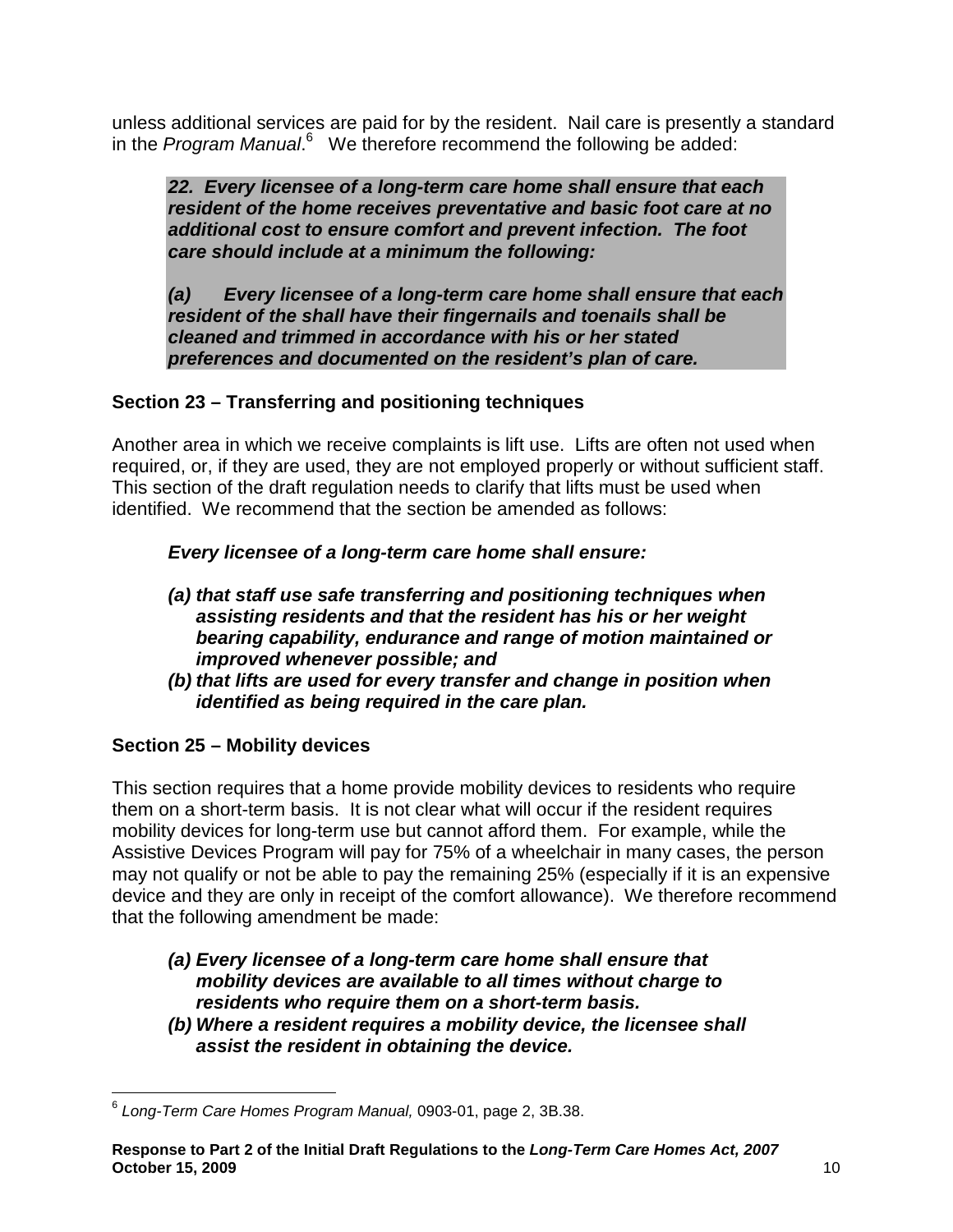#### **(c) Where a resident is unable to purchase a mobility device, the licensee shall make the mobility device available to them until such time as the resident is able to obtain the device.**

### **Section 28 – End-of-life care**

This section requires end-of-life care to be provided in a "holistic" manner without defining same. There is also no requirement to meet religious or cultural requirements. The section should be amended as follows:

#### **(1) Every licensee of a long-term care home shall ensure that that every resident receives end-of-life care in a holistic manner when required.**

# **(2) Holistic is defined as ….**

**(3) The licensee shall ensure that it provides the support and resources necessary to meet the religious and cultural requirements of the resident, both before and after death; and** 

#### **(4) The licensee shall ensure that the end-of-life care responds to the immediate needs of other residents, family members and staff following the death of a resident.**

# **Section 29 – Notification re personal belongings, etc.**

This section assumes that individuals either have family members or a substitute decision-maker to assist them in ensuring that they have personal belongings and that these items are repaired. Some competent residents do not have family and, therefore, no substitute decision-maker to assist them. In those cases, the home should be required to assist them in making arrangements. The following section should be added:

#### **(3) Where the resident requests, the home shall provide assistance to the resident in arranging to obtain or repair personal aids or equipment, or in obtaining personal belongings.**

# **Section 30 – Communication methods**

There are many residents who do not speak English and who reside in homes where the primary mode of communication is English. This section should be amended to include a requirement that the home must also include communication in the language of the person's choice, especially with respect to obtaining consents. We recommend that the regulation amended as follows: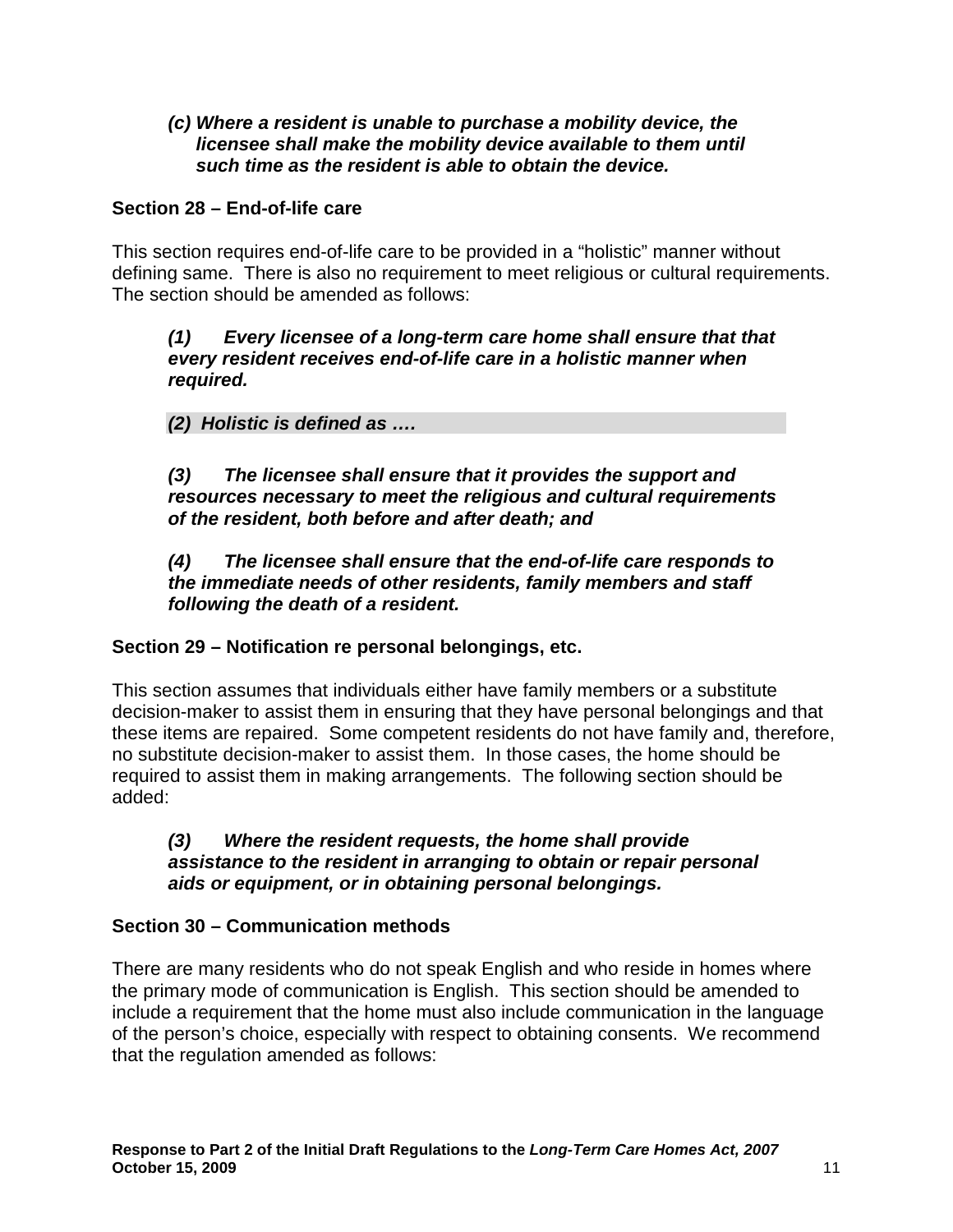**Every licensee of a long-term care home shall ensure that strategies are developed and implemented to meet the needs of residents with compromised communication skills, verbalization skills, or who do not communicate in the dominant language of the home.**

# **Section 31 – Availability of supplies**

In ACE's experience, if there is not a specific requirement for homes to provide items, some homes will not do so. At the present time, the quidelines in the *Program Manual* contain specific requirements as to what must be provided.<sup>7</sup> As the Program Manual will no longer exist after the implementation of the regulations, these requirements must be incorporated into the regulations. We recommend the following:

**Every licensee of a long-term care home shall ensure that supplies, equipment and devices are readily available as required to meet the nursing and personal care needs of residents, which must include, but are not limited to the following:** 

- **Medical supplies and nursing equipment necessary for the care of residents, including the prevention or care of skin disorders, continence care, infection control, and sterile procedures.**
- **Medical devices, such as catheters and colostomy and ileostomy devices.**
- **Supplies and equipment for personal hygiene and grooming, including skin care lotions and powders, shampoos, soap, deodorant, toothpaste, toothbrushes, denture cups and cleansers, toilet tissue, facial tissue, hair brushes, combs, razors/shavers, shaving cream, feminine hygiene products.**

# **Section 32 – 24-hour nursing care – exceptions**

This section allows smaller homes to utilize contract or agency nurses to fulfill the requirement that there be a registered nurse at the home at all times. This is in direct contravention of section 74 of the Act which limits the use of regulations.

The reason that the use of agency staff has been limited in the Act is to ensure continuity of care and knowledgeable staff who are able to meet the residents' needs. Residents of smaller homes are no less vulnerable to these issues, nor are they deserving of lower standards. We therefore recommend that section 32 be deleted:

# **Delete entire section.**

 7 Long-Term Care Homes Program Manual, 0902-01, page 13, A2.9. Only part of the list has been included as the rest of the items are dealt with in other places in the regulations.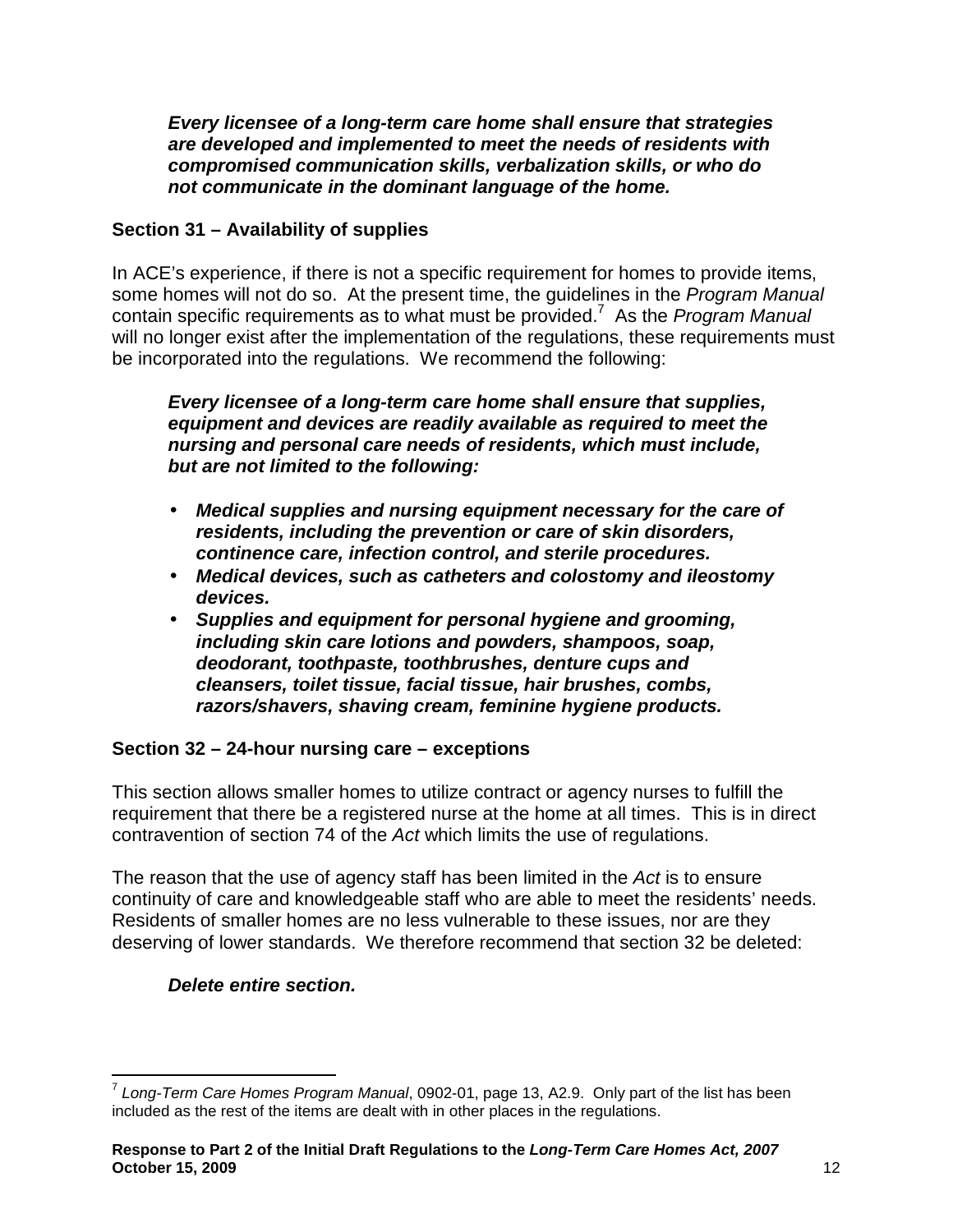#### **Section 34 – Qualifications of personal support workers**

Personal support workers are not defined in the legislation or the regulations. We believe that there should be more than training requirements but a specific definition indicating the parameters of their duties. At the present time, there are no standards established by any of the three groups noted which meet the legislative requirements as drafted.

We believe that there should be only one standard for a personal support worker program which should be established by the Ministry of Training, Colleges and Universities. This will lead to consistency and government control over the industry, which is extremely important given that this is an unregulated profession that provides the bulk of care in long-term care homes.

We are also concerned about the ramifications of this section with respect to homes which may close down or be bought and replaced by new entities. While we fully support the requirement that personal support workers be appropriately trained, we can also see that there might be problems if a home closes due to redevelopment and is replaced by another. If the personal support workers in the closing home had worked there for years and did not meet the requirements as set out in the Act, would this mean that they would all have to retrain? This may have implications on the new home/owner's ability to staff their facility. There must be a way for "replacement" homes to staff using existing home's staffing without too much difficulty. We recommend that an exception be made but we leave it to the Ministry to determine exactly what that exception would be.

We recommend that the section be amended as follows:

- **(1) Every licensee of a long-term care home shall ensure that every person hired as a personal support worker after March 31, 2011 has successfully completed a personal support worker program that meets the requirements in subsection (2).**
- **(2) The personal support worker program,** 
	- **(a) must meet the vocational standards established by the Ministry of Training, Colleges and Universities, and**
	- **(b) must be a minimum of 600 hours in duration, counting both class time and practical experience time.**
- **(3) Despite subsection (1), a licensee may hire as a personal support worker,** 
	- **(a) a registered nurse or registered practical nurse;**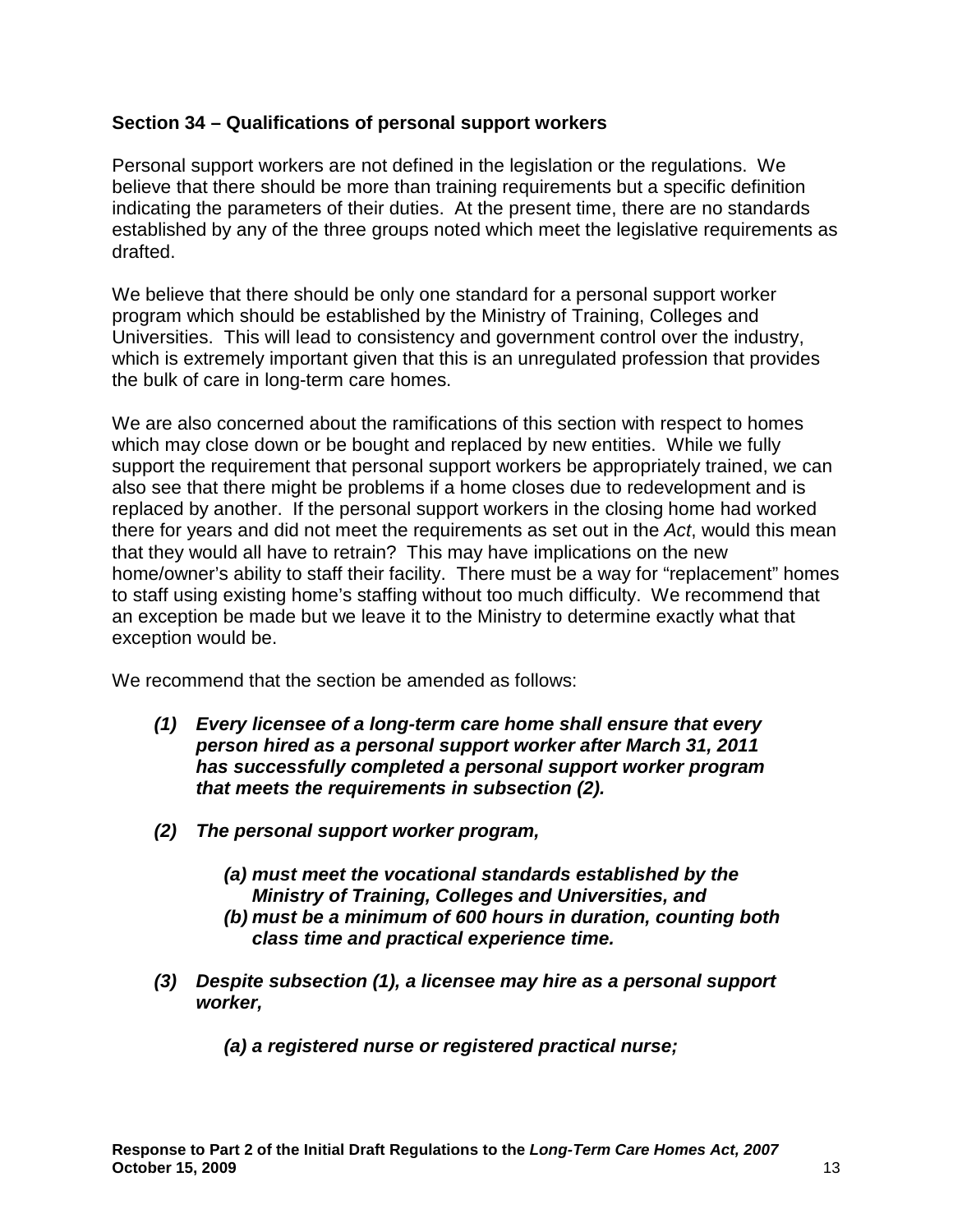- **(b) a student who is enrolled in an educational program for registered nurses or registered practical nurses and who is hired on a seasonal basis; or**
- **(c) a person enrolled in a program described in subsection (2) and who is completing the practical experience requirements of the program, but such a person must work under the supervision of a member of the registered nursing staff and an instructor from the program.**

#### **Exception**

**(4) Where ownership of a long-term care home changes, or where a long-term care home is closed due to redevelopment and replaced by another home, ….** 

# **RESTORATIVE CARE**

In general, we found that sections 35-42 were vague as to how the Ministry of Health and Long-Term Care would determine whether or not the services were sufficient to meet the needs of residents. While there are required programs and plans, the actual criteria to measure whether or not the residents' were being cared for appropriately is unclear. Therefore, we recommend the following:

**Sections 35-42 be amended to include more specific requirements based upon outcome requirements to ensure that residents' needs are being met.** 

#### **Section 35 - Restorative Care**

The section needs to be amended to include a definition of what is meant by "restorative care".

**Define "restorative care.** 

#### **Section 37 – Therapy services**

The section does indicate that the services have to **meet** the needs of the residents. Thus, we recommend the following changes:

**Every licensee of a long-term care home shall ensure that there are therapy services for the home that include,** 

**(a) on-site physiotherapy provided to residents on an individualized basis or in a group setting to meet residents' assessed care needs;**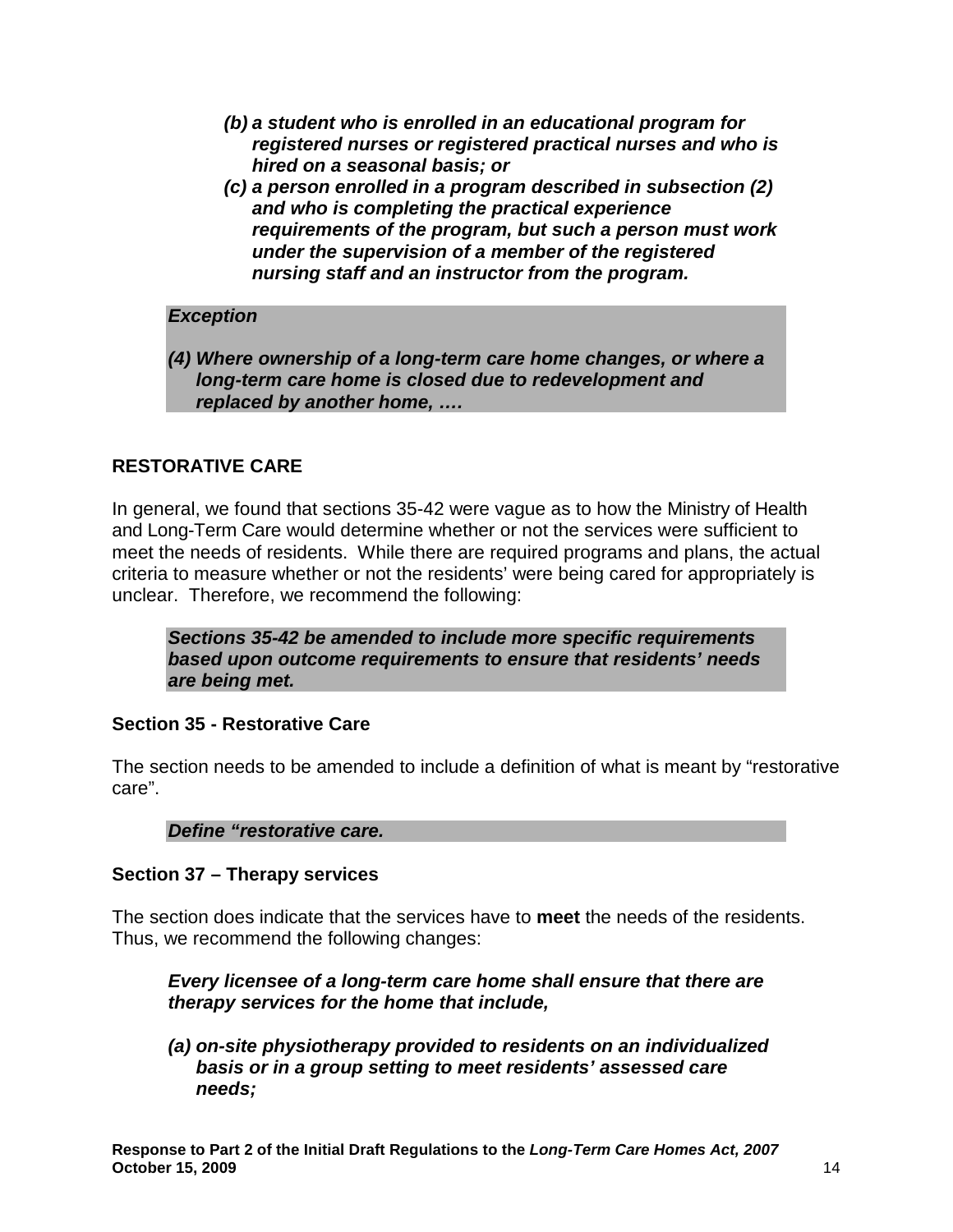**(b) occupational therapy and speech-language therapy; and (c) other therapies.** 

# **RECREATIONAL AND SOCIAL ACTIVITIES**

In general, we found that sections 43-45 were vague as to how the Ministry of Health and Long-Term Care would determine whether or not the services were sufficient to meet the needs of residents. While there are required programs and plans, the actual criteria to measure whether or not the residents' were being cared for appropriately is unclear. Therefore, we recommend the following:

**Sections 43-45 be amended to include more specific requirements based upon outcome requirements to ensure that residents' needs are being met.** 

# **Section 43 – Recreational and Social Activities Program**

Certain key elements found in the Program Manual have not been included in the regulations.<sup>8</sup> We recommend that the section be amended as follows:

**(1) This section applies to the organized recreational and social activities program for the home required under subsection 10(1) of the Act.** 

**(2) Every licensee of a long-term care home shall ensure that the program includes,** 

- **(a) the provision of supplies and appropriate equipment for the program without charge to the residents;**
- **(b) the development of the program with input from residents/ representatives;**
- **(c) implementation and communication to all residents and families of a schedule of recreation and activity programs that are offered during days, evenings and weekends;**
- **(d) a range of indoor and outdoor recreation, leisure, outings and social activities that are of a frequency and type to benefit all residents of the home;**
- **(e) opportunities for resident and family input into the development and scheduling of recreation programs and activities;**
- **(f) assistance and support to permit residents to participate in activities that may be of interest to them if they are not able to do so independently; and**

 8 Long-Term Care Homes Program Manual, 1003-01, page 1, E1.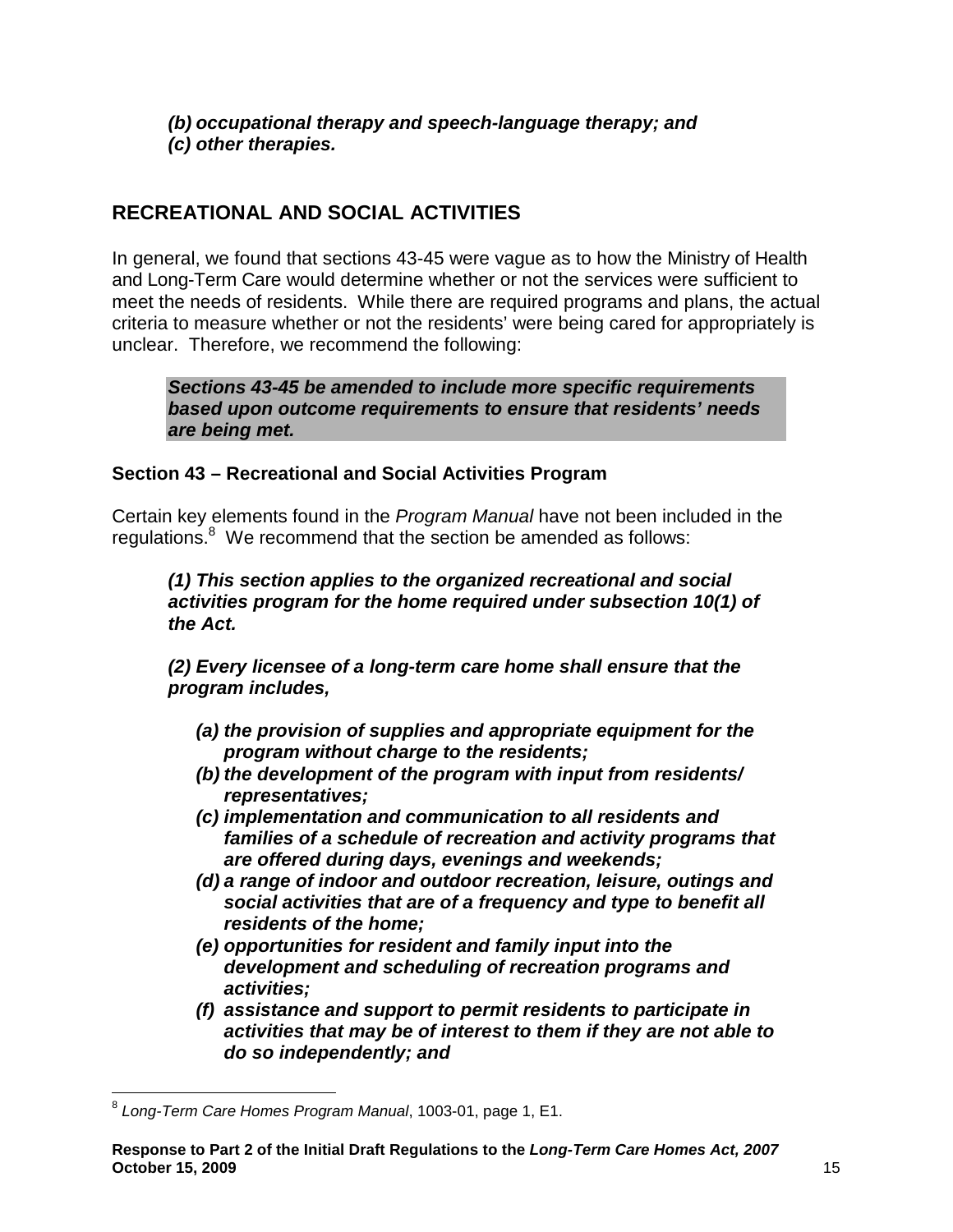**(g) opportunities and assistance to participate in social and community programs, which are compatible with their interests and abilities, both within the facility and in the community**.

# **NUTRITION CARE AND HYDRATION PROGRAMS**

### **Section 49 – Menu**

The section should be amended to add that menus should be developed in consultation with residents, in addition to the requirement that menus be approved by the Resident's Council.<sup>9</sup> All residents, not just those who choose to participate in the Resident's Council, should have the opportunity to participate in menu development. We recommend changes as follows:

### **(1) Every licensee of a long-term care home shall ensure that all menu cycles,**

- **(a) are developed in consultation with the residents;**
- **(b) are a minimum of three weeks in duration;**
- **(c) include menus for regular, therapeutic and texture modified diets;**
- **(d) include alternate food and beverage choices and snacks;**
- **(e) are approved by a dietitian for the home;**
- **(f) are approved by the Resident's Council for the home, along with times of meal and snack services; and**
- **(g) are reviewed and updated at least annually.**

# **Section 51 – Dining Services**

Receiving appropriate meals suitable for a resident's individual needs is a constant issue. We receive many complaints about residents who are to be on a minced diet being fed sandwiches, diabetic residents receiving regular meals, and so forth. It is therefore important that the requirements ensure that residents receive the meal specified by their meal plan. There are also often issues with respect to pureed foods, where the meals are mixed together inappropriately (i.e., all the main course is mixed together, or the desert and main course are mixed together). It must be made clear that each food item should be fed separately unless the care plan specifies otherwise. We recommend the following be added to section 51(2):

- **(c) when a resident is being fed, that each part of the meal be fed to the resident separately unless otherwise specified in the plan of care or requested by the resident; and**
- **(d) the resident receive the meal as set out in the plan of care.**

 9 Long-Term Care Homes Program Manual, 1014-01, page 1, P1.1.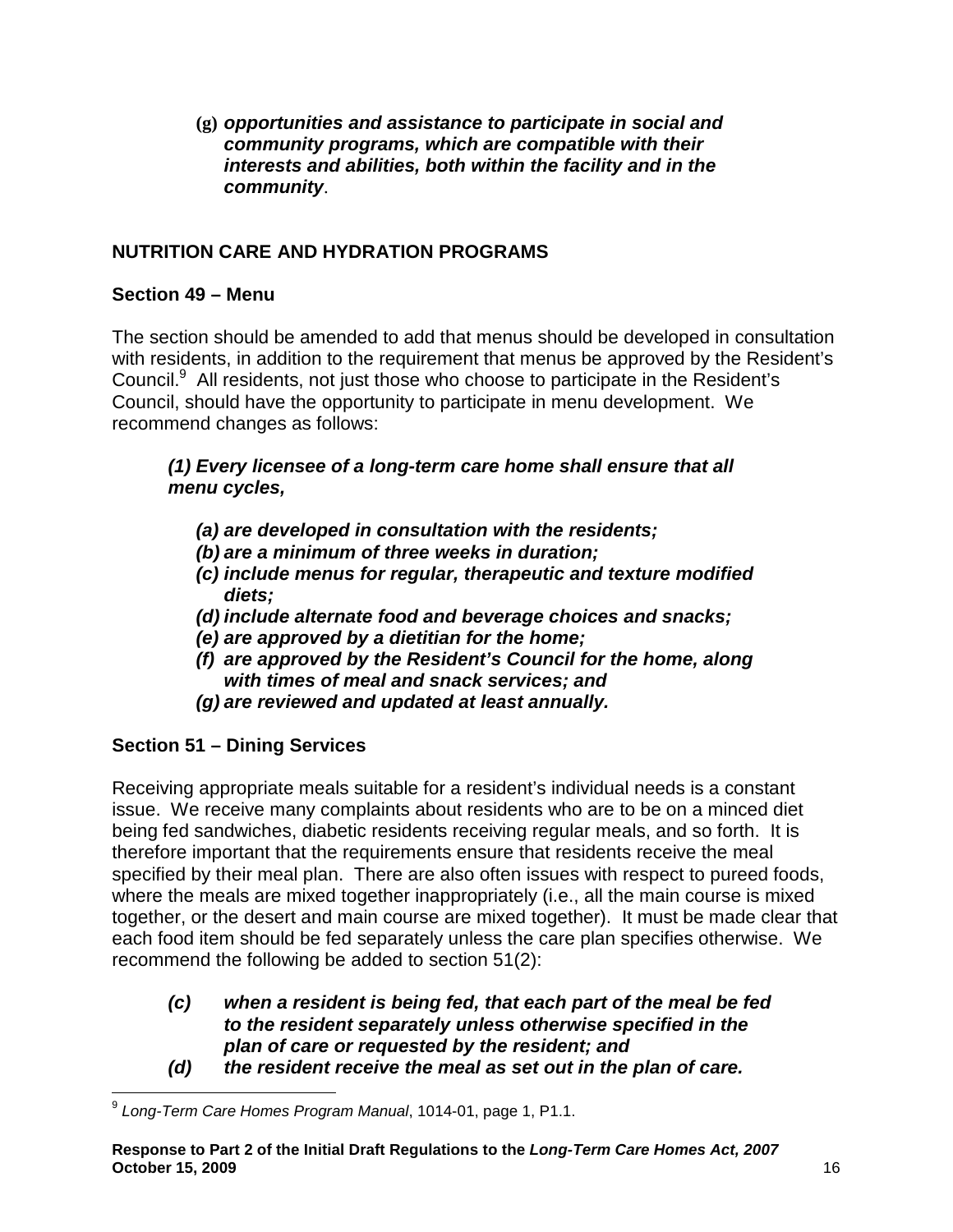# **ATTENDING PHYSICIANS AND RNs (EC)**

# **Certification of Physicians and RNs (EC)**

There is no requirement that the home ensure that the physician or registered nurse in the extended class is a member of the appropriate college. We recommend that an additional section be added similar to section 33 of these regulations and the Program Manual.<sup>10</sup> We recommend the following section be added:

### **Every licensee of a long-term care home shall ensure that:**

- **(a) every member of the of the medical staff of the home has a current certificate of registration with the College of Physicians and Surgeons of Ontario and**
- **(b) the RN(EC) holds a current certificate of registration in the Extended Class with the College of Nurses of Ontario.**

# **Section 58 – Attending physician or RN (EC)**

It must be made clear that not only is the attending physician/RN(EC) to provide services but that they also must meet the assessed needs of the resident. We therefore recommend that the following amendment be made:

#### **(1) Every licensee of a long-term care home shall ensure that either a physician or a registered nurse in the extended class,**

- **(a) conducts a physical examination of each resident upon admission and an annual physical examination annually thereafter, and produces a written report of the findings of the examination;**
- **(b) attends regularly at the home to provide services required to meet the assessed needs of the residents;**

One of the ongoing problems in long-term care is the ability of a resident to retain their own physician. Most homes require that the physician not only agree to provide care to the resident, but that they provide care on 24-hour, 7 days a week basis. No physicians will agree to such a requirement, making a resident's ability to retain a physician theoretical only. The draft regulation indicates that the physician must "participate" in the after hour and on-call coverage of the home. This section should be redrafted to encourage physicians in the community to provide care in the home without being discouraged by the after-hours coverage. This would alleviate pressure on the system given the shortage of physicians who are willing to enter into agreements to provide care in long-term care homes. We recommend the following change:

 $\overline{a}$  $10$  Long-Term Care Homes Program Manual, 1012-01, pages 2-3, N1.1 and N1.9.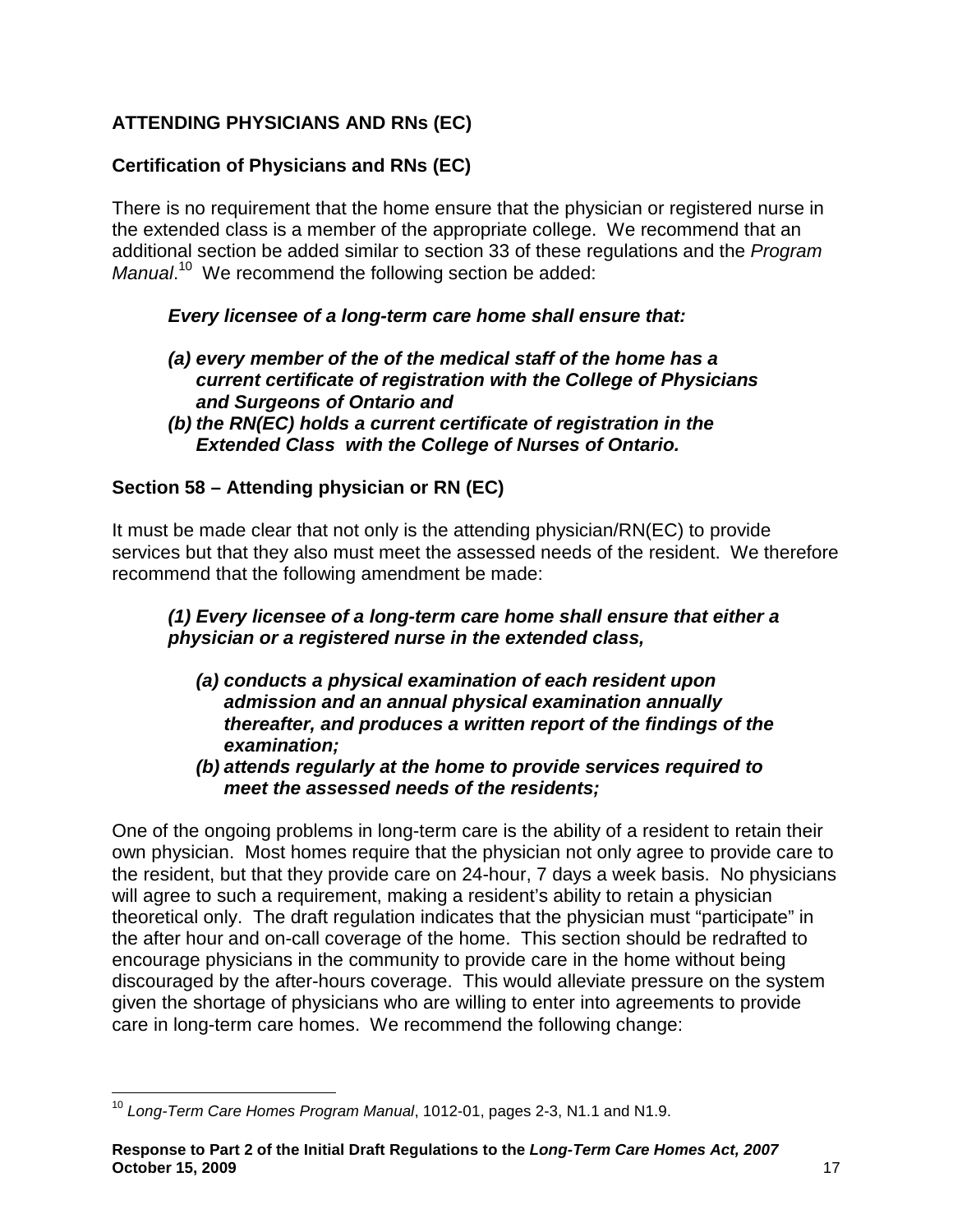#### **(c) participates in the provision of after-hours coverage and on-call coverage.**

The present *Program Manual* contains criteria for attending physicians with respect to providing care in long-term care homes. The poor provision of care or failing to provide necessary care is a common complaint against physicians in homes. We believe there must be standards set to ensure that physicians are aware of their roles in long-term care and ask that the criteria set out in the Program Manual be added back into the regulations.<sup>11</sup> Thus, the following additions should be made to the regulations:

**Attending physicians shall assess, plan, implement and evaluate their residents' medical care and participate in the interdisciplinary approach to care.** 

**Attending physicians shall document on the resident health record on each visit, to maintain continuity and ongoing evaluation.** 

# **RELIGIOUS AND SPIRITUAL PRACTICES**

### **Section 62 – Religious and spiritual practices**

The Long-Term Care Homes Program Manual contains added criteria regarding religious and spiritual practices which we believe should be added into the regulation as  $follows<sup>.12</sup>$ 

**Efforts shall be made to arrange for spiritual counseling and one-toone visitation, according to the resident's wishes.**

**Mechanisms shall be in place to support and facilitate residents' participation in the facility's spiritual and/or religious programs.** 

**Arrangements shall be made to facilitate spiritual and religious care for the hearing and visually impaired, where resources are available.**

# **ACCOMMODATION SERVICES**

#### **Accommodation services programs**

The regulations need to spell out that if a service is contracted out to a third party, the home is responsible for ensuring that the third party complies with the Act as required:

 $\overline{1}$  $11$  Long-Term Care Homes Program Manual, 1012-01, N1.14 and N1.15.

<sup>&</sup>lt;sup>12</sup> Long-Term Care Homes Program Manual, 1005-01, page 1, G1.3-5.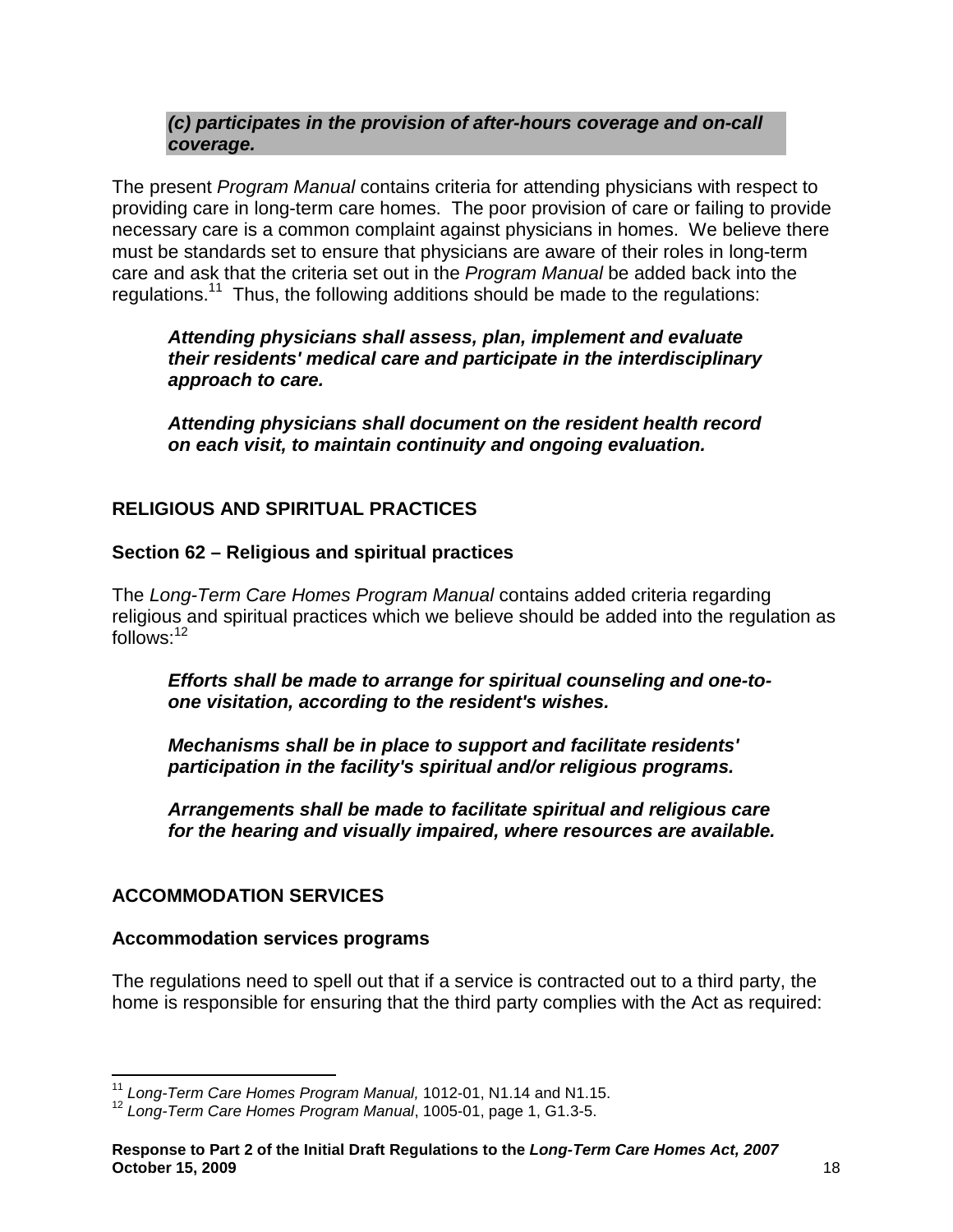**(2) Where services under any of the programs are provided by a contractor who is not an employee of the licensee, the licensee shall ensure that there is in place a written agreement with the service provider that sets out the service expectations, including compliance with the Act and its regulations as appropriate.** 

# **Section 64 – Housekeeping**

This section does not include cleaning personal items as was required in the Program Manual.<sup>13</sup> We therefore recommend the following amendment:

# **(a) cleaning of the home including,**

- **(i) resident bedrooms including floors, carpets, furnishings, privacy curtains and screens and wall surfaces;**
- **(ii) resident personal furnishings and mementos; and**
- **(iii) common areas and staff areas including floors, carpets, furnishings and wall surfaces;**

While section 64 clearly states that cleaning equipment and supplies be available, it remains silent about the storage of same in residential areas. We recommend that the section be amended as follows:

### **(3) The licensee shall ensure that a sufficient supply of housekeeping equipment and cleaning supplies is readily available to all staff at all times.**

**(4) When the housekeeping equipment and cleaning supplies are stored in a housekeeping cart, the cart shall be equipped with a locked compartment for storage of hazardous substances and be locked at all times when not attended.** 

# **Section 66 – Laundry services**

It must be made clear that laundry services are to be provided to the resident at no additional charge. This is often misunderstood or mis-communicated, resulting in the purchase of unnecessary services by the resident. We recommend that section 66 be amended as follows:

### **(f) these services are provided at no additional charge to the resident.**

 $\overline{1}$  $^{13}$  Long-Term Care Homes Program Manual, 1013-01, page 6, 03.3.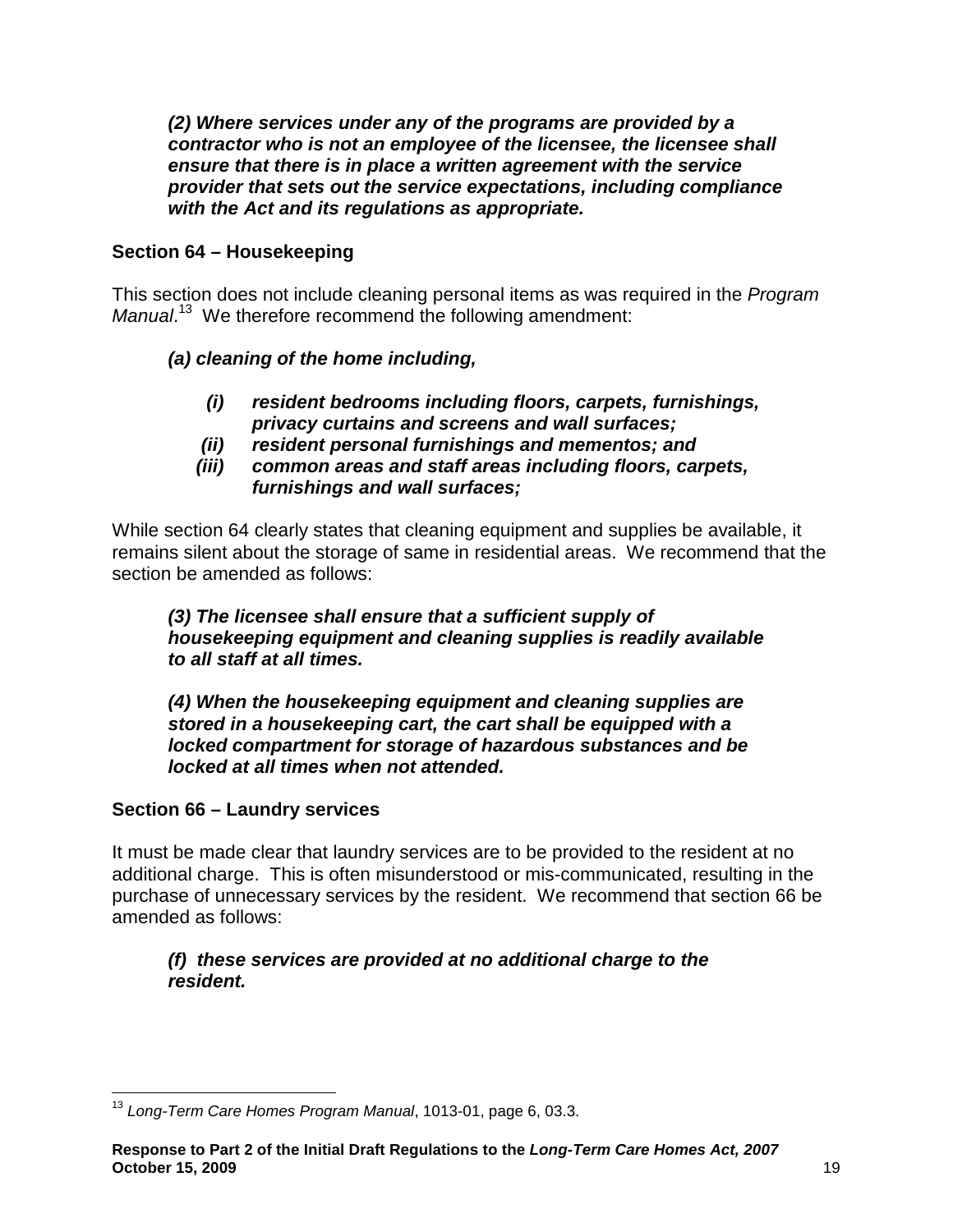# **Section 67 – Maintenance services**

The requirement for 24-hour emergency coverage has not been included in the regulation.<sup>14</sup> We recommend that the following be added to the requirements of this section:

### **Maintenance services shall provide 24-hour emergency coverage**

# **REPORTING AND COMPLAINTS**

### **Section 72 – Dealing with complaints**

The legislation sets out a procedure for dealing with complaints. We believe that the written record required under section 72(3)(c) should also be submitted to the Ministry of Health and Long-Term Care for assessment, review and action where necessary. We therefore recommend the following be added:

- **(3) The licensee shall ensure that,** 
	- **(a) the documented record is reviewed and analyzed for trends at least quarterly;**
	- **(b) the results of the review and analysis are taken into account in determining what improvements are required in the home;**
	- **(c) a written record is kept of each review and of the improvements made in response; and**
	- **(d) a copy of the written record is submitted to the Director upon completion.**

#### **Section 77 – Reports re critical incidents**

An issue which often arises is the resident who is injured but who may not, for a variety of reasons, be taken to the hospital, but is instead treated at the home. This information should be submitted to the Ministry. We also submit that all medication incidents or adverse drug reactions should be reported.

Therefore, we recommend that section 77(3) be amended as follows:

**(3) The licensee shall ensure that the Director is informed of the following incidents in the home no later than one business day after the occurrence of the incident, followed by the report required under subsection (4):** 

 $\overline{a}$ <sup>14</sup> Long-Term Care Homes Program Manual, 1013-01, page 4, 02.2.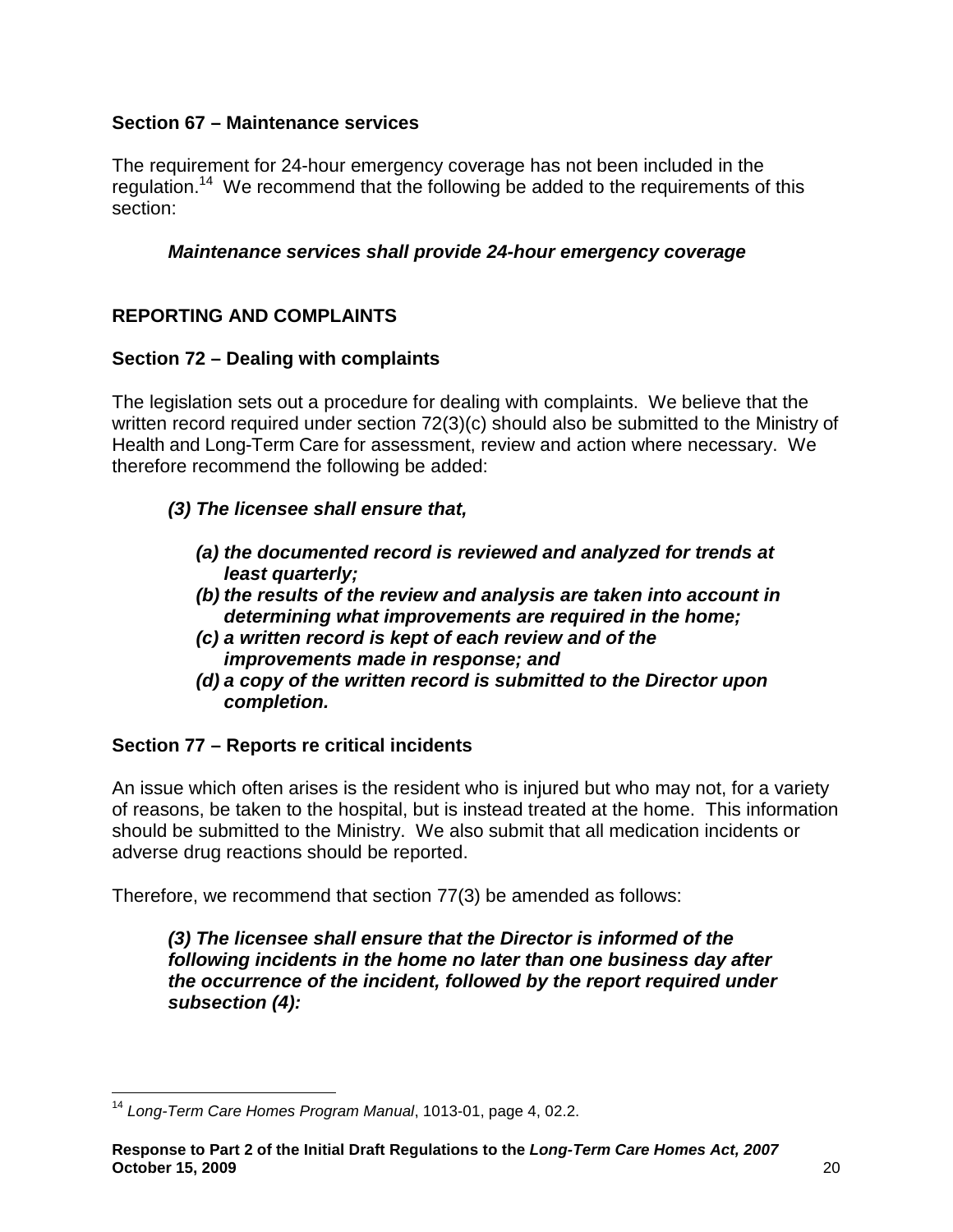- **1. A resident who is missing for less than three hours and who returns to the home with no injury or adverse change in condition.**
- **2. An environmental hazard, including a breakdown or failure of the security system or a breakdown of major equipment or a system in the home that affects the provision of care or safety, security or well-being of residents for a period greater than six hours.**
- **3. A missing or unaccounted for controlled substance.**
- **4. An injury in respect of which a person is taken to hospital or receives treatment at the home.**
- **5. Any medication incident or adverse drug reaction.**

# **Reporting to Authorities**

ACE has found that homes dealing with serious issues often want to handle them "internally" rather than contact the appropriate authorities. Often, this involves a failure to call the police respecting incidents of, for instance, physical or sexual assault or theft. We believe that the regulations must mandate such reporting, otherwise homes will not do so. We believe that "Reporting of Unusual Occurrences" section in the Program Manual can be used as a guide for such reporting.<sup>15</sup> However, it must be transformed into a requirement instead of a list of reports to the Ministry, as follows:

# **(a) Police for occurrences of:**

- **abuse and/or assault involving a resident, including willful direct infliction of physical pain or injury, as well as sexual assault**
- **alleged fraud, theft**
- **bomb threats, evacuations**
- **missing person, according to the home's own disaster/search plan definition of when a person is "missing"**
- **unusual/accidental death including suicide**
- **missing/misappropriated drugs**

**b) Fire Department for occurrences of:** 

• **fire emergency within the facility requiring partial evacuation of an area or disruption of service** 

**c) Medical Officer of Health for occurrences of:** 

- **infectious disease at the outbreak level**
- **communicable diseases as per Health Protection and Promotion Act**
- **problems with drinking water supply (i.e., contamination) residents at risk**

 $\overline{1}$ <sup>15</sup> Long-Term Care Homes Program Manual, 0806-01, page 2.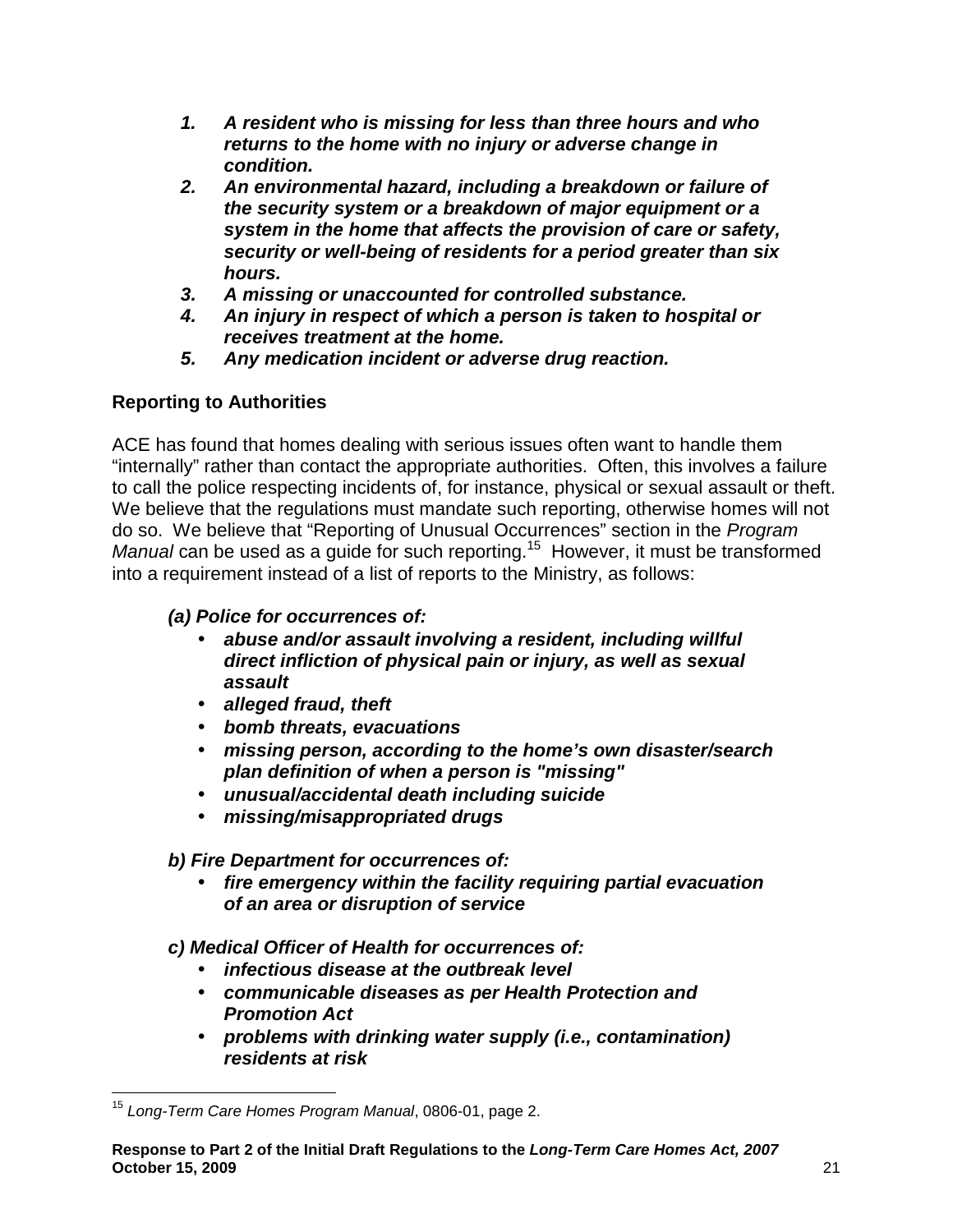**(d) Health Canada for occurrences of:** 

- **adverse effects of medication**
- **medical device malfunctions**

# **ABSENCES**

#### **Sections 79-82 – Absences**

While the majority of the regulations about absences are contained within the abovenotes sections, section 26 of the first set of draft regulations also refers to absences. For ease of reference, we believe all of the sections about absences should be consolidated.

#### **Transfer section 26 from the first draft regulation to the section in the second draft regulation pertaining to absences**

#### **Section 79 – Absent Residents**

This section is silent as to how long records respecting absences are to be kept. We recommend that records be kept for a minimum of two years, as per section 47.4 of the current regulations to the Nursing Homes Act, as follows:

**The licensee shall ensure that each medical absence, psychiatric absence, casual absence and vacation absence of a resident of the home is recorded and that the record is kept for a period of at least two years after the date the absence begins.** 

#### **DISCHARGE**

#### **Section 84 – When licensee may discharge**

We recommend that section 84(3)(c) include an obligation for the licensee to take steps to locate the resident, as is now required in section 48(2)(d) of the regulations to the Nursing Homes Act, as follows:

**The resident is absent from the home for a period exceeding seven days and has not informed the administrator of the home of his or her whereabouts, and the administrator has taken reasonable steps to locate the resident but has not been able to do so.**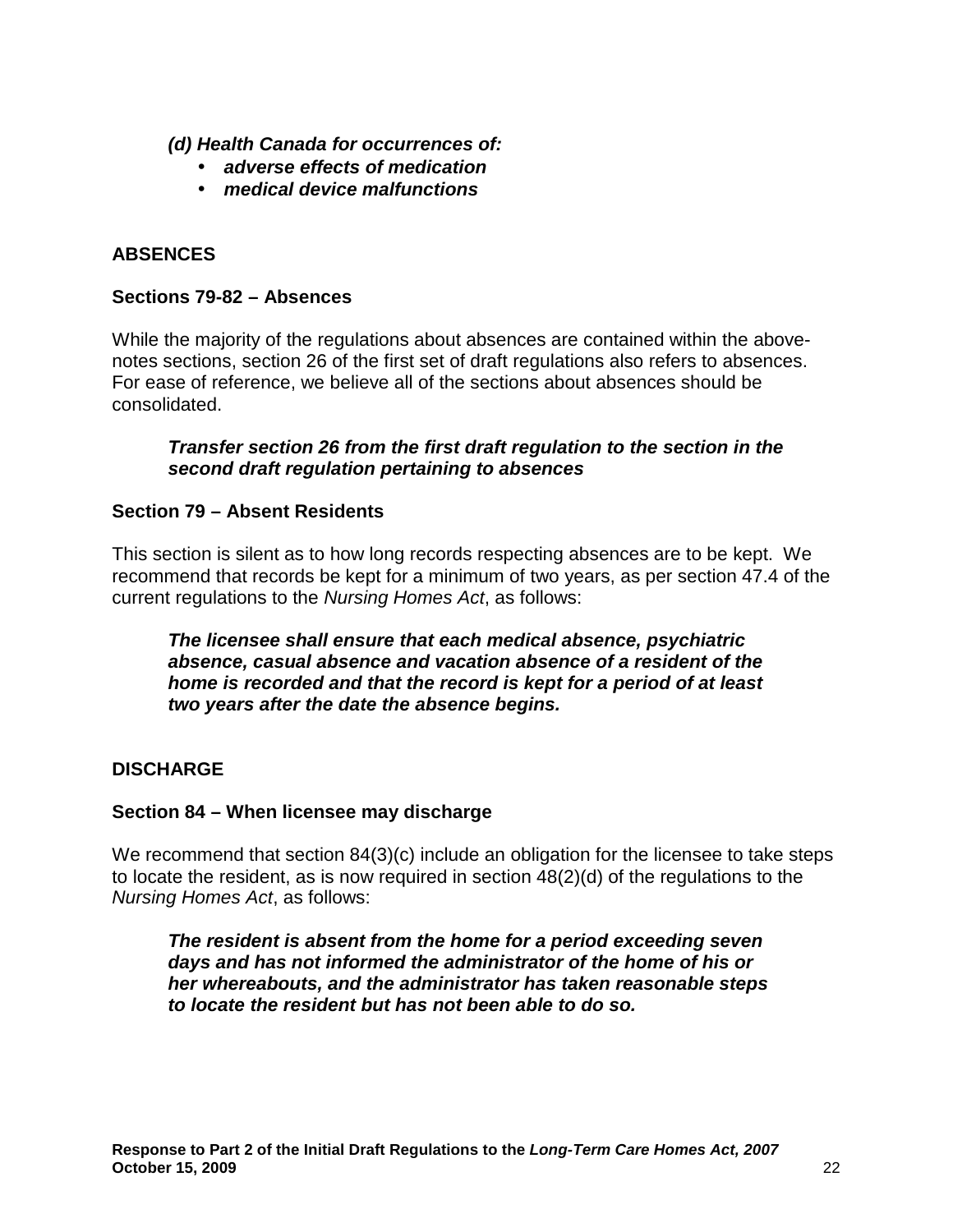### **Section 85 – When licensee shall discharge**

Section 85(3) is discriminatory as it treats those with psychiatric illnesses differently from residents who have medical issues. A short-stay resident is entitled to be on a medical absence for 14 days, although they must be discharged if they are on a psychiatric absence. We recommend that the section be amended as follows:

### **(3) A licensee shall discharge a short-stay resident if,**

- **(a) the resident is on a medical or psychiatric absence that exceeds 14 days; or**
- **(b) the resident is on a vacation absence.**

### **Section 86 – Requirements on licensee before discharging a resident**

This section must be amended to ensure that consent is obtained and the person is discharged to a safe place. We often see residents being discharged for inappropriate reasons and by inappropriate methods, such as being "discharged" to hospital on a Form 1 or being refused re-entry to a home after completing a psychiatric or medical absence despite being cleared for return by the medical team at the hospital within the required timeframe. It is important to clarify that a person cannot be admitted to an alternate setting without legal consent and that the alternate setting must be both willing and able to accept the person, as well as being a safe and appropriate place for the person to have their needs met. The section indicates that the resident and substitute decision-maker are to be "kept informed" and "given an opportunity to participate in discharge planning". This does not go far enough. The home must get consent and have the participation of the person before a discharge can be completed.

Alternatively, there must be a an appeal mechanism if a person is being discharged without their consent or that of their substitute decision-maker, which would allow a neutral third party, such as the Health Services Appeal and Review Board, to determine if the person's needs can be met in that long-term care home.

We therefore recommend the following be included in amendments to this section:

**That the resident not be discharged without obtaining informed consent from the resident or their substitute decision-maker;** 

**That the resident cannot be admitted to another type of accommodation without obtaining informed consent from the resident or their substitute decision-maker;** 

**That the alternate accommodation be one which is safe and appropriate, and which can provide the health care that the resident requires with no cost to the resident;**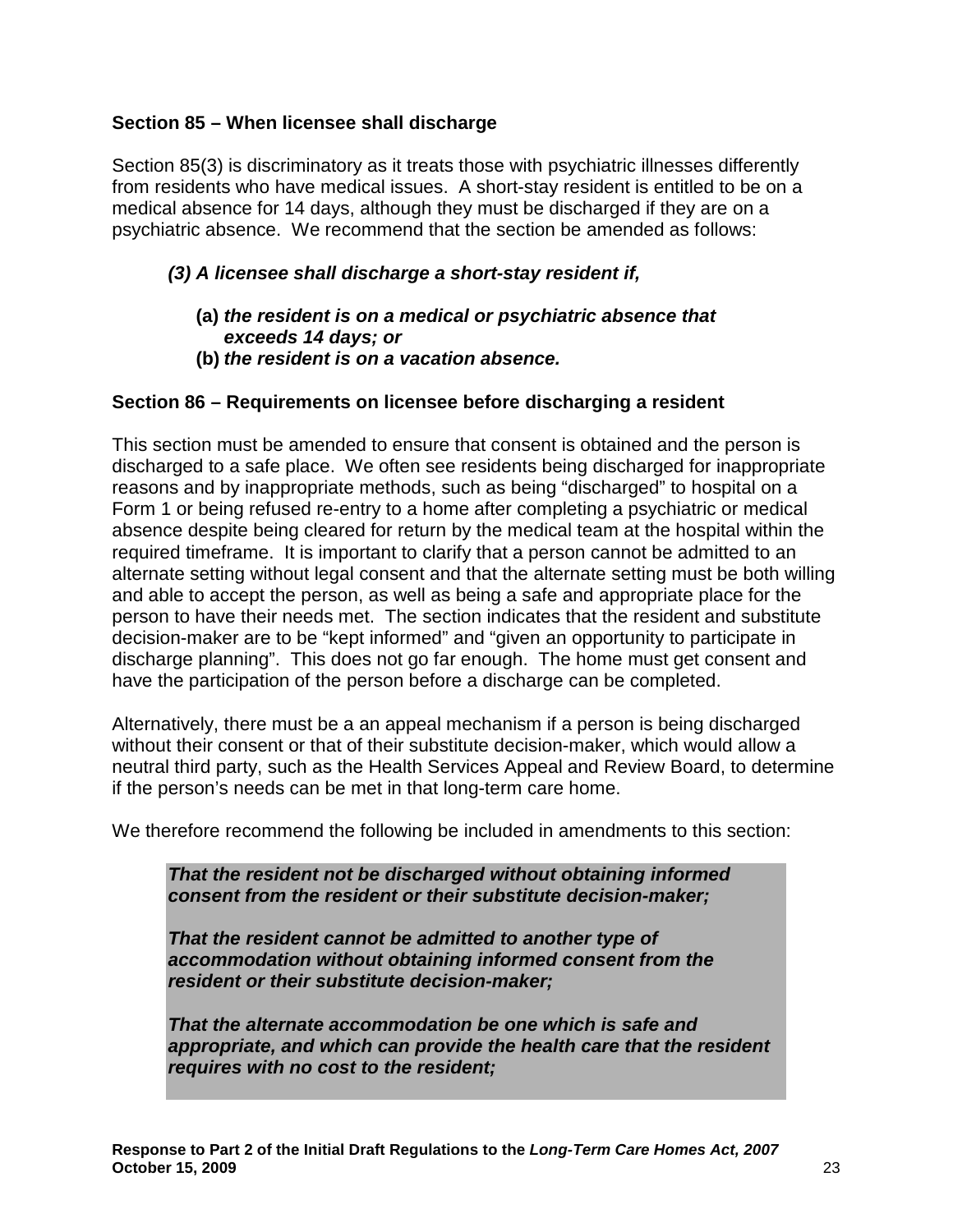#### **In the alternative:**

**Where a resident is being discharged against his or her wishes or that of their substitute decision-maker, that they have a right of appeal to the Health Services Appeal and Review Board in the same manner as would be available after a finding of ineligibility pursuant to section 43(8) of the Long Term Care Homes Act.**

# **PART III – ADMISSION OF RESIDENTS**

# **INTERIM BED SHORT-STAY PROGRAM**

Sections 91 through 100 of the draft regulations permit certain individuals to apply to an interim bed in a short-stay program in a long-term care home while awaiting placement as a long-stay resident in a long-term care home. The intent of these sections appears to be to move "alternate level of care" or "ALC" patients out of hospital pending placement in long-term care. While the applicant or their substitute decision-maker must consent to admission to one of these interim beds, it does not explicitly state that someone can refuse such a bed, nor is there incentive for someone to choose an interim bed in a home that is not one of their five choices. There does not appear to be a time limit as to how long a person can participate in the interim bed short-stay program.

An increasingly large number of older persons or their substitute decision-makers contact ACE with respect to first available bed policies. Essentially, these policies attempt to force hospital patients or their substitute decision-makers to accept placement at a long-term care home they would not have chosen had it not been forced upon them, contrary to the Health Care Consent Act and the long-term care legislation. We do not believe such policies comply with the current legislation.<sup>16</sup>

ACE is concerned that applicants and their families will be pressured to accept interim beds to help hospitals deal with bed shortage issues and hospitals will develop similar first available bed policies for interim beds.

# **Section 91 – Criteria for eligibility, interim bed short-stay program**

Section 91 of the second set of regulations refers to the criteria for eligibility under section 30 of the first draft regulation. Section 30(1)(e) states that an applicant can only be found eligible for admission if their care requirements can be met in a long-term care home. However, there is no definition or explanation as to what this means in the draft regulations or the legislation. The lack of clarity causes difficulties, as applicants whose needs are too complex or who require additional care are often either admitted to

 $\overline{a}$  $16$  ACE has written two papers entitled Ethical Issues Paper Respecting First Available Beds and Discharge to a LTC Home from Hospital that explains these issues in detail. These documents are available on our website at www.acelaw.ca.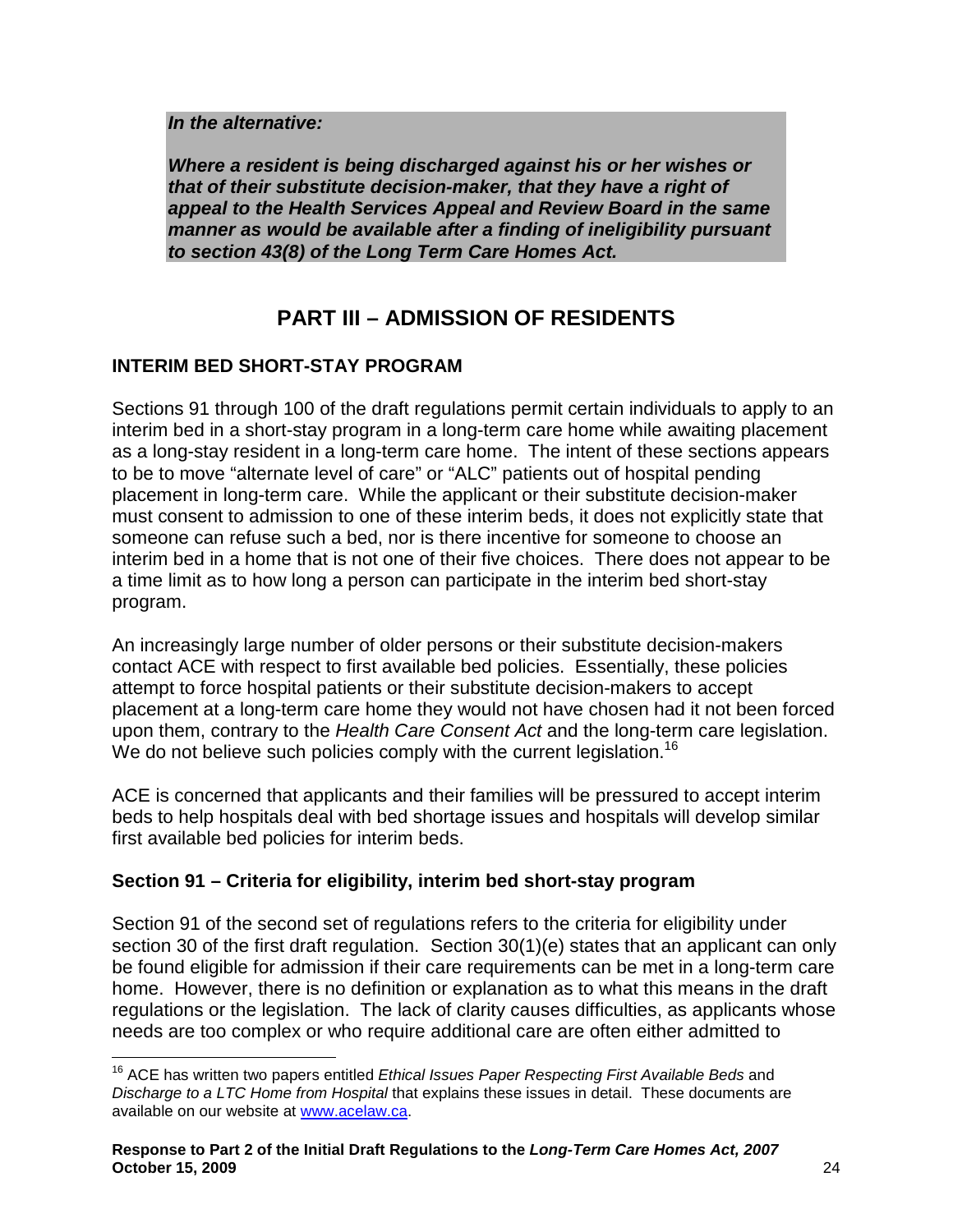homes when they should not be, or they are made eligible and are subsequently unable to find a home which will admit them. In such situations, we believe the Ministry of Health and Long-Term Care must make a decision regarding the use of High Intensity Needs Funds (for preferred accommodation, for example), prior to admission so that the additional funding and resources can be considered, in addition to the applicant's individual circumstances.

**Please refer to ACE's recommended changes to section 30 in our "Submission to the Ministry of Health and Long-Term Care: Proposed Initial Draft Regulation made under the Long-Term Care Homes Act, 2007"** 

# **Section 95 – Ranking on waiting list, interim beds**

If individuals choose to participate in the interim bed short-stay program, it should be recognized that they are agreeing to temporarily move into a home that they would not have otherwise chosen. Accordingly, ACE recommends that they be moved to a higher level of priority on the waiting lists for the long-stay program.

**An additional category should be added immediately after crisis admissions to for those who have agreed to go to an interim or lower choice home from hospital.** 

### **Section 96 – Authorization of admission, interim beds**

The regulations have never been clear as to how long a person may take to make their decision regarding accepting an offer of admission and how long they have to move in to the home after accepting the offer before being charged. We recommend that applicants have 24-hours to accept or reject an offer, as well as 24-hours from the time they accept an offer to move into the home before payment is required.

**Please refer to ACE's recommended changes to section 59 in our "Submission to the Ministry of Health and Long-Term Care: Proposed Initial Draft Regulation made under the Long-Term Care Homes Act, 2007"** 

# **Section 97 – Removal from waiting list, interim beds**

Exceptions should be made to the general rule that persons be removed from the waiting list if they refuse to consent to admission to a short-stay in an interim bed. Situations may arise where the person arrives at the home and turns down the room due to problems with the room for justifiable reasons. For example, in the context of long-stay beds, ACE had an anxiety ridden client who arrived at a home to discover that her roommate was a very demented woman who continuously screamed. She refused to have this roommate and was taken off of the list for 24 weeks at which time she had to reapply and went to the bottom of all of her lists. In another case, a client refused to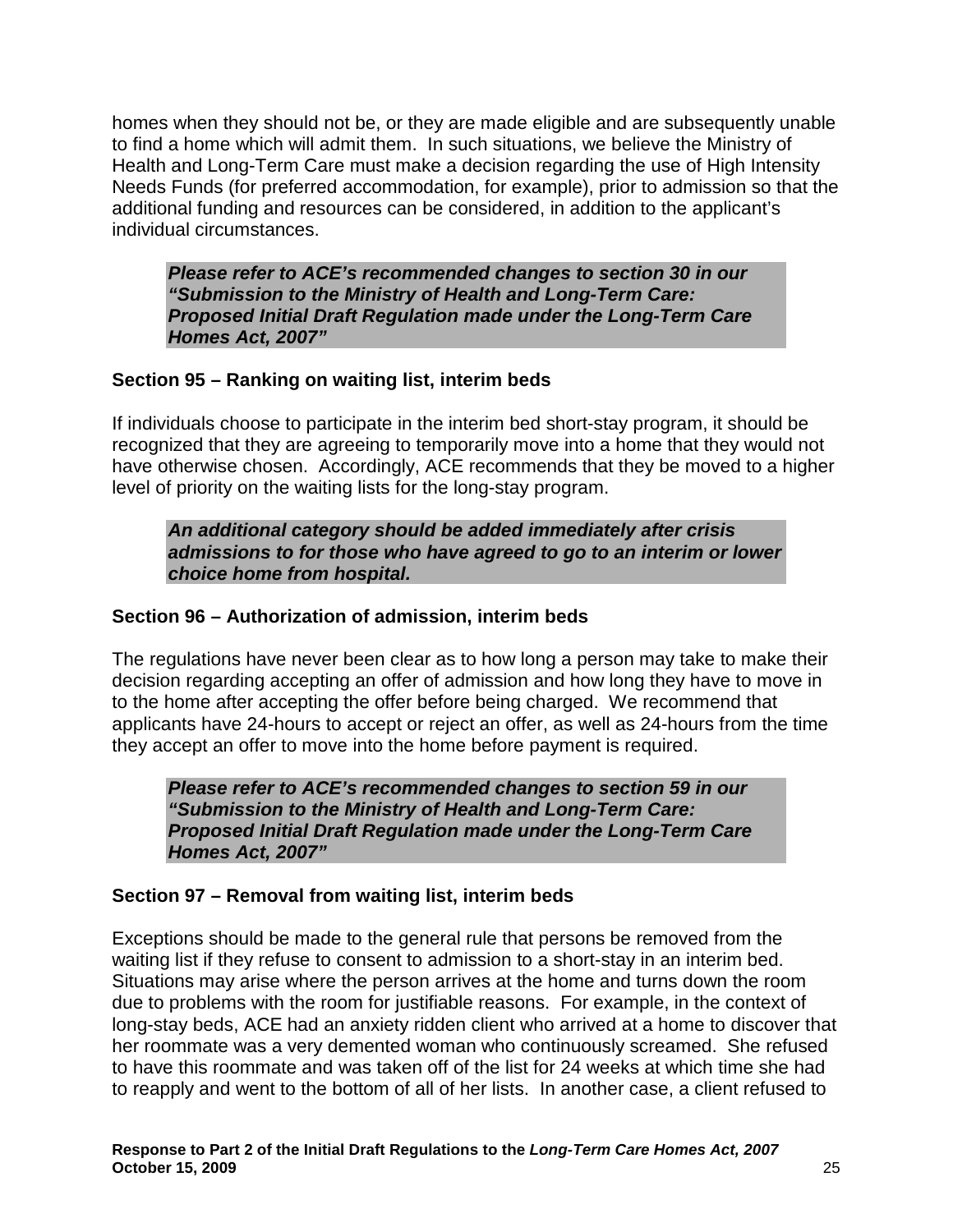stay at a home after learning that the previous resident had repeatedly urinated on the floor and despite attempts to clean the room, it still smelled of urine. Finally, offers have been turned down because persons were misinformed about the homes or their choices. We know of people who are told to put a home on their list and then go to see it later. Admission is offered almost immediately, before the person is able to visit, and when they see the home they are unhappy and refuse to go. As there are many extenuating circumstances to this rigid rule, the Director should be able to make exceptions where necessary.

**Please refer to ACE's recommended changes to section 42 in our "Submission to the Ministry of Health and Long-Term Care: Proposed Initial Draft Regulation made under the Long-Term Care Homes Act, 2007"** 

### **SPECIALIZED UNITS**

### **Section 101 – Specialized Units**

This section requires the Local Health Integration Network (LHIN) to designate specialized units in long-term care homes. We submit that the Community Care Access Centres have expertise in the type of care which is required in their area and, as such, should be involved in this process. We therefore submit that the following subsection be added:

#### **The local health integration network shall:**

- **(i) consult with the Community Care Access Centre for that geographic area to determine the needs of the community with respect to specialized units,**
- **(ii) consult with the Community Care Access Centre for the geographic area where a long-term care home is located to determine the viability of placing the specialized unit in that home.**

#### **Section 103 – Waiting list criteria for admissions to specialized unit**

Subsection (c) indicates that it is up to the placement coordinator to determine whether or not the person is eligible for the specialized unit, but gives no appeal mechanism.

Subsection (d) indicates that a home must approve a person's admission to the specialized unit, but does not require the home to justify the reason for declining admission or to provide written notice.

We submit that requirements similar to that of regular admission are necessary, as follows: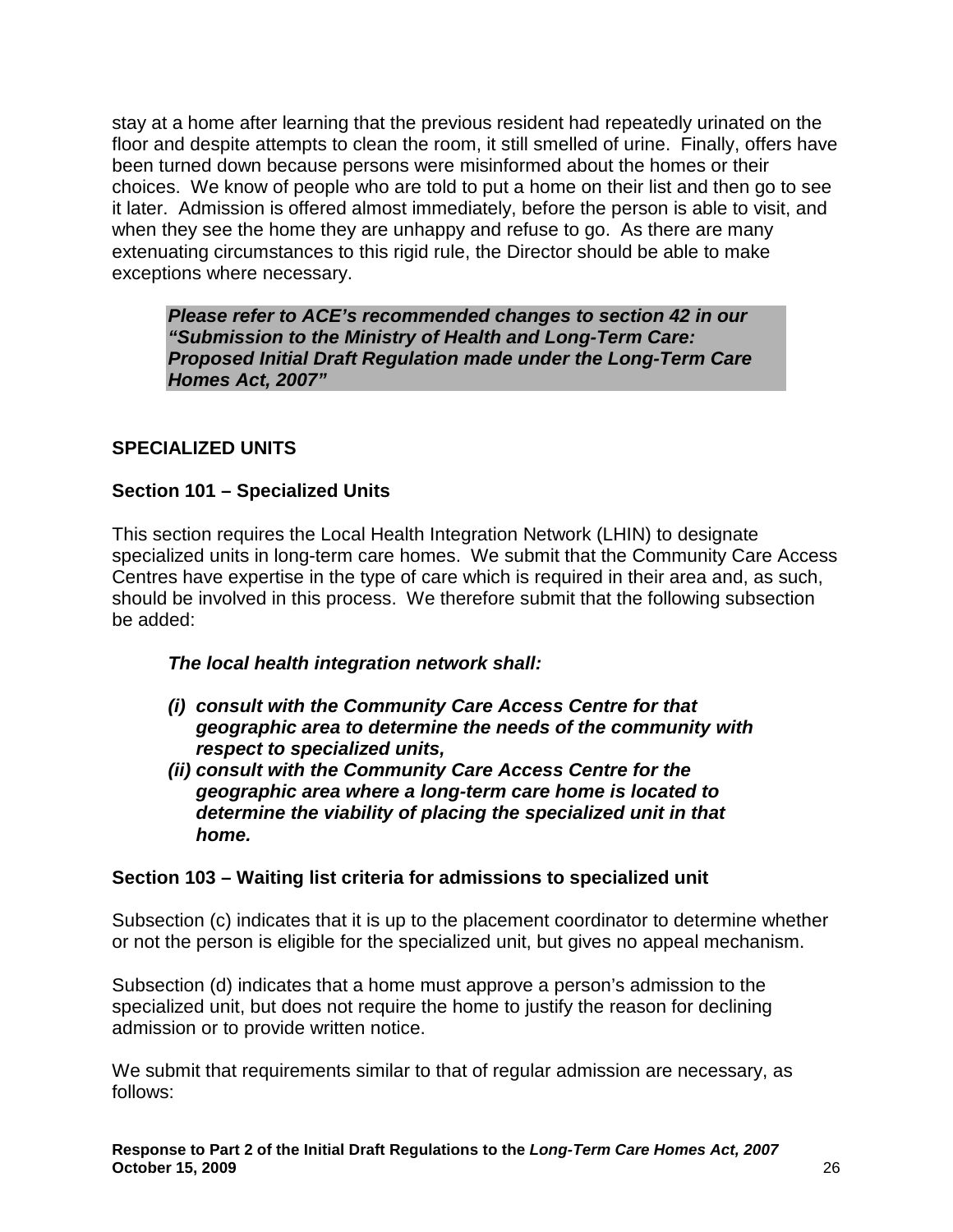**Determination of ineligibility – assistance and notice** 

**If the placement co-ordinator determines that the applicant is not eligible for admission to the specialized unit,** 

**(a) the placement co-ordinator shall suggest alternative placement options and make appropriate referrals on behalf of the applicant; and** 

**(b) the placement co-ordinator shall ensure that the applicant is notified in writing of,** 

**(i) the determination of ineligibility, (ii) the reasons for the determination, and (iii) the applicant's right to apply to the Appeal Board for a review of the determination. Review of determination of ineligibility** 

**Review of determination of ineligibility** 

**The applicant may apply to the Appeal Board for a review of the determination of ineligibility made by the placement co-ordinator, and the Appeal Board shall deal with the appeal in accordance with section XX.** 

#### **Licensee consideration and approval**

**Where the appropriate placement co-ordinator has determined that the person requires and is likely to benefit from the specialized unit and has provided the licensee copies of the assessments and information that are required to be taken into account, the licensee shall review the assessments and information and shall approve the applicant's admission to the specialized unit unless,** 

- **(a) the specialized unit lacks the physical facilities necessary to meet the applicant's care requirements; or**
- **(b) the staff of the specialized unit lack the nursing expertise necessary to meet the applicant's care requirements.**

#### **Section 104 – Waiting list categories and ranking**

This section states that certain waiting list categories do not apply to specialized units. We are unsure as to the underlying rationale for this section. One would hope that if a person required a specialized unit (e.g., a behavioural unit, dialysis unit, young person's unit) and had a spouse living in that home, that the spousal reunification category be utilized to reunite them. We therefore submit that the section be amended to include, at a minimum, the spousal reunification category: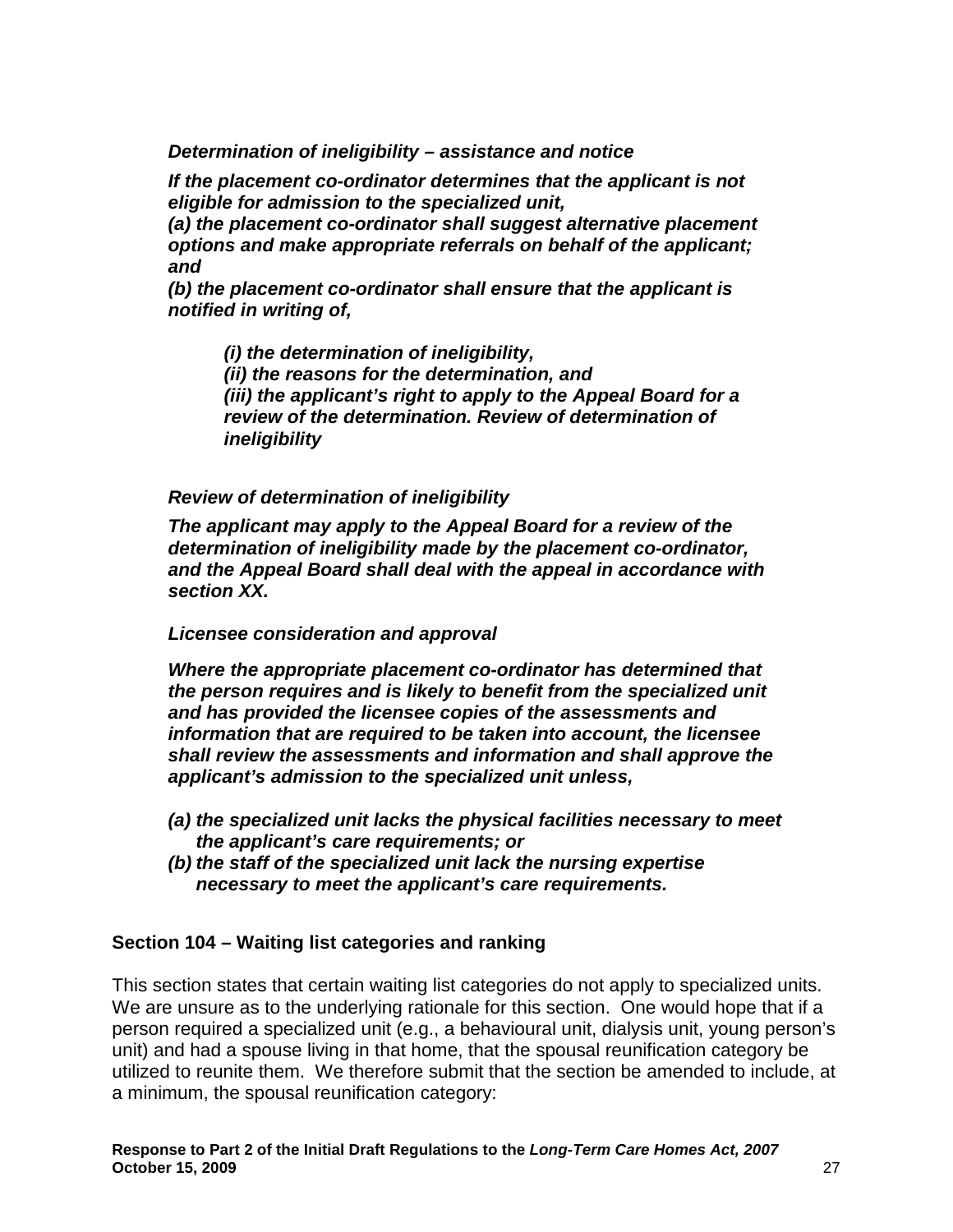#### **Include the spousal reunification category in the waiting list for specialized units.**

### **Section 105 – Authorization of admission: specialized unit**

This section allows only those who meet the requirements for specialized units to be admitted to a specialized unit. There should be a provision allowing admission to the unit in very specialized circumstances, as permitted by the Director (e.g., outbreak situations, such as SARS, where persons might have to be placed in specialized units for safety reasons). We therefore recommend that the Director be able to authorize placement in rare situations, as follows:

# **(c) As authorized by the Director in emergency situations**.

# **Section 107 – Transfer, specialized units**

It is assumed that some specialized units, such as behavioural units, will have a higher staff to resident ratio than regular units. One can therefore foresee that even after the specialized care is provided in that unit, residents may not wish to transfer to another unit. While we believe that consent is generally required for transfers, there may be some circumstances where it is not appropriate for the resident to remain on the specialized unit if the transfer can be supported within the facility. We therefore recommend that there be a transfer mechanism and a corresponding appeal process which would allow transfers in some circumstances. Depending on the drafting of the regulations, the appeal may be to the Health Services Appeal and Review Board respecting eligibility issues or the Consent and Capacity Board concerning substitute consent issues.

**Where a resident no longer requires placement in the specialized unit, but the resident or their substitute decision-maker refuses to consent to a transfer within the facility, there be a mechanism to transfer the resident which includes a right of appeal.** 

#### **SPECIAL CIRCUMSTANCES**

#### **Section 109 – Special Circumstances**

Where a licensee withholds approval of a person's admission under section 109(4)5, the same written notice should be required to be provided to the placement coordinator and the resident or their substitute decision-maker as is required under section 44(9) of the Act. ACE recommends the following changes to the draft regulation: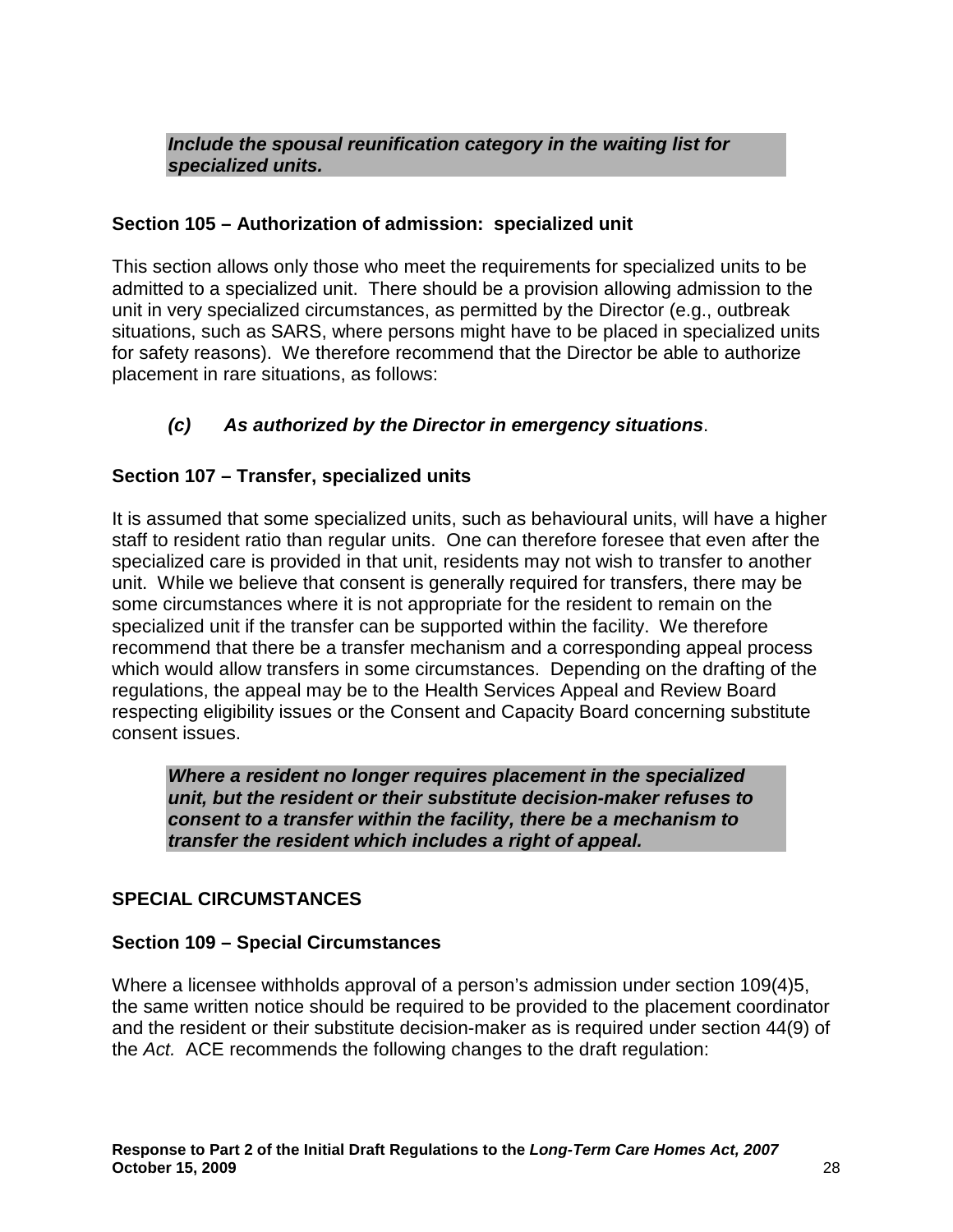**Written notice if licensee withholds approval** 

**If the licensee withholds approval for admission, the licensee shall give to persons described in subsection xx a written notice setting out,** 

- **(a) the ground or grounds on which the licensee is withholding approval;**
- **(b) a detailed explanation of the supporting facts, as they relate both to the home and to the applicant's condition and requirements for care;**
- **(c) an explanation of how the supporting facts justify the decision to withhold approval; and**
- **(d) contact information for the Director.**

#### **Persons to whom notice given**

**The persons referred to in subsection xx are the following:** 

- **1. The applicant.**
- **2. The Director.**
- **3. The appropriate placement co-ordinator.**

# **TRAINING**

# **Section 118 – Additional training – direct care staff**

A persistent problem in long-term care is the lack of understanding of the requirements for consent to treatment by physicians, staff and management. For example:

- Staff either fail to get consent from the capable resident or the substitute decision-maker of residents who are incapable for treatment. Or, staff merely informs the substitute decision-maker, after the fact, of the treatment ordered by the physician.
- Staff may seek consent but from a person that is not the proper substitute decision-maker of pursuant to the Health Care Consent Act.
- Consent is not obtained from capable residents. Instead, they are ignored and the consent, if obtained, is from the person who would be the resident's substitute decision-maker if they became incapable to consent for treatment in the future. However, the consent is invalid as consent may only be obtained from a substitute decision-maker **after** a person has been found incapable: here, the resident still has capacity for this purpose.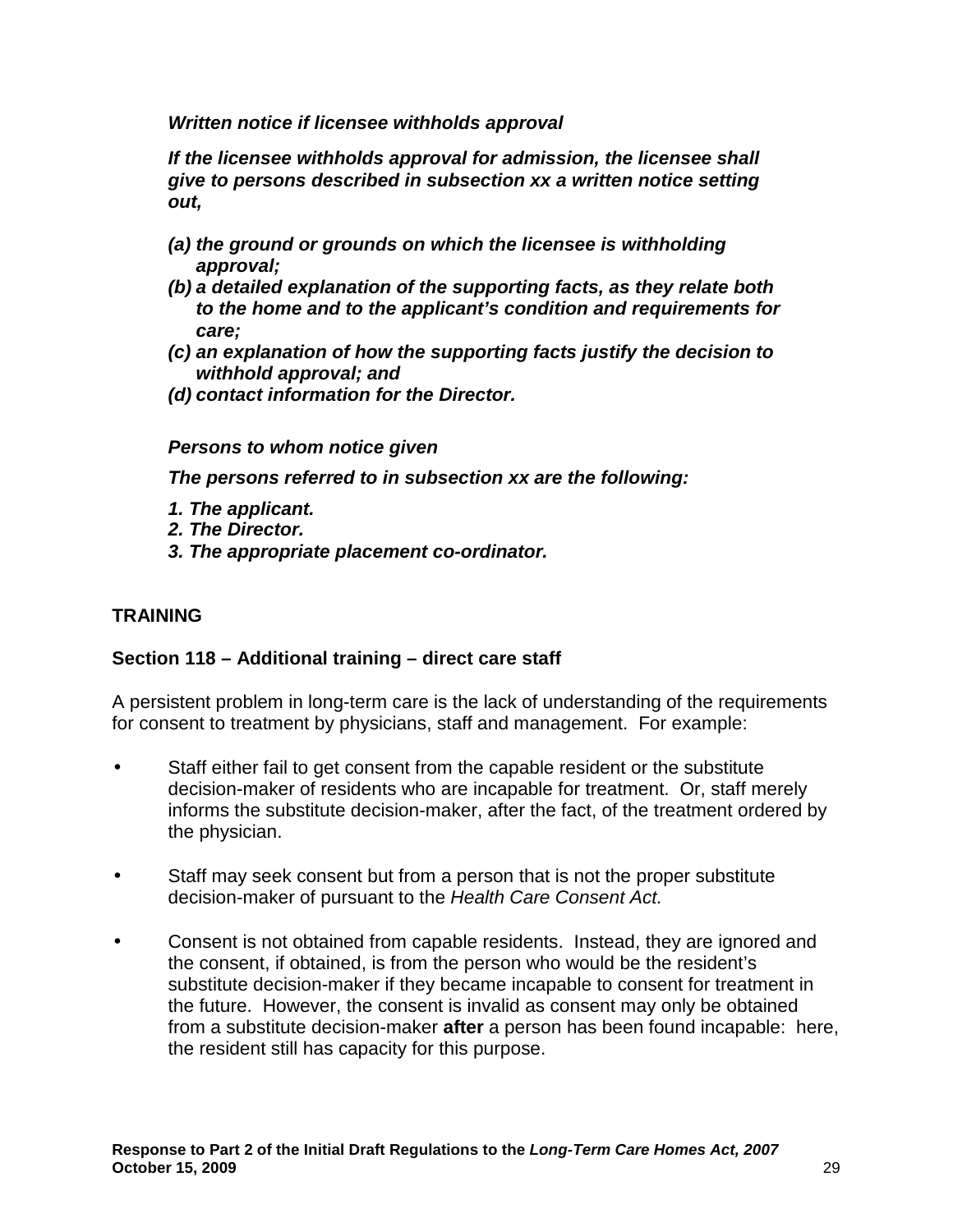- Advance directives or level of care forms are used as consents in place of informed consent. We frequently see situations when these documents are used in place of informed consent from either a resident or the incapable resident's substitute decision-maker. We have identified that there is confusion between a "plan of treatment" and an "advance care plan". Long- term care homes justify requiring advance care planning forms as if they were part of the plan of treatment. This same confusion is reflected in these draft regulations in the section on regulated documents, which will be discussed later in this submission.
- Level of care forms are not explained to the resident or substitute decisionmaker. We often see level of care forms given to residents or their substitute decision-makers upon admission to be signed immediately. The document is signed without anyone from the long-term care home explaining the document, how it would be used and without any discussion of the resident's own care needs. Incoming residents and their families have been told that signing such an advance directive is "required' as a condition of admission or continued residency. In one such case, after having been told by the administrator that such a document would need to be signed, we asked to speak to the Director of Care, assuming that she, as a registered nurse, would be more knowledgeable about the requirements of the Health Care Consent Act. The Director of Care also told us that this advance directive, as well as a blanket "preconsent" in the admission agreement, was necessary because the staff had no time to get consents form individuals. She further advised us that the Ministry of Health and Long-Term Care compliance advisor had "approved" their forms and practice. We were then advised by the compliance advisor that this practice was acceptable. Clearly, this is not correct and does not reflect the requirements of the Health Care Consent Act.

There should be a requirement in the regulations for training of direct care staff on health care consent and advance care planning. This training must include such topics as: what is and is not informed consent; when informed consent is required; capacity; substitute decision-makers; the differences between consent and advance care planning; the differences between a plan of care and an advance care planning, who can and cannot advance care plans.

We recommend that section 118 of the regulations be amended to add the following requirement:

**(1) For the purposes of paragraph 6 of subsection 76(7) of the Act, every licensee of a long-term care home shall ensure that all staff who provide direct care to residents receive training in the following additional areas:** 

 **8. Health Care Consent and Advance Care Planning**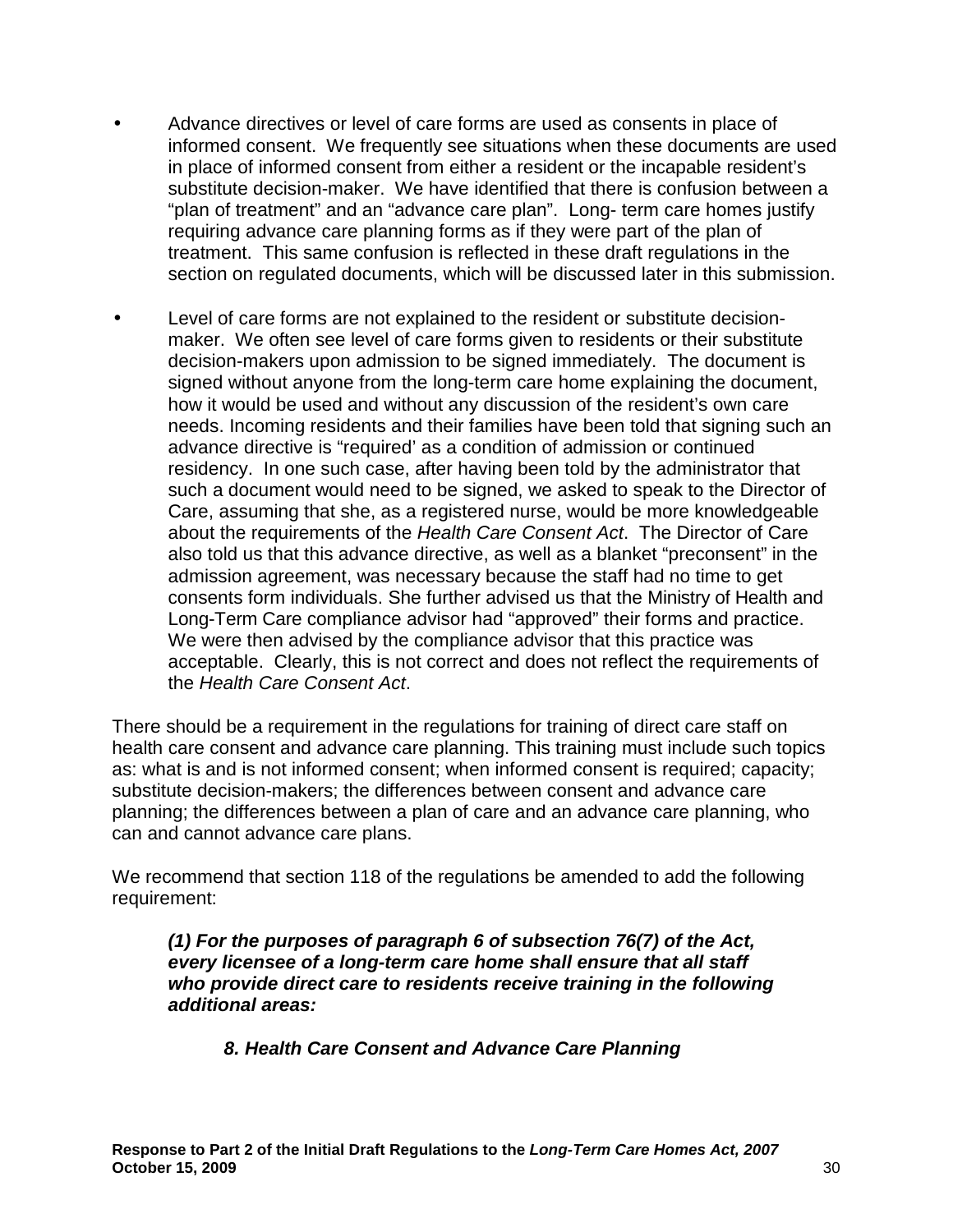#### **Section 119 - Orientation for volunteers**

The draft regulations state that the orientation of volunteers is to apply only to volunteers that begin volunteering at the home after the coming into force of this section. This is not acceptable as the turnover of volunteers is likely fairly small, meaning that many volunteers would never receive the orientation.

In order to allow for the orientation of all volunteers, we recommend that the timing for compliance with this requirement be delayed to a year after the coming into force of the section. This should not pose a burden to the licensee as the licensee must organize this orientation program for all new volunteers, even if there is only one new volunteer. Presentation of such an orientation can be done just as easily to a small group of new volunteers as it is to a larger group that includes existing volunteers. We would assume that licensees may use experienced volunteers to deliver parts of the orientation program therefore making it manageable for all volunteers to receive this orientation over an extended period of time.

Additionally, volunteers by their nature are eager; otherwise they would not be volunteering. Training is generally not just welcomed, but is often perceived by volunteers as a supportive effort on the part of the home not to take their volunteerism for granted.

We recommend that section 119(3) be amended as follows:

### **A licensee is not required to comply with this section until one year after the section comes into force.**

#### **INFORMATION**

#### **Section 120 – Information for Residents**

Section 78 of the statute and section 120 of the second draft regulation set out what information must be given by the long-term care home to residents and their substitute decision-maker, if any, upon admission. Taken together, these requirements are still less detailed than the current Program Manual.

We recommend that the following be added to section 120:

**For the purposes of clause 78(2)(r) of the Act, every licensee of a long-term care home shall ensure that the package of information provided in section 78 includes information about the following:**

**5. The home's organizational structure and internal accountability mechanisms.**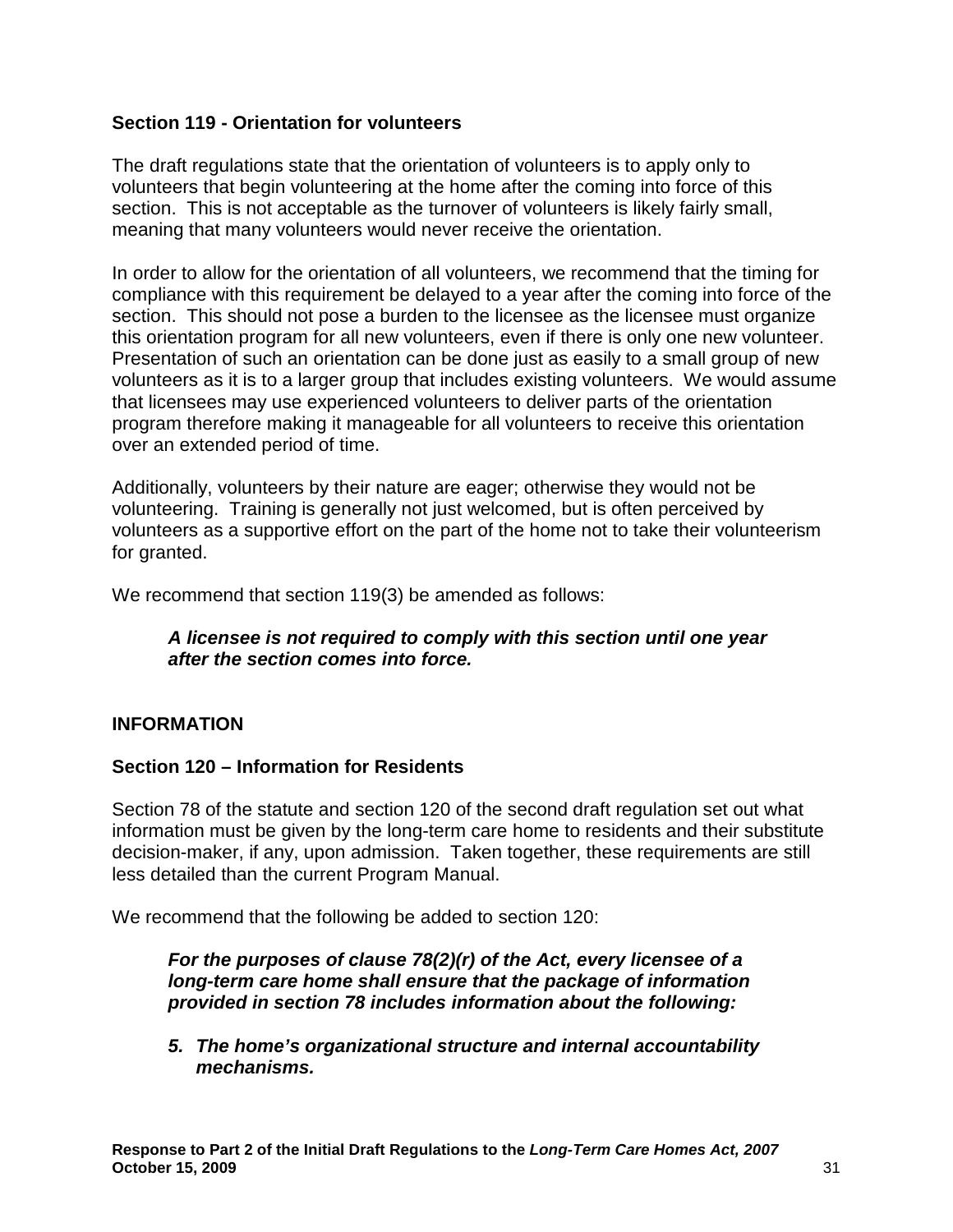- **6. How a resident or substitute decision-maker can recommend changes to the home.**
- **7. The process for resident or substitute decision-maker to participate in the assessment, planning and evaluation of the resident's care and the home's program and services.**
- **8. The fact that the choice of attending physician is available to the resident, including the resident's own physician.**
- **9. Financial information about comfort allowances, financial assistance from government programs for those over 60 years of age and the availability of trust accounts.**

### **Section 121 – Posting of Information**

The current regulations require specific information to be posted in a "prominent place" that is "easily accessible" to staff, residents and substitute decision-makers. Certain information also has to be in large print. Section 121, however, removes the prominence and accessibility requirements.

Information is power. ACE has heard from residents and their substitute decisionmakers that although an array of information is provided upon admission, the documents about such important issues as residents' rights and complaint procedures are often buried amongst the administrative paperwork. This, plus the fact that the day of admission is a difficult one for the resident and their family and friends, means that the information is often not digested. If older adults, their substitute decision-makers and family members do not have information about residents' rights, their independence, security and dignity are jeopardized. Thus, it is essential that the specified information be posted in a prominent place where residents and substitute decision-makers are constantly reminded about their rights.

We therefore recommend that section 121 be amended as follows:

**(2) The licensee shall ensure that the information referred to in clauses 79(3)(a), (e), (f), (h), (i) and (j) of the Act, as well as the telephone number referred to in paragraph 3 of subsection (1), is posted in a prominent place that is easily accessible to the staff of the home, the residents of the home and the substitute decisionmakers of residents with a font size of at least 16.**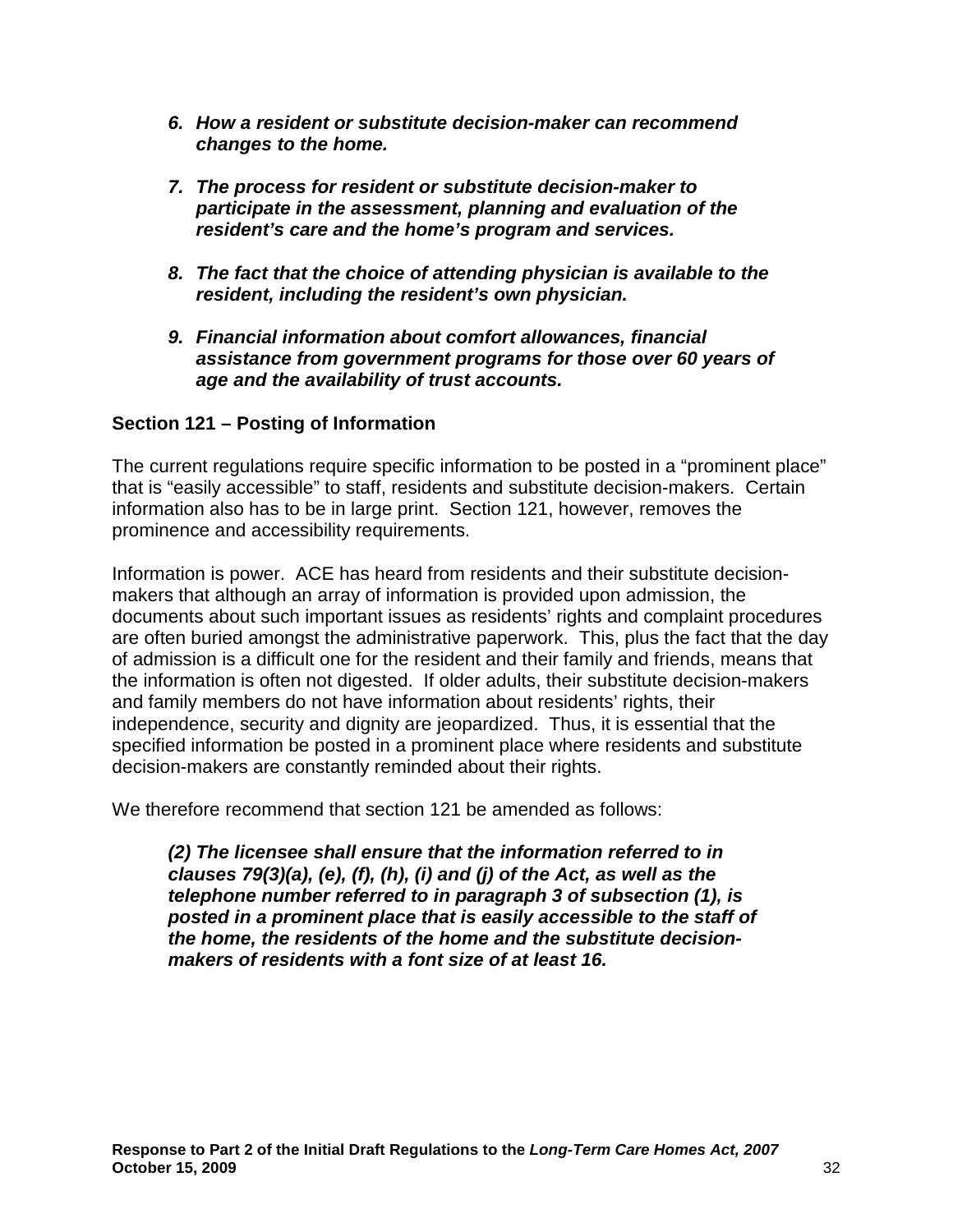# **Communication of Information**

Although section 79(2) of the LTCHA requires every licensee to ensure that the required information is communicated in a manner that complies with any requirements that may be provided for in the regulations to residents who cannot read the information, the draft regulations do not contain any such details.

We recommend that a new section be added to specify how information can be communicated, as determined appropriate by the Ministry of Health and Long-Term Care, taking into account the following principles:

**The information must be communicated in a manner appropriate for the individual resident, including but not limited to:** 

- **1. Reading the materials to residents on a regular basis.**
- **2. Translating materials into different languages.**

#### **EMERGENCY PLANS**

### **Section 124 – Emergency Plans**

The emergency plan states that they shall test plans on an annual basis. The Program Manual requires monthly fire drills.<sup>17</sup> This should be included in this section, as follows:

### **Monthly fire drills shall be held on all shifts and staff attendance documented.**

#### **AIR TEMPERATURE**

#### **Section 127 – Air Temperature**

There should be a maximum temperature/humidex level at which the home is required to take action to ensure the safety of residents (see section 16 above). An amendment should be made as follows:

**When the temperature reaches xx degrees or xx humidex level, the home shall take such steps as necessary under subsection 16 as is necessary for the safety of the residents.** 

 $\overline{a}$  $17$  Long-Term Care Homes Program Manual, 1011-01, page 8, M3.14.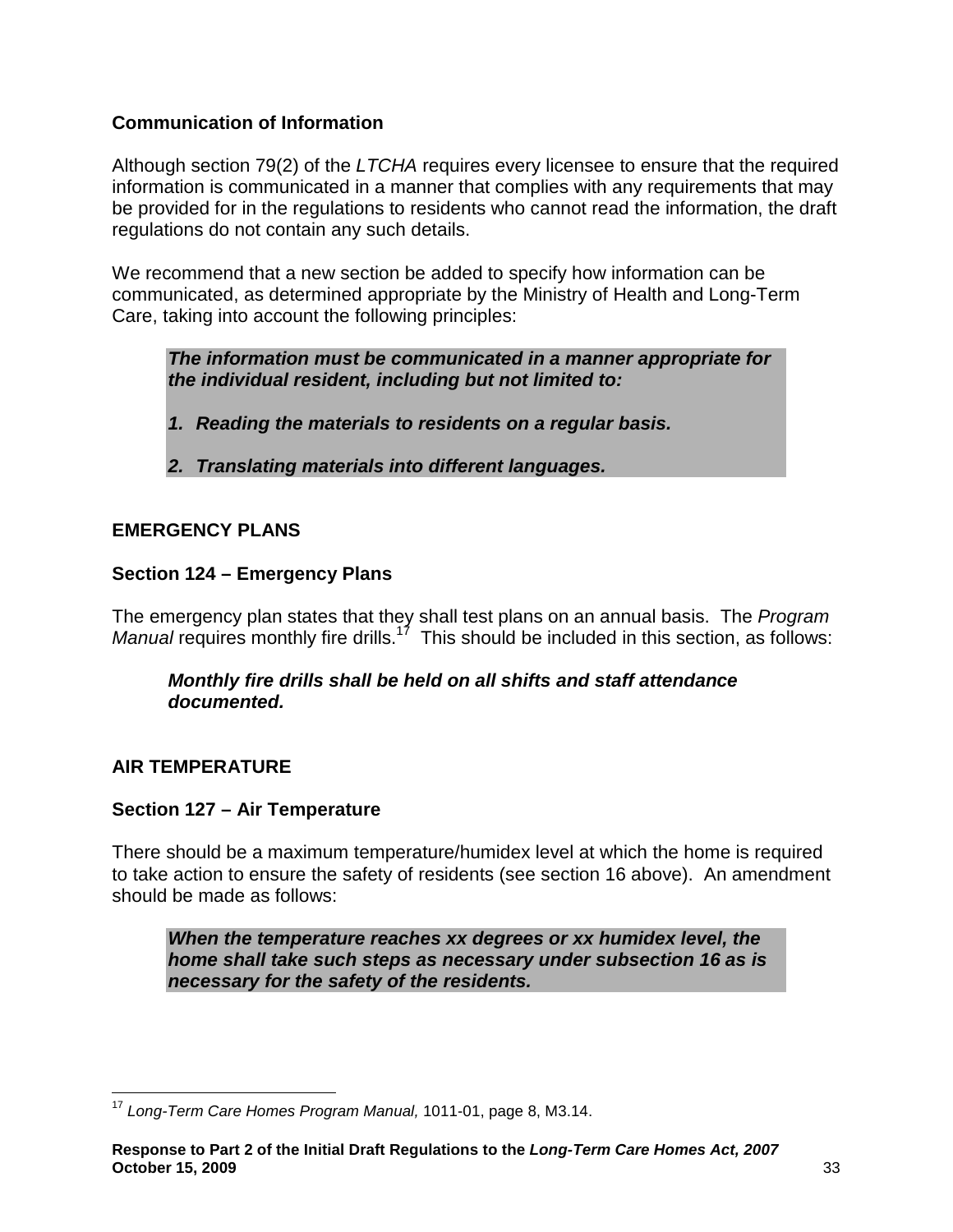### **REGULATED DOCUMENTS**

#### **Section 128 – Regulated documents**

Section 80 of the LTCHA states that every licensee "shall ensure that no regulated document is presented for signature to a resident or prospective resident, a substitute decision-maker of a resident or prospective resident or a family member of a resident or prospective resident" (hereinafter referred to as the "resident or substitute decisionmaker") "unless that document complies with all requirements of the regulations and that compliance has been certified by a lawyer." Section 128 of the draft regulations is intended to define a regulated document and the requirements applicable to those documents.

There are a number of problems with this section, particularly the reference in section 128(1)2 to "any document containing a consent or directive with respect to 'treatment' as defined in the Health Care Consent Act, including a document containing a consent or directive with respect to a 'course of treatment' or a 'plan of treatment' under that Act. We submit that this subsection needs to be completely redrafted.

Elements of section 128 conflict with the Health Care Consent Act. It also uses terms, such as "directive", that are not defined in the *LTCHA*, the draft regulations or the Health Care Consent Act. Moreover, the term "directive" has a specific meaning already used in health care, which differs from the meaning employed in this section.

The draft regulation makes it appear that substitute decision-makers may execute directives (we assume this refers to what is commonly known as "advance directives" or "level of care forms"). However, this is in direct conflict with the Health Care Consent Act which says only capable people may execute such documents as a means of expressing their "wishes" in respect to future care.

The draft regulation also confuses a "plan of treatment" with an "advance care plan", which will be discussed in detail below. Simply stated, an advance care plan is **NOT** part of a plan of treatment. These are two separate concepts.

At a minimum, the regulation elevates level of care forms into a form of advance care plan or directive. Worse, the regulation may include the level of care form in a document that is part of a plan of care for which consent is obtained. Please see the discussion below for additional details. Level of care forms are **tools** – they are not directives or consents and should not be made into such via regulation. This also conflicts with the Health Care Consent Act.

**While we are providing comments below with regards to the draft regulation, we would appreciate the opportunity to meet with Ministry staff, including legal counsel, to discuss this particular section. Leaving the draft as is, or making minor amendments, will lead to more confusion than already exists in long-term care homes, to the detriment of both residents and licensees.**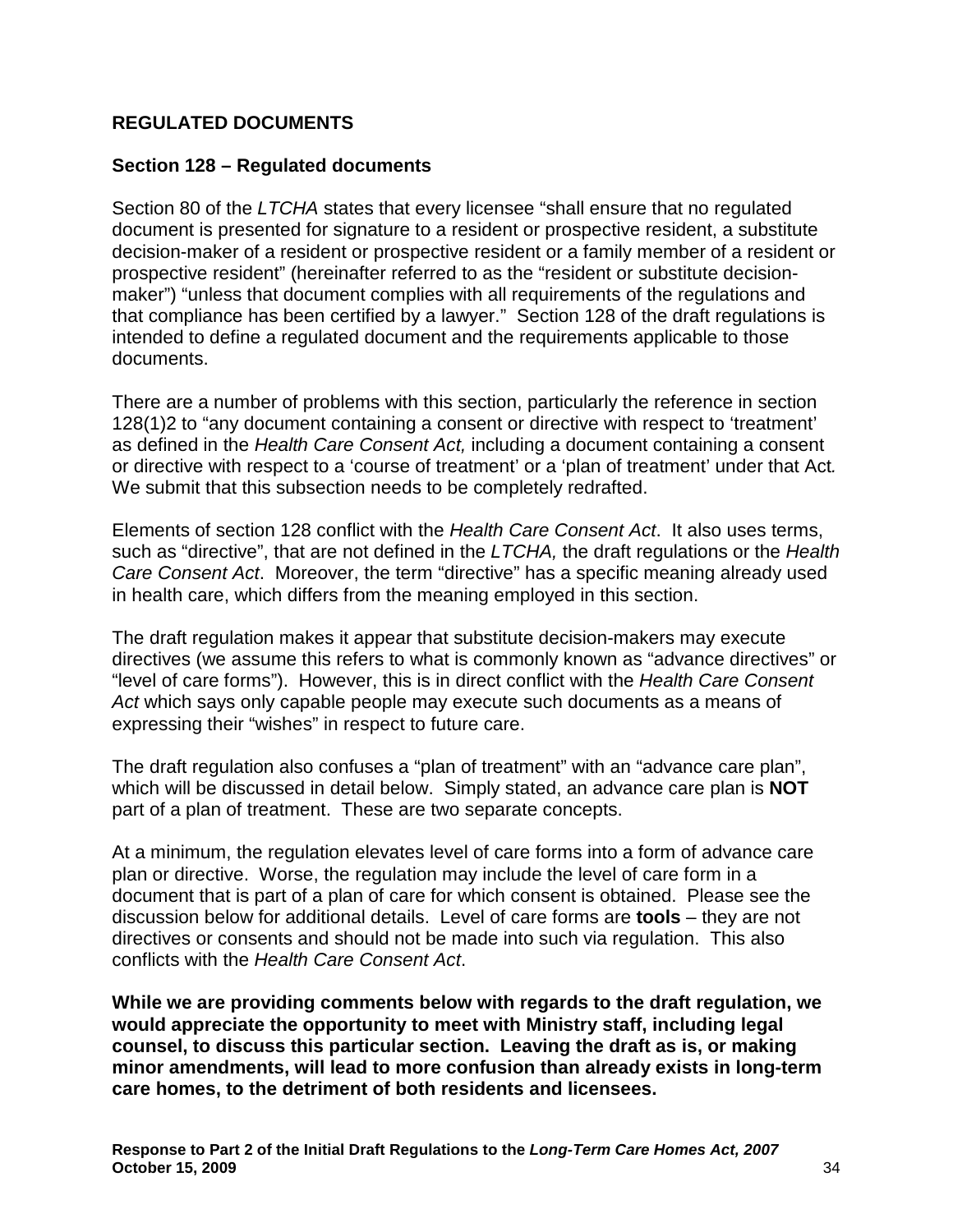### **Definition – "Certified"**

A definition of "certified" should be added to the regulations to explain what a lawyer is expected to do to certify the documents. The word "certify" does not have any particular meaning to lawyers, other than to certify something as a "true copy". If the intent is that the licensees lawyers are to confirm that the regulated documents are legally correct and comply with the LTCHA, its regulations, and with other applicable legislation such as the Health Care Consent Act and the common law (for example regarding contracts), then the regulation should be amended as follows:

**For the purposes of section 80(1) (b) the term "certified" means that the a lawyer must provide a legal opinion to the licensee that a regulated document is in compliance with the Act, its regulations, and with any other applicable legislation and regulations, including but not limited to, the Health Care Consent Act and the common law on contract.** 

### **Definition – "Directive"**

The word "directive" appears both in the Act and in the draft regulations. The directive referred to in sections 4 and 128 of the regulation appear to be a different type of directive than that in section 143.

The word "directive" has a specific meaning to health professionals and an explanation of that appears below. These terms need to be defined in the regulation to avoid confusion.

It would be preferable to redraft this section and to amend the sections in the LTCHA referring to directives (sections 183, 182 and 183) by changing the terminology. However, if it is not possible to amend the *LTCHA*, specific definitions must be included in the regulations to limit any confusion.

Sections 4 and 128 refer to directives regarding treatment or care for individuals. If this is intended to refer to directives (commonly known as advance directives or advance care plans) that are the **wishes** about future care and treatment expressed by a capable person (as referred to in section 5 of the Health Care Consent Act), "directives" should be given the same meaning as "wishes" in the Health Care Consent Act. For ease of reference, section 5 of the Health Care Consent Act states as follows:

#### **Wishes**

5(1) A person may, while capable, express wishes with respect to treatment, admission to a care facility or a personal assistance service.

#### **Manner of expression**

(2) Wishes may be expressed in a power of attorney, in a form prescribed by the regulations, in any other written form, orally or in any other manner.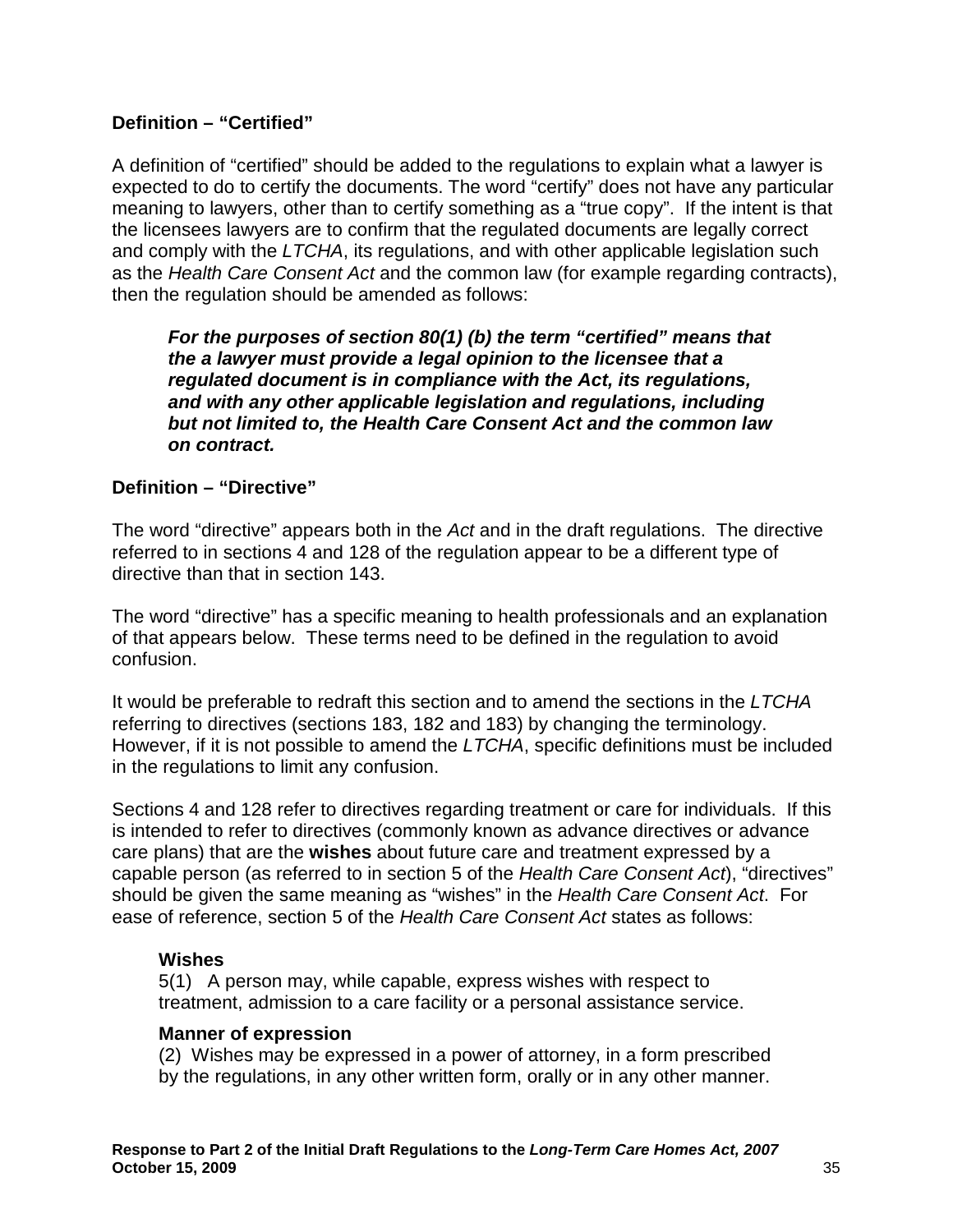#### **Later wishes prevail**

(3) Later wishes expressed while capable prevail over earlier wishes.

Defining "directive" in these sections the same as "wishes" in the Health Care Consent Act would provide consistency in interpretation and also serve as a reminder that the law requires health providers to obtain informed consent to treatment, not merely an advance directive (statement of wishes) from residents.

Another benefit of including a definition is to ensure that directives are not given by residents' substitute decision-makers but only by residents who are mentally capable for this purpose. Substitute decision-makers can only provide consent to treatment – they cannot give a directive about residents' care and treatment as this conflicts with the requirements of the Health Care Consent Act.

Finally, it is necessary to have a definition as the legislation and draft regulations otherwise will leave licensees with the impression that "advance directives" are required documents and may be used as consents.

Therefore, we recommend the following addition to section 1 of the regulation:

### **In this regulation, "directive" has the same meaning as the word "wishes" in section 5 of the Health Care Consent Act and may only be given by a capable resident.**

Directives in section 143 refer to a different kind of directive, namely "medical directives or orders for the administration of a drug". This term is also not defined in the legislation or draft regulations. We assume it means the same as the term "medical directive" as explained by the policies of the various regulated health colleges. We understand that the Colleges of Physicians and Surgeons of Ontario, Pharmacists and Nurses all understand the term "medical directive" the same way.

The College of Physicians and Surgeons of Ontario defines medical directive in their Policy on Delegated Acts as follows:<sup>18</sup>

Medical directives are blanket instructions by physicians (often more than one) to other health care providers. They pertain to any patient who meets the criteria set out in the medical directive. The medical directive contains the delegation and provides the authority to carry out the treatments, interventions or procedures that are specified in the directive, providing that certain conditions and health care can be delivered without a physician's direct assessment of the patient or direct supervision. Their use is especially frequent in institutional settings.

 $\overline{a}$ <sup>18</sup> College of Physicians and Surgeons of Ontario, Policy on Delegated Acts (Updated February 2007), http://www.cpso.on.ca/policies/policies/default.aspx?id=1554&terms=medical+directive.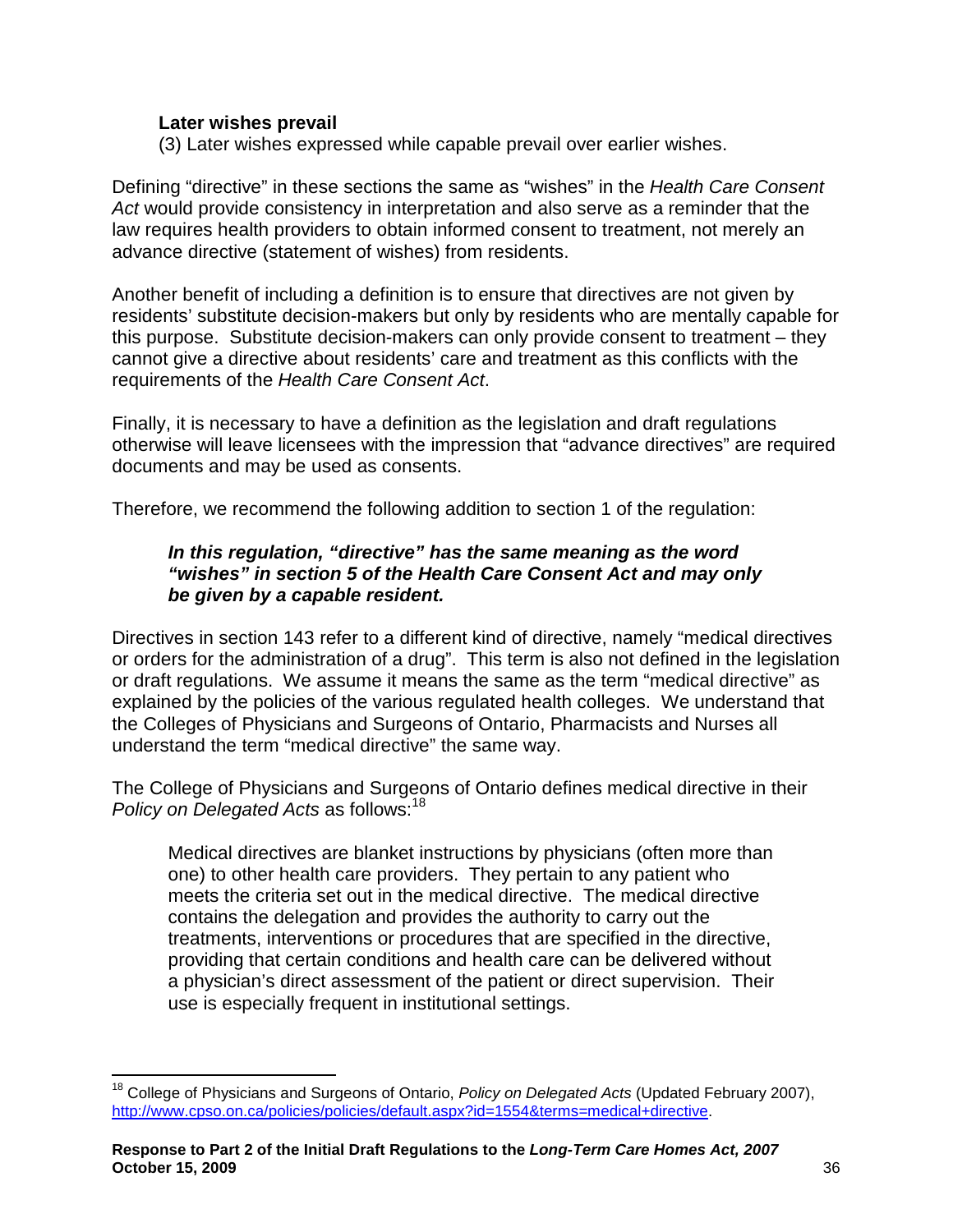A medical directive must always be written and must comply with the principles set out in this policy. …

A more comprehensive guide and toolkit is posted on the Federation of Health Regulatory College of Ontario's (FHRCO) website. This guide was developed by a working group of FHRCO in 2006.

The toolkit provides templates for construction of Medical Directives, as well as explanations of how to establish the prerequisites. The templates will have the most direct application for large institutional settings, but anyone who wishes to establish a Directive (or to learn more about delegation) will find them helpful. Their use is not mandatory, but any physician who delegates a controlled act pursuant to a Medical Directive developed using these templates will be in compliance with the legislation and College policy and will be providing the very best quality of care to patients.

The College of Nurses of Ontario's practice guideline entitled Directives describes both "orders" and "directives". An order is: <sup>19</sup>

A prescription for a procedure, treatment, drug or intervention. It can apply to an individual client by means of a direct order or to more than one individual by means of a directive from a physician or Nurse Practitioner (NP). A direct order is client specific. It is an order for a procedure, treatment, drug or intervention for an individual client. It is written by an individual practitioner (for example, physician, midwife, dentist, chiropodist, NP or Registered Nurse [RN] initiating a controlled act) for a specific intervention to be administered at a specific time(s). A direct order may be written or oral (for example, by telephone). A directive may be implemented for a number of clients when specific conditions are met and when specific circumstances exist. A directive is always written.

The practice guideline then goes on to explain what information must be included in a directive.

As section 128 of the draft regulation is in the section on medication management it is assumed that the medical directives in section 143 are restricted to directives about drugs.

**Define "medical directive" in section 1, similar to the definition contained within the policies and practice guidelines of both the College of Physicians and Surgeons of Ontario and the College of Nurses of Ontario.** 

 $\overline{a}$ 

<sup>&</sup>lt;sup>19</sup> College of Nurses of Ontario, *Practice Guideline – Directives* (2009), http://www.cno.org/docs/prac/41019\_MedicalDirectives.pdf.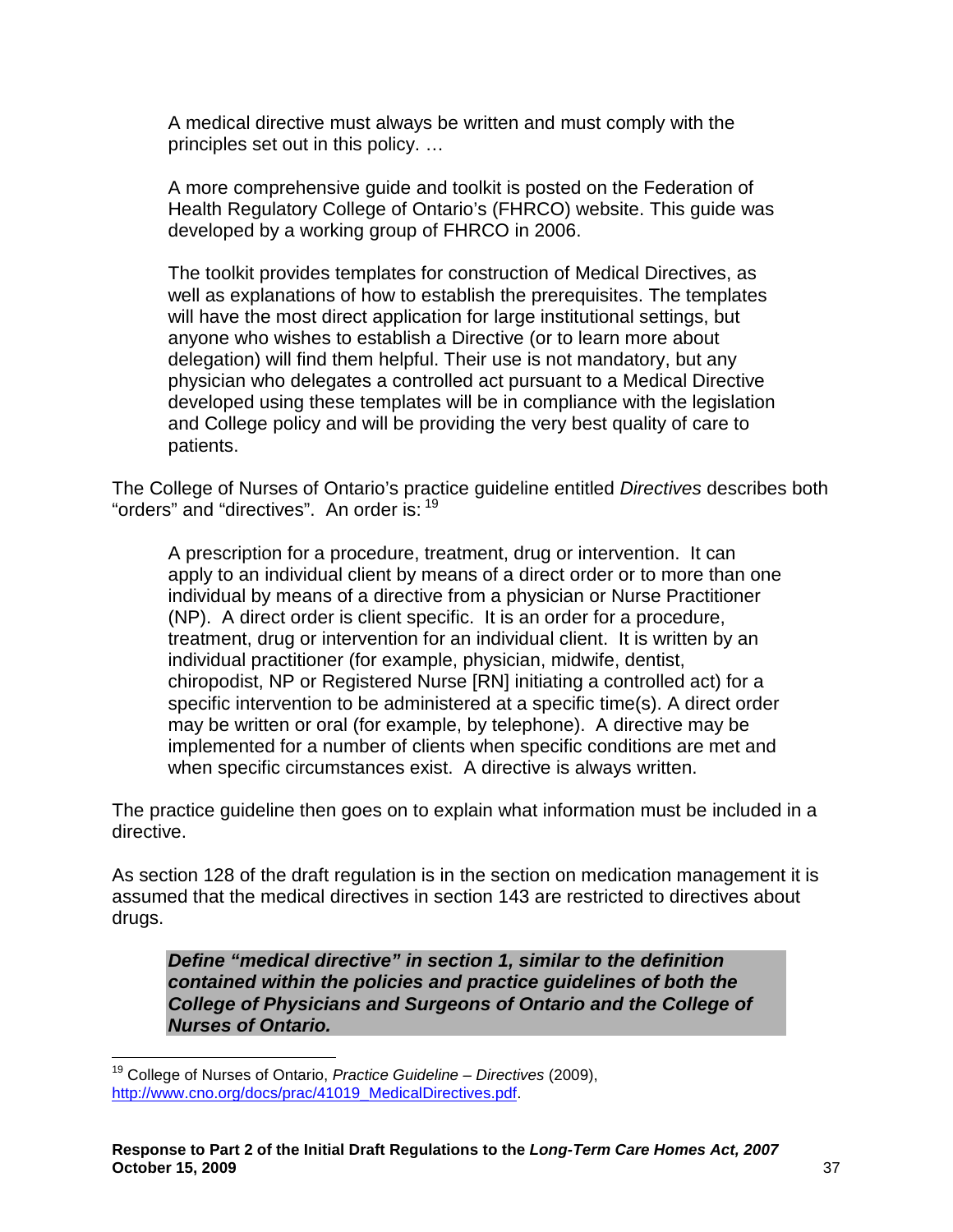### **Section 128(1) – Draft regulations are too limited**

The draft regulations limit regulated documents to only written agreements for any of the charges listed in subsection 91(1) of the Act and to any document containing a consent or directive with respect to "treatment" as defined in the Health Care Consent Act, including a document containing a consent or directive with respect to a "course of treatment" or a "plan of treatment" under that Act. This is too narrow.

Regulated documents should include any documents presented by the licensee for signature by a resident or substitute decision-maker, such as admission agreements.

Although a primary purpose of admission agreements is to clarify charges, ACE has the inclusion of other provisions, such as: limitations on the licensee's liability; requirements for personal guarantees of payment by substitute decision-makers; and the requirement that a substitute decision-maker relocate a resident if it is the licensee's opinion that they cannot provide the care services that the resident or substitute decision-maker expect.

In our opinion, these kinds of agreements represent efforts to circumvent the legislation and regulations. Although there may not presently be a specific prohibition against the licensee from asking the substitute decision-maker or another family member to act as a guarantor, there is no requirement that there be a guarantor in order for a resident to be admitted. Charges for accommodation are to be based on the income of the resident and it is the obligation of the resident to pay, even if the resident is not mentally capable and their finances are managed by a substitute decision-maker. Most agreements leave the impression that a substitute decision-maker or family member must sign the document as is or the resident will not be admitted. Further, it may not be made clear to the person that they are a guarantor and personally responsible, or that they can decline to sign as a guarantor and the resident must still be admitted. In fact, in a recent court case, a staff member of a home specifically indicated that they would not admit a resident if there was no guarantor. Substitute decision-makers and family members are being held personally responsible for payments which they had no intention of entering into personally. $^{20}$ 

Licensees do not need to create admission agreements, other than the agreements with respect to costs and charges as described as regulated documents in this regulation. However if they do, the document should be one that has been certified by their lawyers as being in compliance with the Act and regulations and other relevant legislation and law.

ACE recommends the following amendments to the draft regulation:

 $\overline{a}$  $^{20}$  See Hellenic Home for the Aged v. Tsirakis et al, TO 74083/08, Toronto Small Claims Court, Justice Godfrey (6 October 2009) and Hellenic Home for the Aged v. Beis et al¸ TO 68831/08, Toronto Small Claims Court, Justice Godfrey (6 October 2009). Copies of these cases are attached to our submission.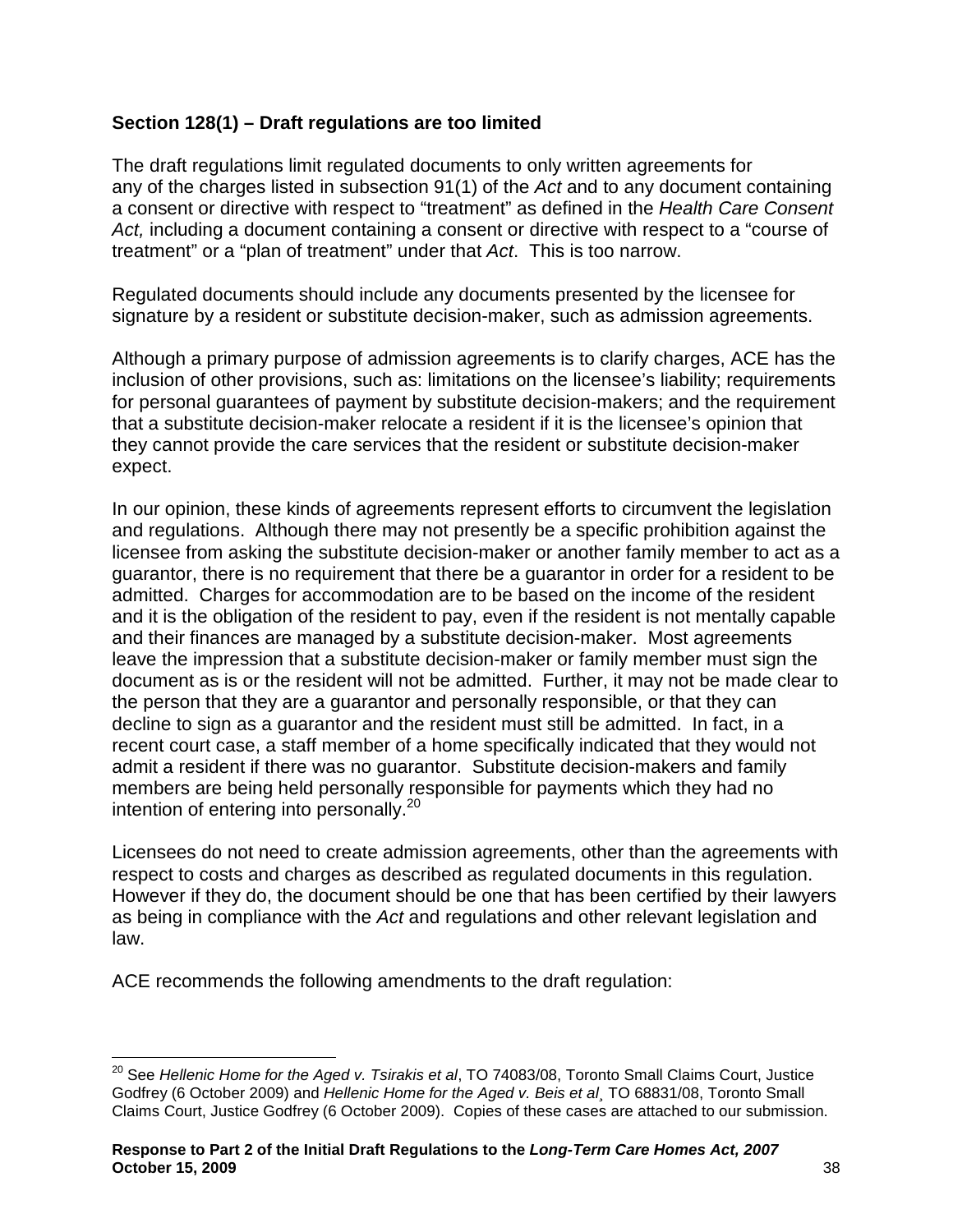**To include a section that requires that any agreements between licensee and residents and their substitute decision-makers that describes the legal relationship (rights and responsibilities) between the parties be defined as a regulated document.** 

#### **OR**

**To prohibit any written agreements between the licensee and residents and their substitute decision-makers that describe the legal relationship (rights and responsibilities) between the licensees and residents and their substitute decision-makers other than those described in the regulations.** 

Although it may be argued that the description of the regulated document in respect to charges requires that it only reference the obligation of the resident to pay, and that any separate agreement between the licensee and the substitute decision-maker as guarantor would still be a regulated document in that it falls into section 128(1)1, we are concerned that this matter is not addressed adequately by this section. Thus, we recommend the following addition to section 128:

#### **Licensees are explicitly prohibited from requiring that there be a guarantor who is personally responsible for fees in long-term care.**

#### **Section 128(3) – Substitute decision-makers cannot give directives & Expression of directives (wishes)**

Section 128(3) states that a copy of any document containing a consent or a directive with respect to treatment is to be provided to the resident or the substitute decisionmaker authorized to give a consent or directive. However, substitute decision-makers cannot give directives as directives are simply statements of the capable wishes of a resident respecting health care and treatment. Substitute decision-makers can only give or refuse consent to treatment. They are required to follow the residents' wishes expressed while capable; but, the Health Care Consent Act does not confer authority to them to express wishes. Substitute decision-makers must always give or refuse consent in the context of the person's present health condition.

The current drafting of the regulation makes it appear that substitute decision-makers are authorized to give advance directives on behalf of residents, contrary to the Health Care Consent Act. This has been a critical misunderstanding in many long-term care homes, where licensees routinely demand that substitute decision-makers sign generalized level of care forms and other directives in place of informed consents.

Many homes also assume that a consent or directive must be a written document, although section 5 of the Health Care Consent Act states that wishes may be expressed orally or in any other manner. Section 128(3) requires amendment to reflect that the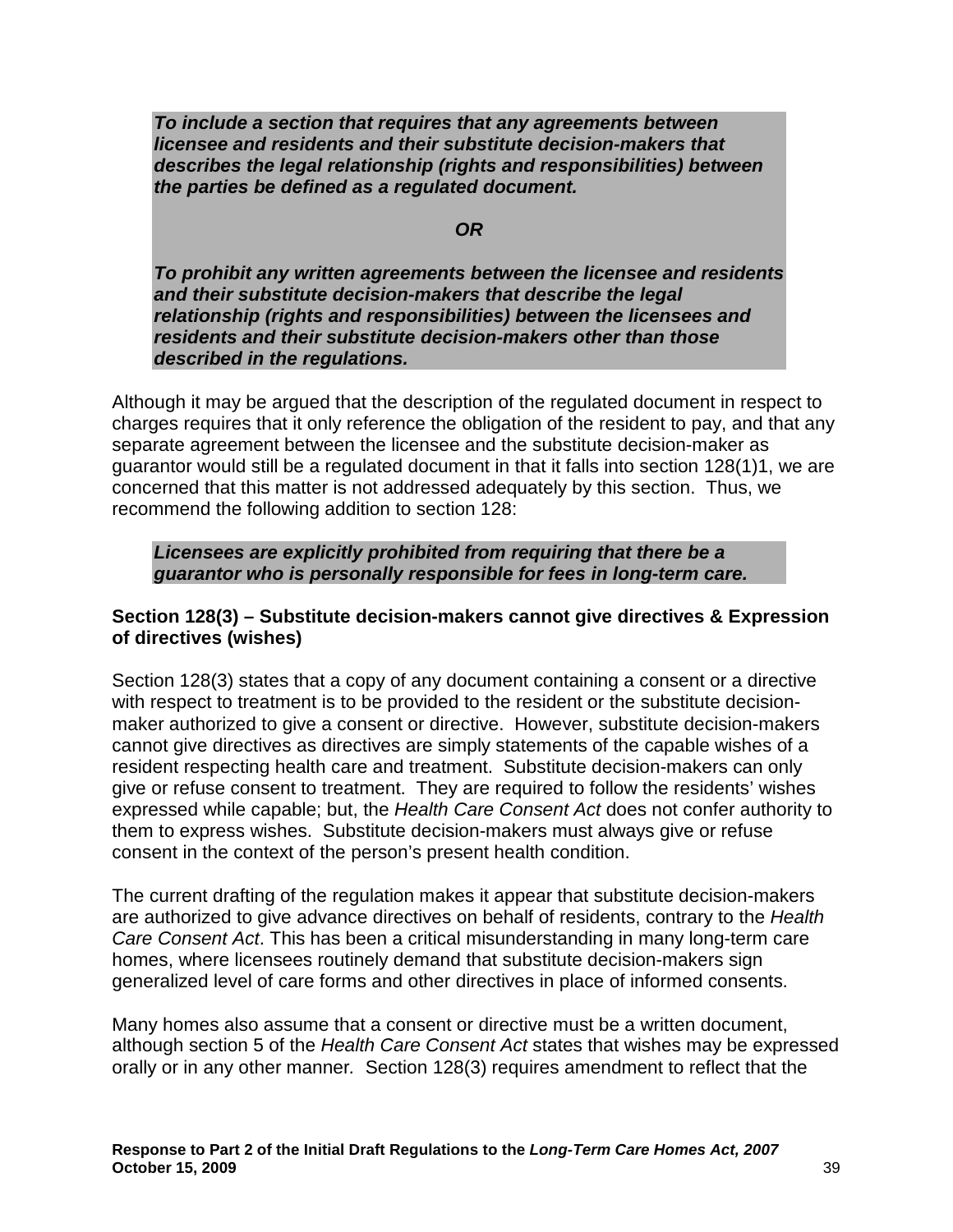directives or wishes may be given orally or in other ways and recorded in a chart or other format in the resident's record.

The substitute decision-maker should be able to obtain a copy of any directive that the resident has made, whether it is oral and recorded in the chart or put into writing in some other form. Substitute decision-makers pursuant to the Health Care Consent Act also have the right under the Personal Health Information and Protection Act to have access to the resident's records of personal health information.

Further comments about copies will follow which will explain our recommendation to change the word "or" to "and".

Based on the foregoing information, we recommend that the section be amended as follows:

#### **(3) The licensee shall provide the resident and the substitute decision-maker authorized to give a consent with a copy of any document referred to in paragraph 2 of subsection (1) when it is signed or recorded in a document or record.**

# **Section 128(2) and (3) – Copies**

The regulation requires the licensee to provide a copy of the agreement in respect to charges to the resident OR the person authorized to enter into such agreement on the resident's behalf. However, a resident that is mentally capable in respect to property may have given a continuing power of attorney of property and also be capable with respect to finances. **Both** the attorney and the resident are entitled to get a copy of this agreement for charges as both have an interest in the agreement. Likewise, the regulation provides that the licensee provide the resident OR the substitute decisionmaker with respect to treatment with a copy of any document containing a consent or directive. Comments have been made above about the fact that a substitute decisionmaker cannot make a directive. Both residents (whether capable or incapable) and their substitute decision-makers that are authorized to give consent should be able to receive copies of any consents or directives.

We recommend that section 128 be amended as follows:

**(2) Every licensee of a long-term care home shall provide the resident and the person authorized to enter into the agreement on the resident's behalf with a copy of any agreement referred to in paragraph 1 of subsection (1) when it is signed.** 

**(3) The licensee shall provide the resident and the substitute decision-maker authorized to give a consent with a copy of any document referred to in paragraph 2 of subsection (1) when it is signed or recorded in a document or record.**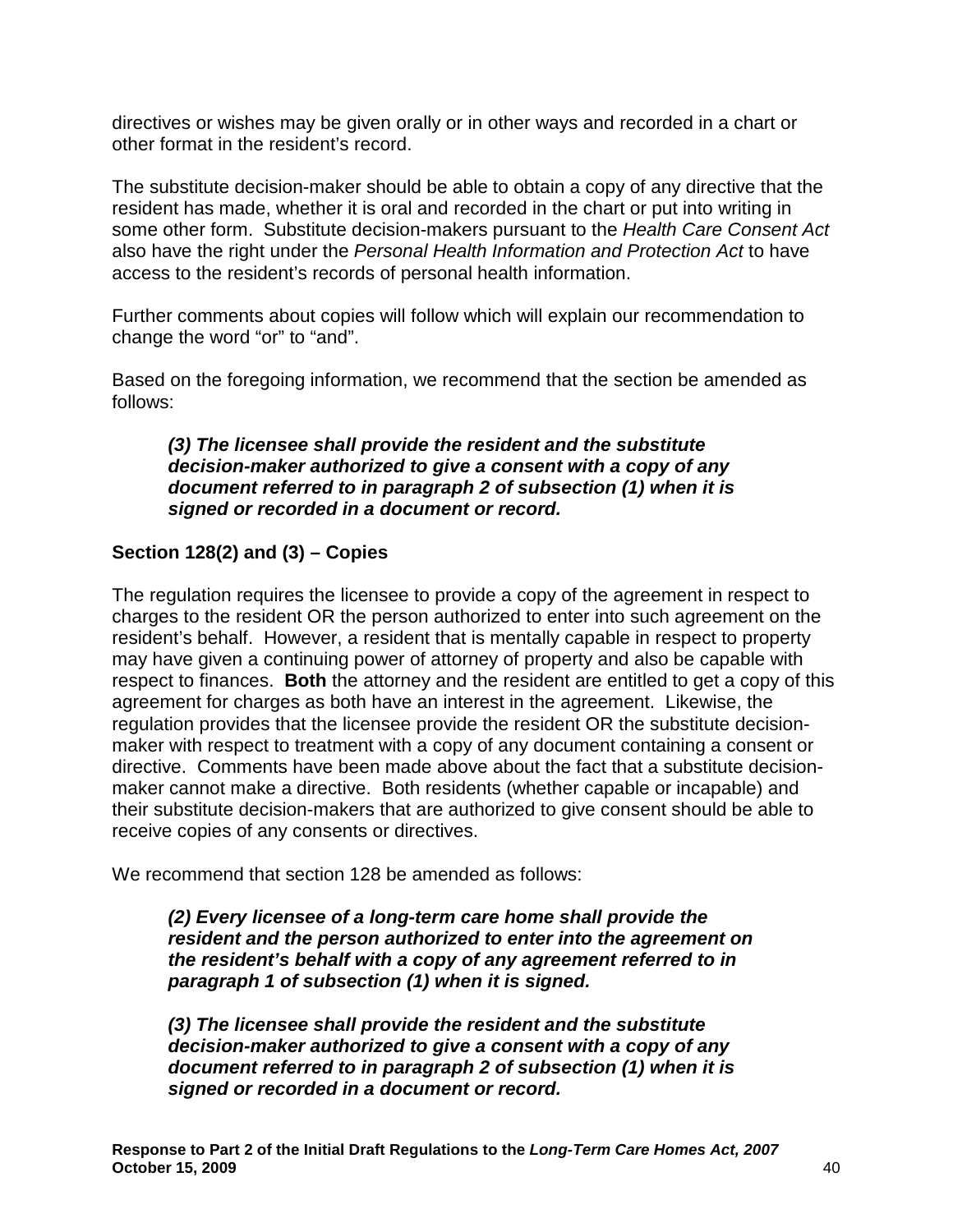# **Section 128(5)1 – A description of goods and services, including quantity**

This section allows the home to define quantity of products. Questions arise as to when this provision can be used. For example, can the home limit the number of incontinence products provided to a resident?

Up until now, the standard for incontinence care has been that the licensee was required to ensure that residents were kept clean and dry at all times and there was a prohibition against charging for incontinence products or limiting the supply of such products. The licensees were required to provide these products as needed to the individual residents. However, it has been widely reported, and we have been told many times by our clients, that licensees already restrict the number of incontinence products that a resident may use on a daily or weekly basis. We have also been advised by residents' families that they were informed by the licensee that they would have to supply their own incontinence products if the resident used more than the allowed quantity. While this is not legal, this habitual problem has been well documented.

We are concerned that the section as drafted opens the door to allow the licensee to limit the quantity of incontinence or other products which are supposed to be supplied by the licensee. We submit that these products must continue to be supplied by the licensees in any quantity necessary to meet the residents' needs, such as being clean and dry at all times. Otherwise, the door is opened to restrictions, which would lead to significant health problems for low income residents and residents without family and friends who might be able to supplement these costs. This will only increase the costs of health care as residents will run the risk of many health problems related to incontinence and skin breakdown. We therefore recommend the following amendment:

#### **A description of all goods and services to which the agreement applies.**

If the intent of the section is not to restrict or limit access to supplies, then a section must be included to clarify this fact. As well, a specific regulation explicitly stating that it is the obligation of the licensee to supply incontinence products in any number necessary to keep residents clean and dry at all times, or explicitly prohibiting licensees from charging residents for incontinence products, should be added.

#### **A description of all goods and services to which the agreement applies, including any quantity, if applicable**

**A quantity can only be specified if it is an item which is not to be provided free of charge under the Act or regulations;** 

**For more certainty, a licensee may not charge for incontinent products for each resident.**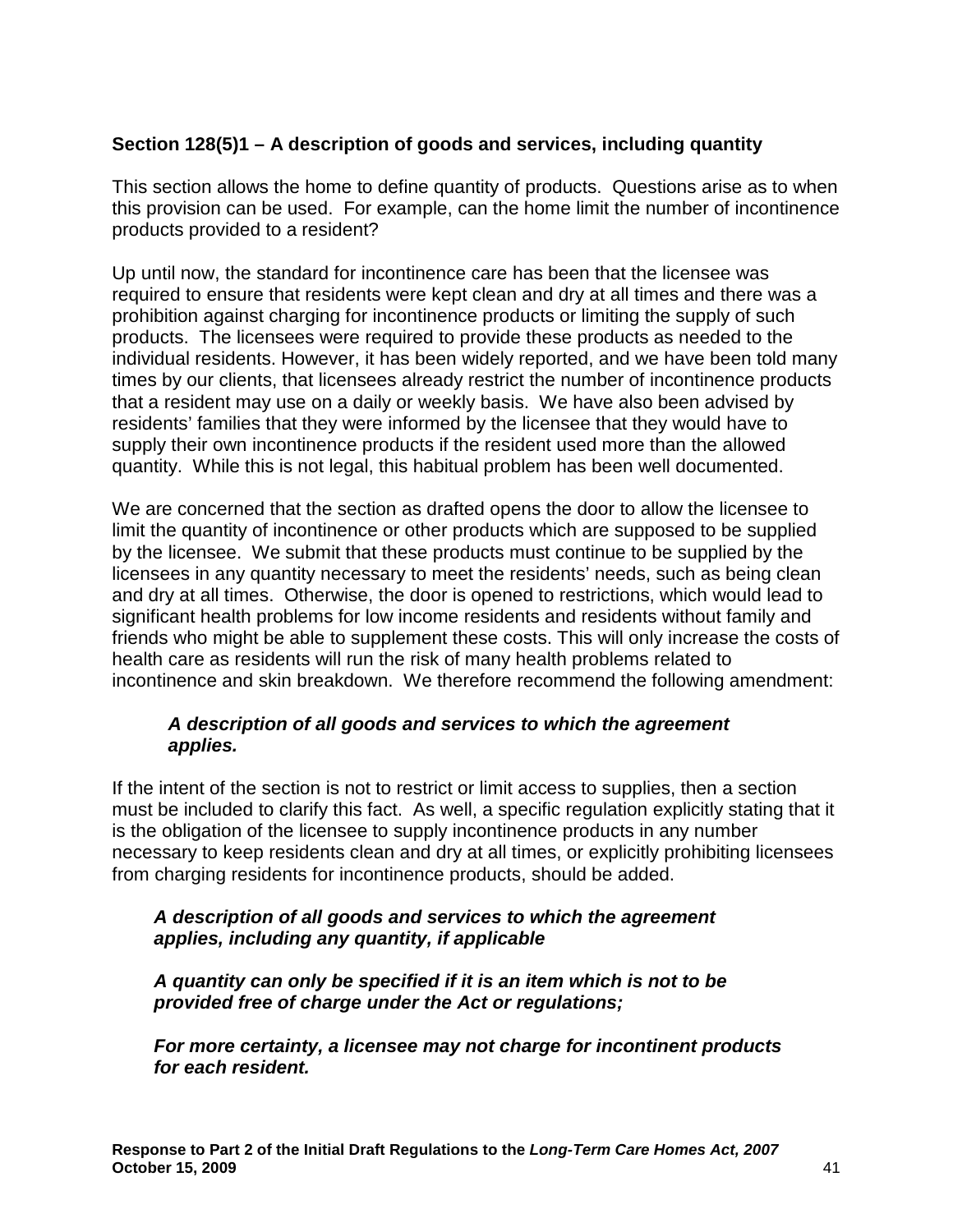# **Section 128(7) – Education**

As this section confirms that any documents containing a consent or directive with respect to treatment must comply with the requirements of the Health Care Consent Act, this should help address the inappropriate practice of homes requiring or asking substitute decision-makers to sign advance care planning documents. However, we recommend that this issue be addressed in any education program that the Ministry may offer on the Act and regulations to licensees and their staff. Education must also be provided to compliance advisors and any other Ministry staff involved in inspection, compliance and enforcement. Thus, ACE recommends the following addition to the regulations:

**Education on advance care planning and the requirements of the Health Care Consent Act should be provided to licensees, their staff, and Ministry staff involved in inspection, compliance and enforcement.** 

# **Section 128(8) – Level of care directives**

This section does not address the fundamental problems regarding level of care directives. Although it may have been intended to address issues raised regarding "level of care forms" (specifically, the right of residents to change any expression of wishes that they may make), this section, unfortunately, only serves to reinforce the use of level of care forms as consents or as advance care plans.

This subsection should be removed entirely from the regulations as section 128(7) already states that the consent or directive must comply with the Health Care Consent Act. The challenge will be to train long-term care home licensees, staff, management and Ministry personnel (compliance, etc.) that levels of care forms cannot be signed by substitute decision-makers and cannot be used in place of informed consents. Homes should be encouraged to stop using level of care documents as consents or advance care plans as they are meaningless and only cause confusion. Homes and registered staff should also be made aware that reliance on these documents as legal consents could lead to lawsuits and professional discipline for failure to obtain informed consent. Although level of care forms may be used as tools to guide and direct discussion about both plans of treatment and wishes for future care, they cannot be used as a consent.

ACE has identified several problems identified with subsection 128(8):

This section conflicts with the Health Care Consent Act and gives the impression that substitute decision-makers may give directives for residents. Substitute decision-makers cannot sign level of care directives. Substitute decision-makers may only give or refuse consent to treatment; they cannot express "wishes" on behalf of incapable residents. They can only give informed consent or refusal of consent in context of the incapable resident's present health condition.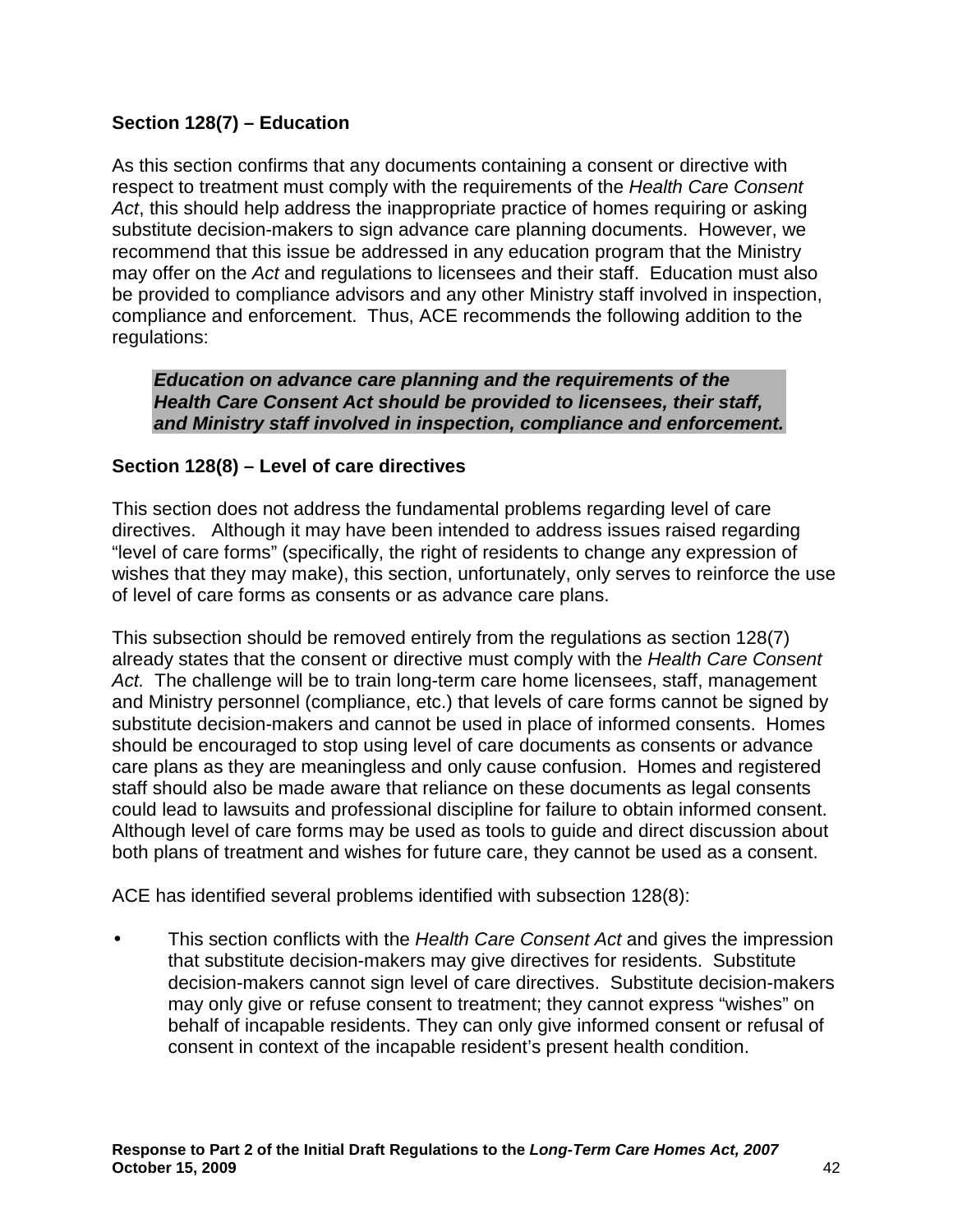- It confuses a plan of treatment with an advance care plan. A plan of treatment cannot contain a level of care directive or any other advance care plan. A plan of treatment requires informed consent. A plan for treatment may be created for "one or more of the health problems that the person is likely to have in the future given the persons present health condition" and it may "provide(s) for the administration to the person of various treatments or course of treatment".<sup>21</sup> However, that can only be provided in the context of the person's **present health condition**. This phrase is very significant because the plan of treatment is developed in the **context** of the person's present health condition. The health provider is then able to give the person the information necessary to provide an informed consent because the context for the plan is the person's health condition. The future health problems are directly related to the person's present health condition. The health provider can then administer the treatments discussed in the plan of treatment without getting an additional consent if the person develops the conditions that were expected in light of their present health condition at the time the plan of treatment was developed.
	- o In contrast**,** an advance care plan or advance directive is a statement of wishes about future care that is not necessarily based on the person's present health condition. It is speculative. The person does not necessarily have all the facts on which to determine whether they would likely develop a particular health condition. The person may have no particular health concerns, yet they may express their wishes about future care if they should develop such a concern. The health provider would **NOT** take direction from the advance care plan except in an emergency, even if the person developed the health problem about which they had speculated. The health provider would need to get an informed consent to any treatment in the non emergency situation from either the capable person or their substitute decision-maker.

In a non-emergency situation, if a substitute decision-maker must make a treatment decision for an incapable person and that person had prepared an advance care plan (either written, oral or expressed by other means), the substitute decision-maker must consider that advance care plan and comply with the wishes in the plan that are applicable to the specific decisions that the substitute decision-maker must now make. It is up to the substitute decision-maker to interpret any wishes an incapable person may have made and to decide how they are to be applied to the proposed treatment.

o An advance care plan (a statement of wishes) is NOT part of a plan of treatment (informed consent to a group of treatments based upon the present health condition). These are two separate things.

 $\overline{a}$  $^{21}$  Health Care Consent Act, s. 2.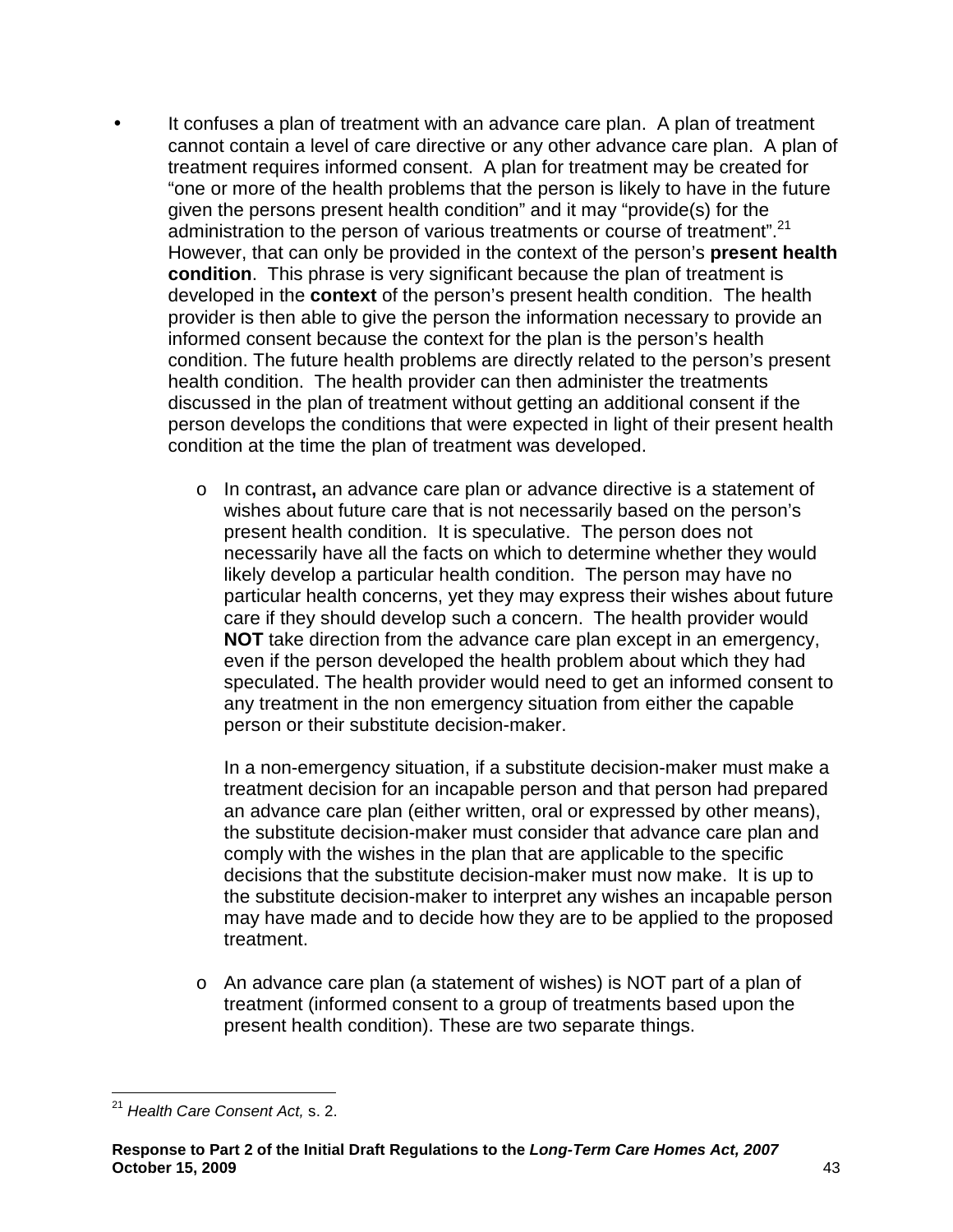• Level of care forms are not tailored to the individuals needs but are overlygeneralized statements that substitute decision-makers and residents are often asked to execute without a discussion. They are not part of a plan of care, as they do not meet the requirement that they deal with one or more of the health problems **that the person** may have in the future in context of their **present**  health condition.

Signing the documents does not fulfill the requirements of informed consent. To be part of a plan of care, any statements about "health problems that the person is likely to have in the future" need to be related to the persons' present health condition and must be discussed with the person or the substitute decisionmaker, providing the person or the substitute decision-maker with information about the possible future health problems and the possible specific treatments for those problems. We have not seen any level of care forms that presently meet that standard. Even detailed level of care forms are purely speculative, as they are simply a list of everything from possible heart attacks to situations which may require dialysis, whether or not that individual's present health condition would lead one to believe that they may need such future health care.

- Level of care forms are treated as consents in place of obtaining proper informed consent. This practice will continue if this section is contained in the regulations as this section appears to authorize the use of level of care directives as part of a consent, despite the fact that level of care forms do not meet the criteria required to be informed consent. Informed consent must relate to the treatment, be informed, be voluntary, and must not be obtained through misrepresentation or fraud.<sup>22</sup> To be informed, the person giving consent must receive information about the nature of the treatment, the expected benefits of the treatment, the material risks of the treatment, the material side effects of the treatment, the alternatives course of action and the likely consequences of not having the treatment.<sup>23</sup> Informed consent is not obtained when a person is asked to tick off boxes on this general form.
- The levels of care (number and content) in levels of care forms differ from home to home. The section as drafted would infer that a resident could "vary the levels of care" – we assume this means that they can add or subtract something from a particular level or restate the level of care and that they could change the level of care. It would be preferable to have licensees spend the time preparing proper consents to treatment that reflect the care options in light of the person's present health condition and to help people express their own wishes in an individualized and meaningful way relative to their own needs rather than working on redrafting a broad and generalized level of care form.

 $\overline{a}$  $^{22}$  Health Care Consent Act, s. 11(1).

<sup>&</sup>lt;sup>23</sup> Health Care Consent Act, s. 11(3).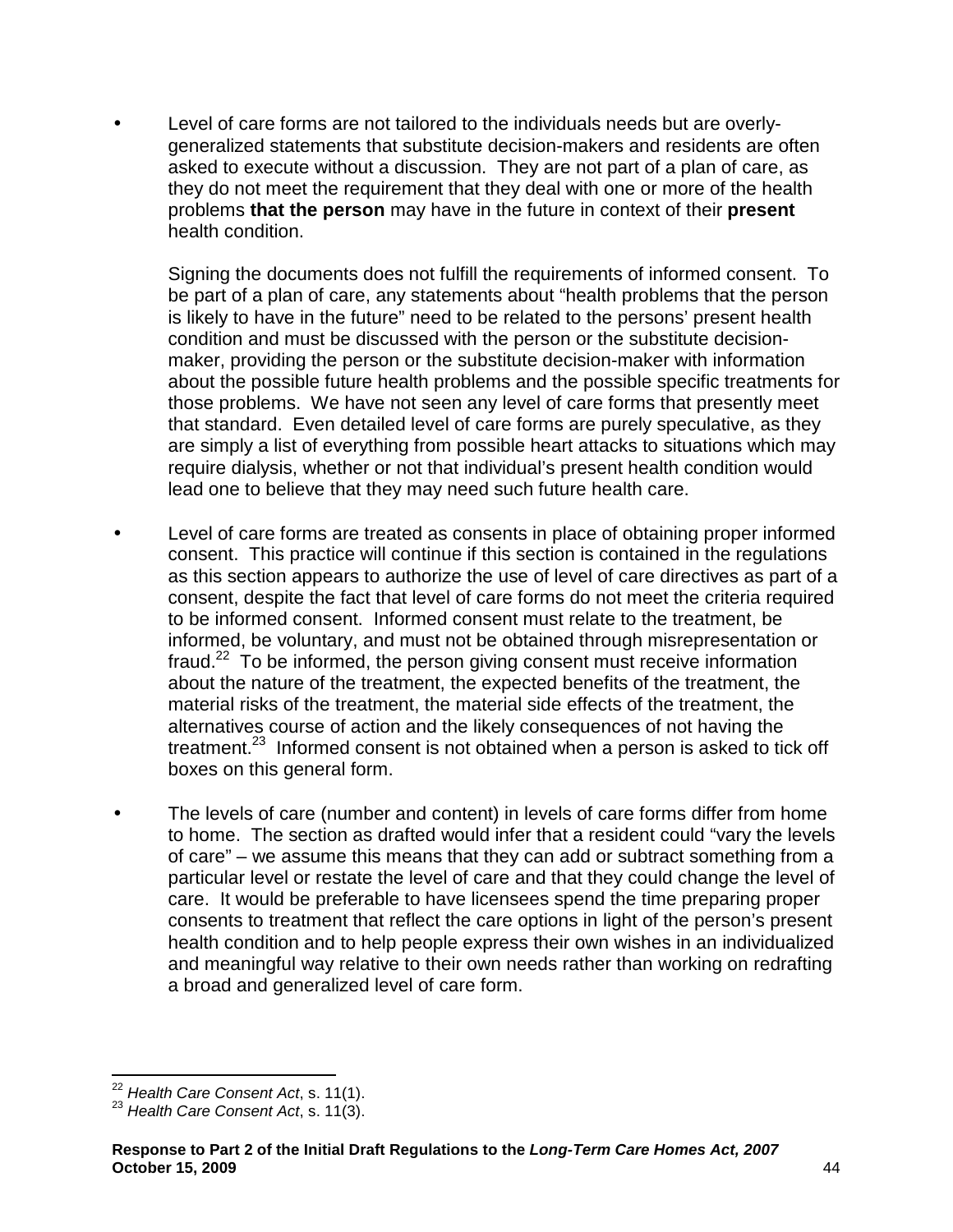• Level of care forms may be useful as a **tool** to guide decision-making in response to a resident's current health condition. This is an approach that a number of health providers have used successfully as part of a discussion that leads to a plan of treatment that is individualized and may lead to getting an informed consent from the resident or their substitute decision-maker. The tool is useful, if and only if, it is used as part of a process for acquiring consent to treatment to a specific plan that is relative to one of the four levels on the form and for which the resident is not restricted to the options provided in these levels on the forms. Licensees and their staff need to understand how to use them. These tools can help residents and substitute decision-makers process issues and to conceptualize their options. They can assist health providers define the treatment options for the residents and/or their substitute decision-maker.

The problem of the misuse of level of care forms will continue unless efforts are made to address this now. Education could be developed as to how these tools could be used, which may then help health providers shift from improperly using these forms as consents or advance directives to using them as part of the process of developing plans of treatment which can then be consented to or in helping residents express wishes about future care in an advance care planning process.

This has been a matter of discussion with in the Alzheimer's Knowledge Exchange (AKE). Recent education programs put on by the AKE on this exact topic were very well attended with an estimated 1500 attendees at two sessions. A group of health providers and ACE have been discussing these issues in an effort to design programs to influence change in practice on maters related to consent, advance care planning and level of care tools. This recommendation is based on what has been learned from both our practice as well as discussion with health providers who work in long-term care and other health facilities.

Consequently, we recommend that:

# **Section 128(8) be deleted from the regulations.**

# **CRIMINAL REFERENCE CHECKS**

#### **Section 137(6) – Criminal Reference Checks**

Generally, all long-term care home staff and volunteers will be required to undergo a criminal reference check. Section 137(6), however, exempts medical directors, physicians and nurses in the extended class from this requirement. As these individuals provide direct care to residents and potentially wield great power over residents, ACE believes they should not be exempt from this provision.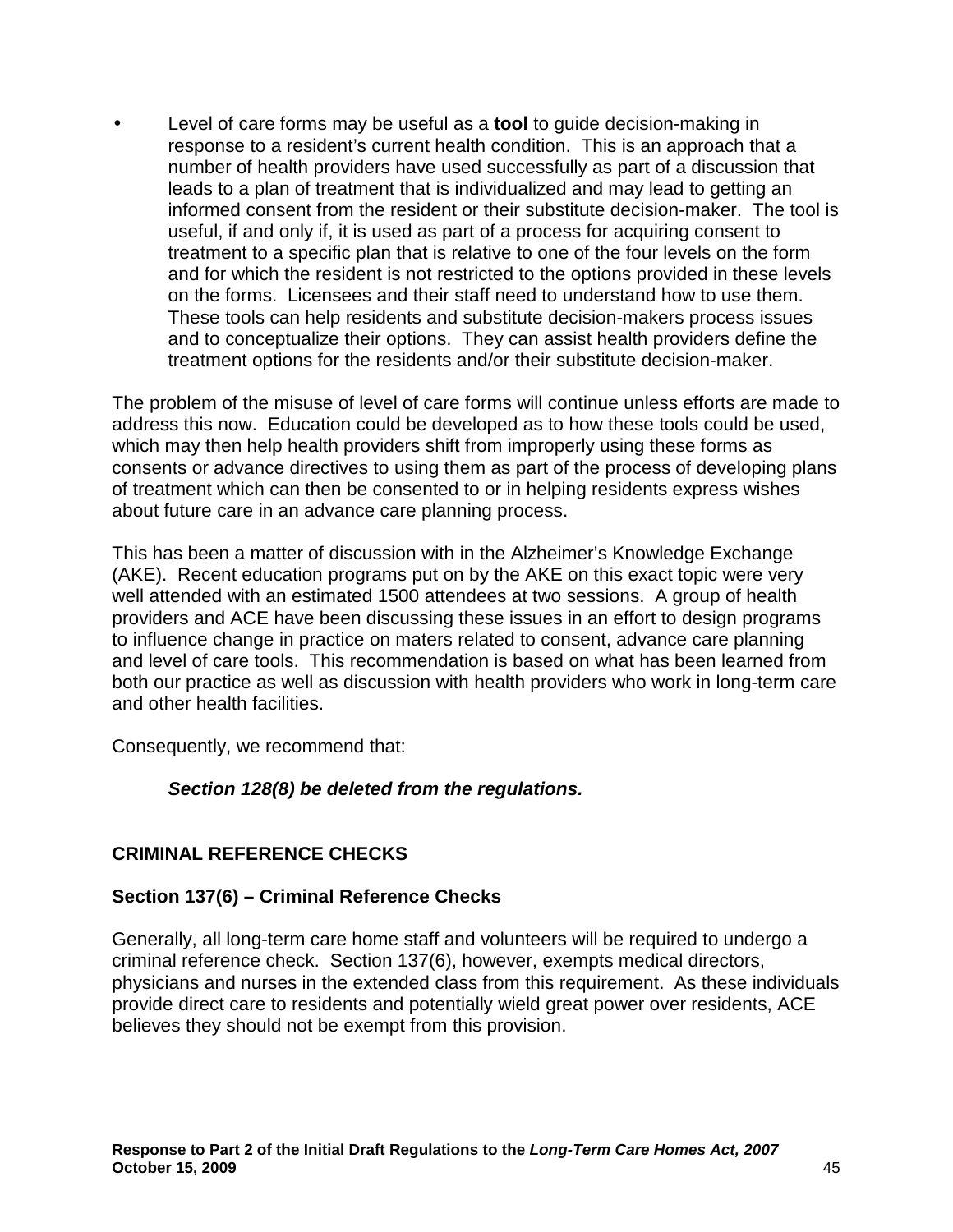Accordingly, ACE recommends the following:

**Delete section 137(6).** 

# **MEDICATION MANAGEMENT**

### **Section 141 – Quarterly evaluation**

It must be made clear that the use of medication for restraint can only be done under the common law where immediate action is required. One of the most common complaints is that antipsychotic medication is administered on an ongoing basis without consent of the resident or, where they are incapable, their substitute decision-maker. The regulations must explicitly state that the common law duty to restrain is different than the ongoing use of psychotropic medications.

Further, this section indicates that changes should be made based upon "prevailing practices". This is also problematic, as it has been argued that, while contrary to the Health Care Consent Act, treating without obtaining informed substitute consent is the "standard" within the long-term care industry. As well, despite warnings from the Food and Drug Administration in the United States and Health Canada of the risks associated with these medications and the lack of evidence of benefits, the widespread use of atypical antipsychotics in long-term care homes in Ontario continues.<sup>24</sup> It is submitted that "prevailing practices" are not an appropriate goal to strive for.

Finally, we submit that this issue is of such importance that the results must be submitted to the Ministry of Health and Long-Term Care as well as to the Residents' Council and Family Council.

We recommend, therefore, that the section be amended as follows:

### **(2) The quarterly evaluation of the medication management system must include at least,**

- **(a) reviewing drug utilization trends and drug utilization patterns in the home, including the use of any drug or combination of drugs, including psychotropic drugs, that could potentially place residents at risk;**
- **(b) reviewing reports of any medication incidents and adverse drug reactions referred to in subsections 161 (2) and (3) and all instances of the restraining of residents by the administration of a drug when immediate action is necessary to prevent serious bodily harm pursuant to the common law duty referred to in section 36 of the Act; and**

 $\overline{a}$  $^{24}$  Paula Rochon, Healthcare Quarterly, Vol. 10, No. 4, 2007, page 20.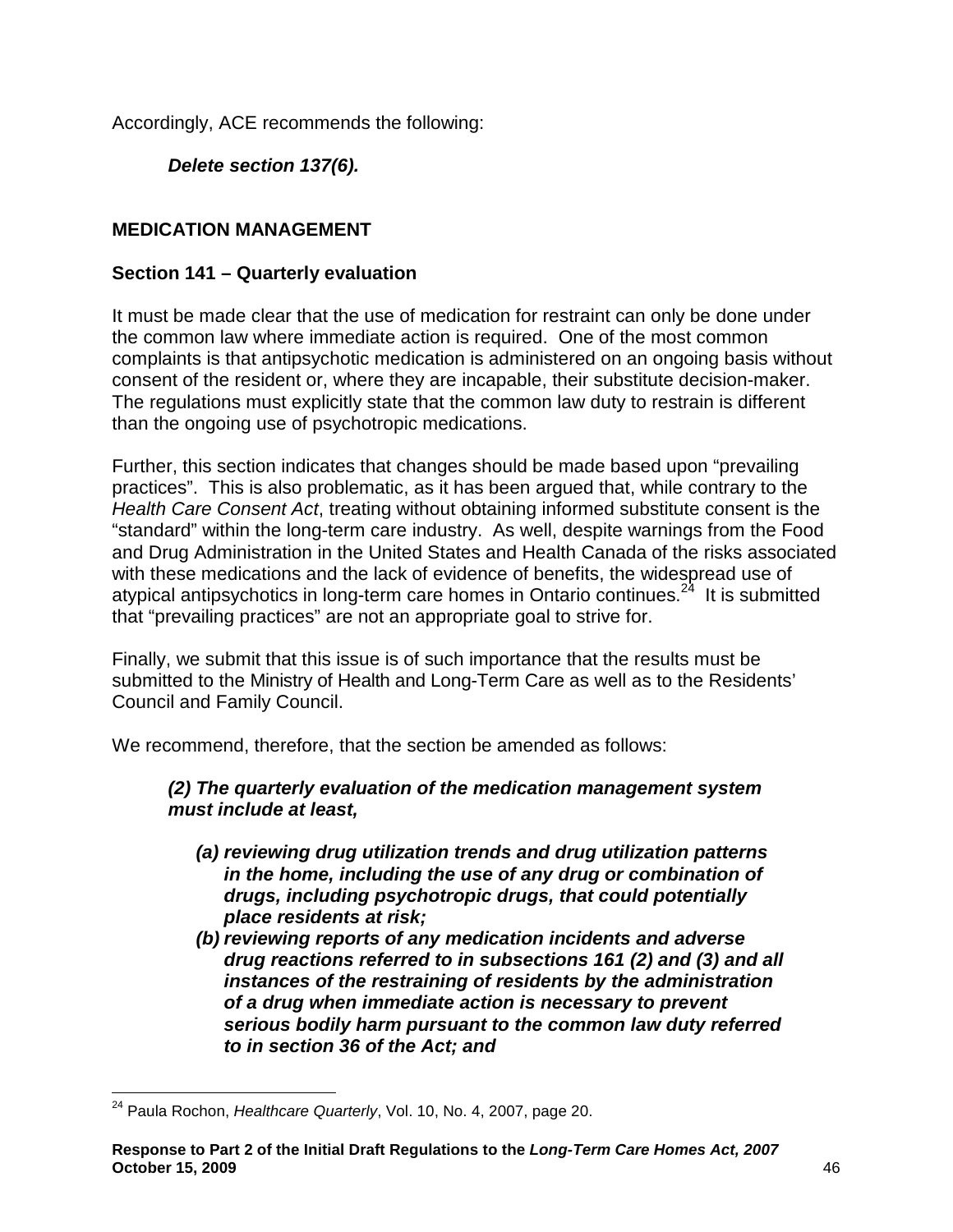**(c) identifying changes to improve the system, in keeping with evidence-based practices.** 

**(3) The licensee shall ensure that the changes identified in the quarterly evaluation are implemented.** 

**(4) The licensee shall ensure that a written record is kept of the results of the quarterly evaluation and of any changes that were implemented.** 

**(5) The licensee shall ensure that a copy of the written record is provided to the following:** 

**(a) The Director** 

- **(b) The resident's council of the home; and**
- **(c) The family council of the home.**

# **PHARMACY SERVICE PROVIDER**

### **Section 146 – Responsibilities of pharmacy service provider**

In the community, a pharmacy provides a person receiving medication with information about the medication, including its risks, benefits and side-effects. This information is not provided by the pharmacy in long-term care homes to the resident or their substitute decision-maker. Under the requirements set out in the Program Manual, the pharmacist is required to be involved in the preparation of the care plan<sup>25</sup> and to report prescribing irregularities. We recommend that these requirements be added to the services to be provided by the pharmacy, as follows:

**Provide written information the resident or their substitute decisionmaker about the risks, benefits, side-effects, contraindications or other pertinent information regarding each medication.** 

**Provide clinical consultation within a mutually agreed upon time on residents' pharmacotherapy and other drug-related matters, including participating when requested in the development, implementation, and review of residents' individual care plans (either in person or through a written report to the interdisciplinary care team) and in response to identified resident needs.**

**Reporting any irregularities or concerns about drug ordering or administration to the administrator, physician, or the director of nursing.** 

 $\overline{\phantom{a}}$  $^{25}$  Long-Term Care Homes Program Manual, 1016-01, page 3, R1.4.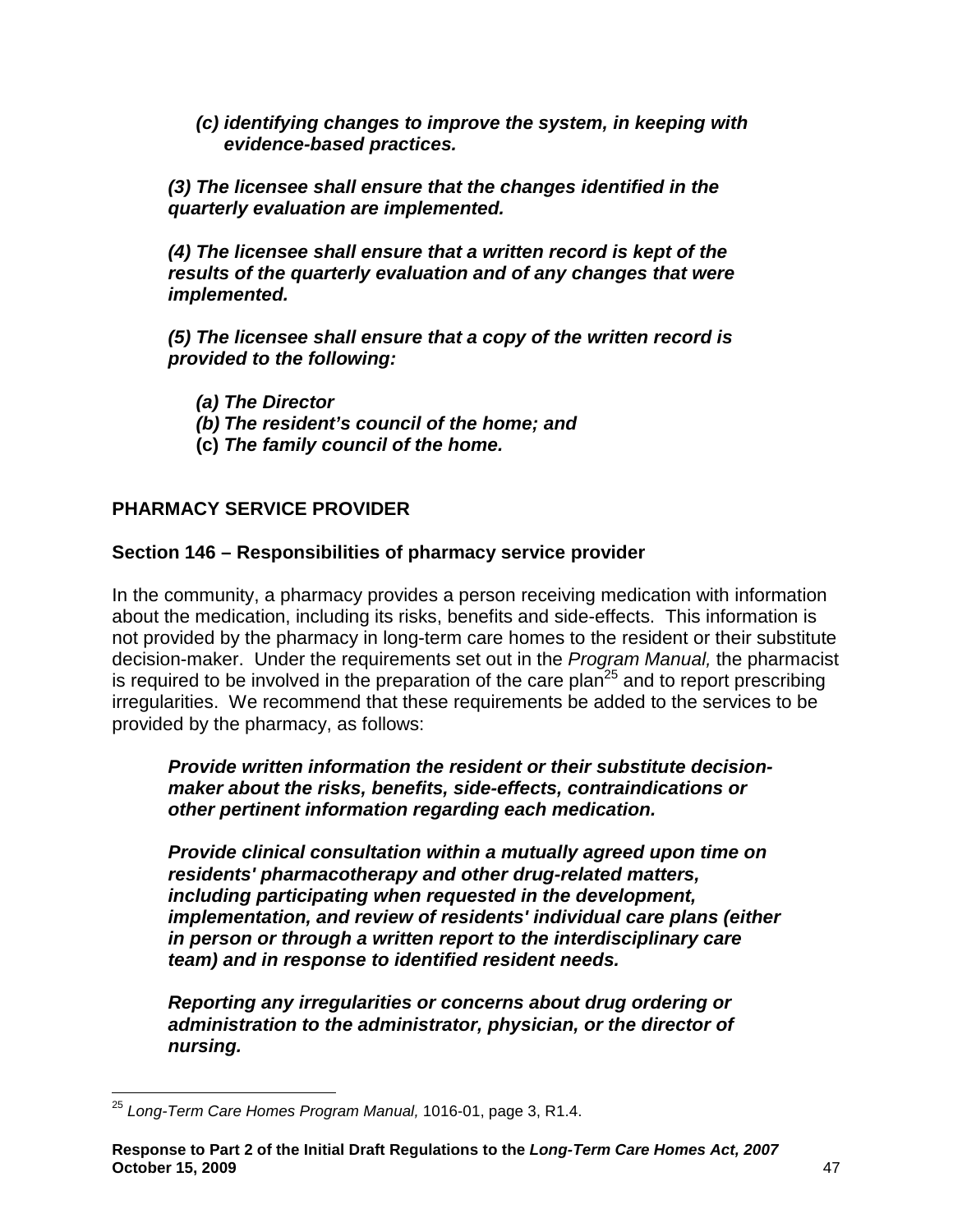# **Section 148 – Purchasing and handling of drugs**

This section states that the home may not use a medication that is not obtained from either the pharmacy service provider or the Government of Ontario. While we understand that section 145 requires the provision of drugs on a 24 hour basis, 7 days a week, this has always been the requirement in the Program Manual although this has not always been the case in practice.<sup>26</sup> Residents have been sent to hospital and prescribed medication or medication has been prescribed by their physician on a weekend or holiday, only to be told that the pharmacy services are unavailable and that they cannot obtain the medication from the local pharmacy, thereby delaying necessary treatment.

The section should therefore be amended to include allowance to obtain medications on an emergency basis from an alternate pharmacy, as follows:

# **Exception:**

**(c) Where a drug is prescribed and required on a holiday, weekend, or evening where immediate treatment is required and obtaining the drug from the pharmacy service provider or Government of Ontario is not practicable, the drug may be obtained from a local pharmacist.** 

# **Sections 151 and 152 – Monitored dosage system and Packaging of drugs**

These sections are a departure from the requirements presently in the Program Manual, which require as follows:

All drugs and biologicals for individual residents shall be labelled with a prescription number, the resident's name, date, medication's name, strength, form, manufacturer, quantity, directions for use, a valid expiration date (if for PRN use), the prescriber's name, the name, owner, address, and telephone number of the dispensing pharmacy and with appropriate accessory and cautionary instructions.<sup>27</sup>

In light of this, we recommend that the sections be reviewed to ensure that all of the appropriate labeling requirements are met.

# **Review of section required**

 $\overline{a}$  $^{26}$  Long-Term Care Homes Program Manual, 1016-01, page 4, R1.5.

<sup>27</sup> Long-Term Care Homes Program Manual, 1016-01 R.4.2.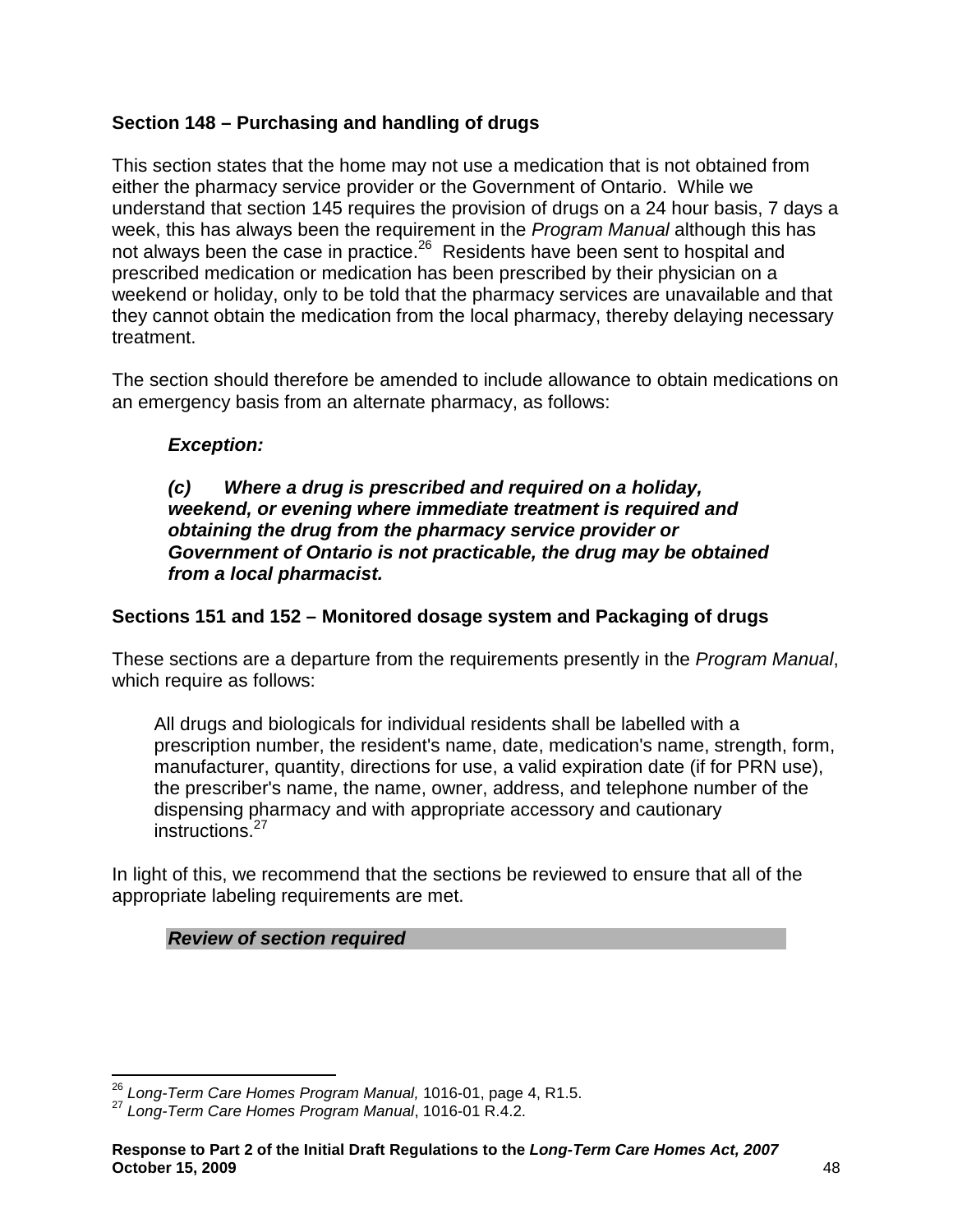#### **Section 156 – Security of drug supply**

The requirements regarding the storage of narcotics and controlled substances have been left out of the new regulations. We submit that sections 65(6) and (7) of the regulations to the Nursing Homes Act be included in these regulations, as follows:

**Every narcotic and every controlled drug shall be stored in a locked box or cabinet to be known as the narcotic cabinet.**

**The narcotic cabinet shall be inside the general drug cabinet or storeroom and no other drug or other article shall be kept in the narcotic cabinet.** 

#### **Section 157 – Administration of drugs**

The right to consent to treatment by individuals who are capable, or to have treatment consented to by a substitute decision-maker if incapable, continues to be ignored and is one of the issues about which ACE receives the greatest number of complaints. A section should be added that clarifies the requirements of consent and findings of incapacity pursuant to the Health Care Consent Act. We recommend the following changes to the draft regulation:

#### **No drug is to be administered without obtaining informed consent pursuant to the Health Care Consent Act.**

**If a resident is found to be incapable of consenting to drug, they are to be informed of the finding and of their right to apply to the Consent and Capacity Board for the review of that finding or for an appointment of a representative, pursuant to section 33 of the Health Care Consent Act.** 

#### **Section 158 – Natural health products**

There is no definition of "natural health products". As well, alternative medicine should be included in this policy.

**Definition required for "natural health products"** 

**Similar section required for "alternative medicine"**

#### **Section 161 – Medication incidents and adverse drug reactions**

We submit that the record of all medication incidents and adverse drug reactions should be submitted to the Director.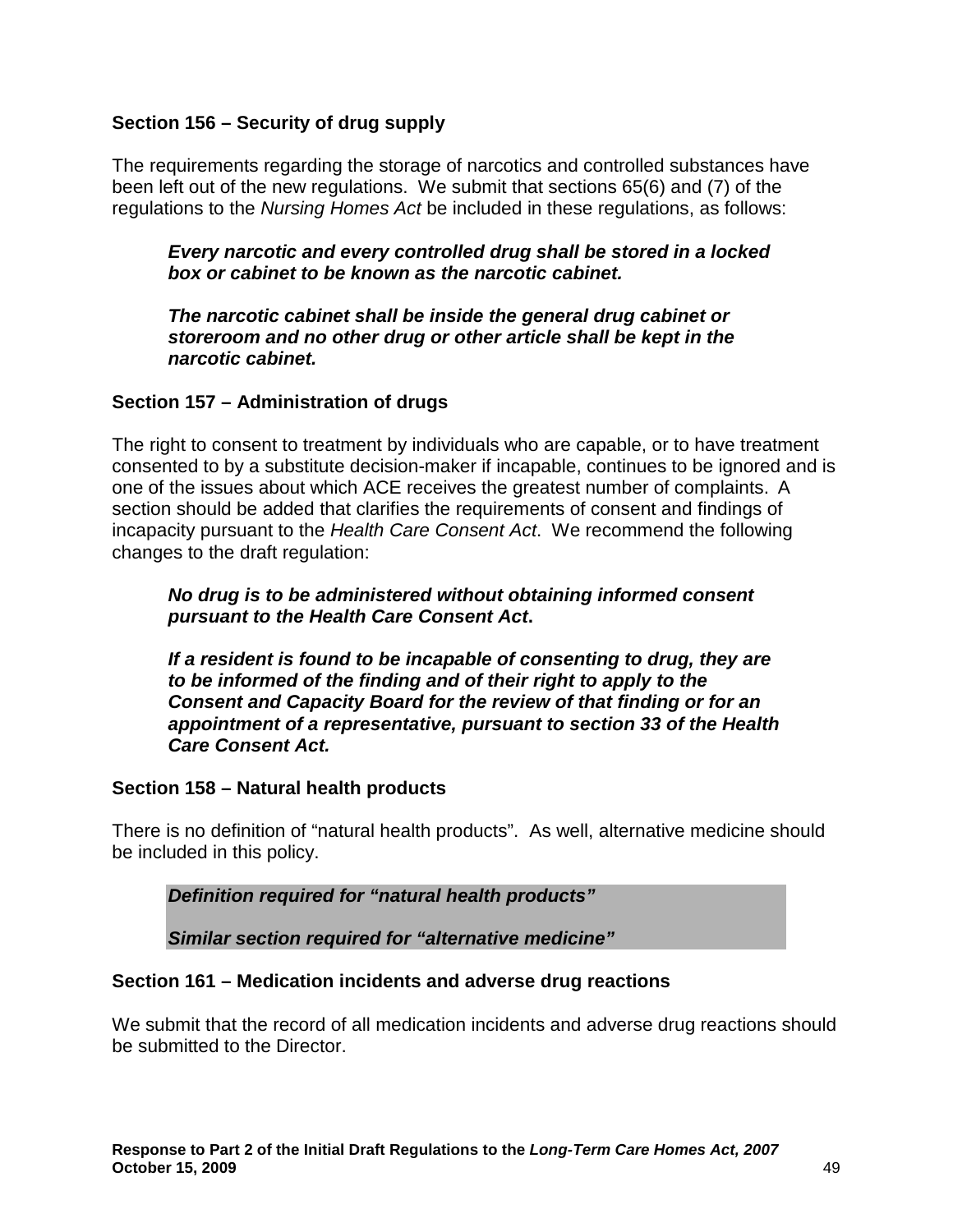We also submit that all adverse drug reactions should be reported to Health Canada.

**(1) Every licensee of a long-term care home shall ensure that every medication incident involving a resident and every adverse drug reaction is,** 

- **(a) documented in the resident's health records, together with a record of the immediate actions taken to assess and maintain the resident's health; and**
- **(b) reported to the resident, the resident's substitute decisionmaker, if any, the Director of Nursing and Personal Care, the Medical Director, the resident's attending physician and the pharmacy service provider.**
- **(c) In addition, every adverse drug reaction shall be reported to Health Canada.**

**(2) In addition to the requirement under clause (1) (a), the licensee shall ensure that,** 

- **(a) all medication incidents and adverse drug reactions are documented, reviewed and analyzed;**
- **(b) corrective action is taken as necessary; and**
- **(c) a written record is kept of everything required under clauses (a) and (b).**
- **(3) Every licensee shall ensure,** 
	- **(a) that a quarterly review is undertaken of all medication incidents and adverse drug reactions that have occurred in the home since the time of the last review in order to reduce and prevent medication incidents and adverse drug reactions;**
	- **(b) that any changes and improvements identified in the review are implemented; and**
	- **(c) that a written record is kept of everything provided for in clauses (a) and (b).**

**(4) A copy of the written records required under (2)(c) and (3)(c) shall be given to the Director.** 

# **Section 163 – Restraining by administration of drug, etc., under common law duty**

As stated in section 141 above, it must be made clear that the administration of a drug can only be done without consent if it is required to prevent serious bodily harm.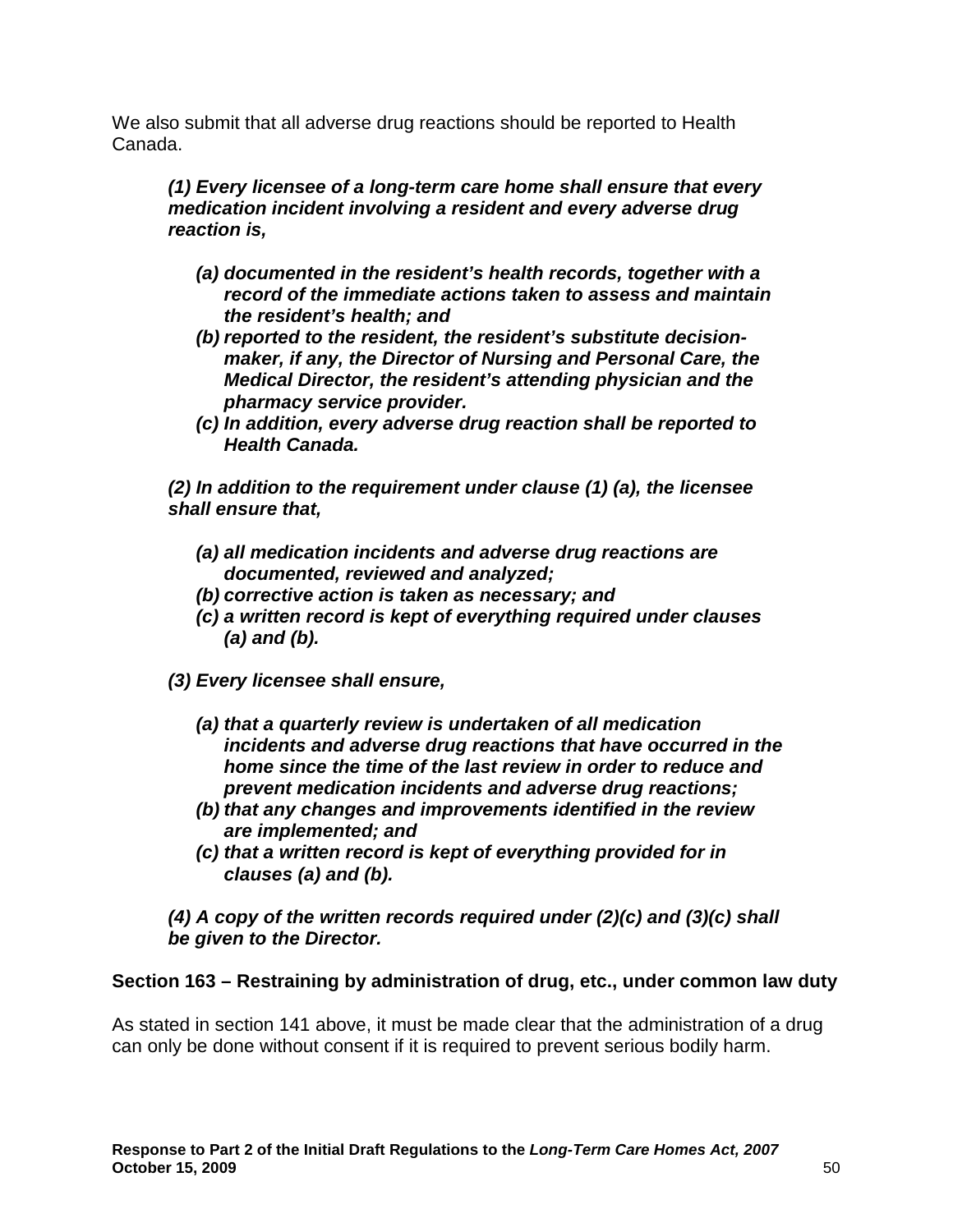ACE also supports the recommendations made by the Psychiatric Patient Advocate Office in its submissions to the Ministry with respect to section 163 of the draft regulation.

We recommend the following amendments:

# **(1) Any prescriber may order the administration of a drug for the purposes of subsection 36(3) of the Act.**

**(2) Every licensee shall ensure that every administration of a drug to restrain a resident when immediate action is necessary to prevent serious bodily harm pursuant to the common law duty described in section 36 of the Act is documented in the resident's record, and without limiting the generality of this requirement, the licensee shall ensure that the following are documented:** 

- **1. Circumstances precipitating the administration of the drug.**
- **2. Who made the order, what drug was administered, the dosage given, by what means the drug was administered, the time or times when the drug was administered and who administered the drug.**
- **3. The resident's response to the drug.**
- **4. All assessments, reassessments and monitoring of the resident.**
- **5. Discussions with the resident or where the resident is incapable, the resident's substitute decision-maker, following the administration of the drug to explain the reasons for the use of the drug.**
- **6. The development and implementation of adequate safeguards respecting issues such as regular monitoring intervals, the review of individual restraint use, least restraint policies, annual reporting requirements and annual training for staff.**

# **Prescription Ordering, Transmission**

Standard 3 of 1016-01 in the *Program Manual* has been omitted from the draft regulations. We believe it should be reinstated as follows:

- **1. All prescriptions shall be written and shall be signed by the physician.**
- **2. Prescriptions shall specify at least the resident's name, date, medication name, strength, form, quantity, frequency and route of administration (application area if topical), and be signed by the physician.**
- **3. There shall be a system in place for safe, accurate and timely transmission of all prescription orders.**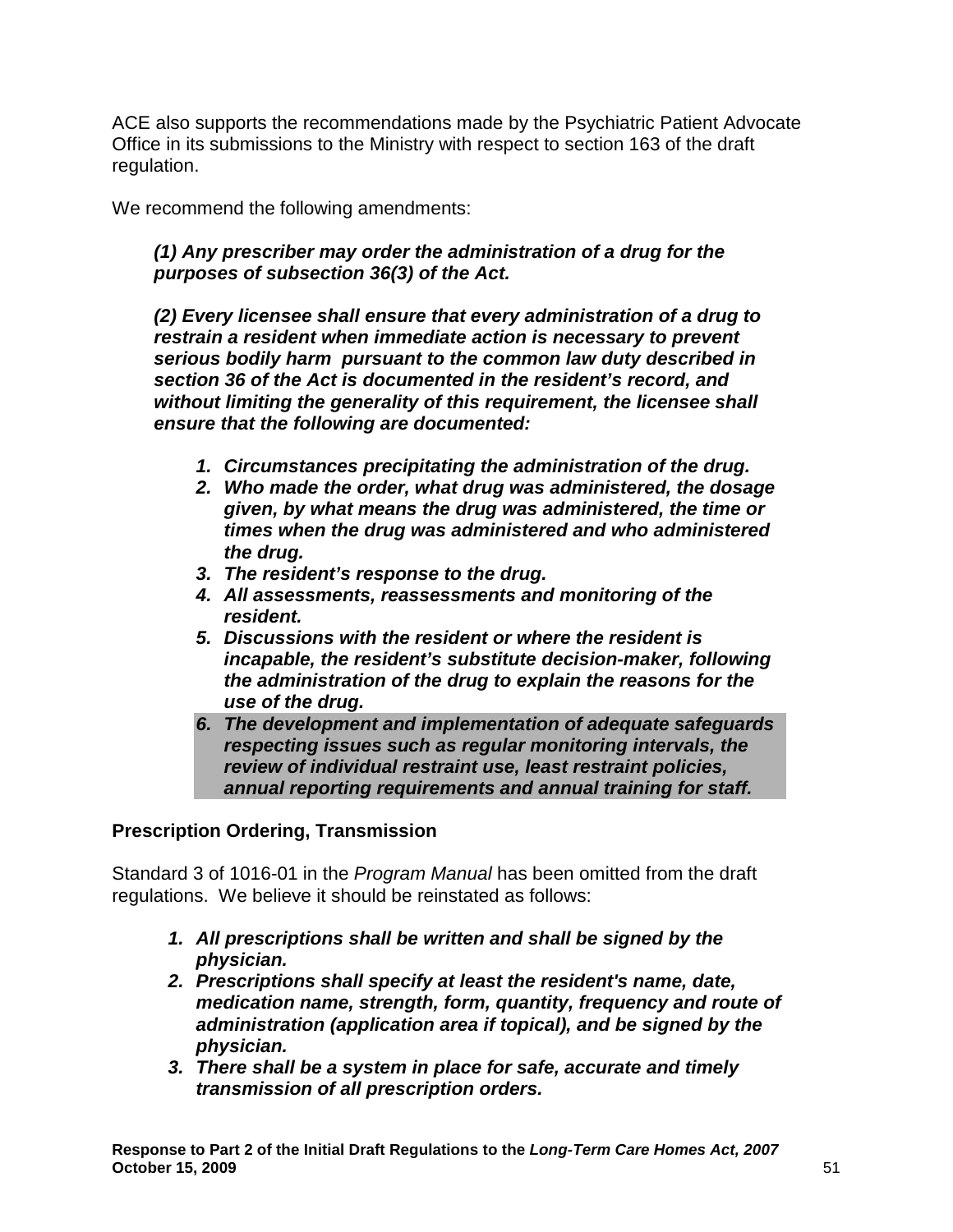- **4. All telephone prescription orders shall be given by the prescriber and shall be received and documented in the facility by registered nursing staff or the pharmacist.**
- **5. The prescriber or the attending physician shall sign the documented telephone order in accordance with established facility policy.**
- **6. A written copy of all prescriptions or duplicate prescription order sheets signed by the prescriber shall be sent to the pharmacist.**
- **7. All medication orders telephoned to the pharmacy shall be given only to the pharmacist.**
- **8. There shall be a quarterly, or more frequent as needed, documented review of each resident's medications, signed by the physician.**
- **9. Following the quarterly medication review, the quarterly medication review record shall be included in the resident's health record and a copy shall be returned to the pharmacy.**

# **PART VI – FUNDING**

# **NON-ARMS LENGTH TRANSACTIONS**

# **Section 166 – Non-arms length transactions**

We submit that all non-arms length transactions should require approval of the Director. If, for example, the licensee is also the owner of a temporary nursing agency, an appropriate bid can always be made. This does not make the transaction acceptable. One impetus for these transactions is to add to the profit margin of the agency, which charges a premium for nurses. By utilizing the agency, the licensee is indirectly adding to their profit. This was the subject of recommendations at the 2003 Wilson Inquest.

We recommend the following amendments to section 166:

**(1) For the purposes of section 93 of the Act and this Regulation, "non-arm's length transaction" means a transaction between two parties where one party is an associate of the other party within the meaning of subsection 2 (4) of the Act.** 

**(2) Subject to subsection (3), no licensee of a long-term care home shall enter into a non-arm's length transaction, unless,** 

- **(a) in the case of services, that the licensee cannot hire staff to provide the service;**
- **(b) in the case of services or goods, the supplier is the successful bidder in a competitive bidding process where the licensee obtains at least three unrelated bids;**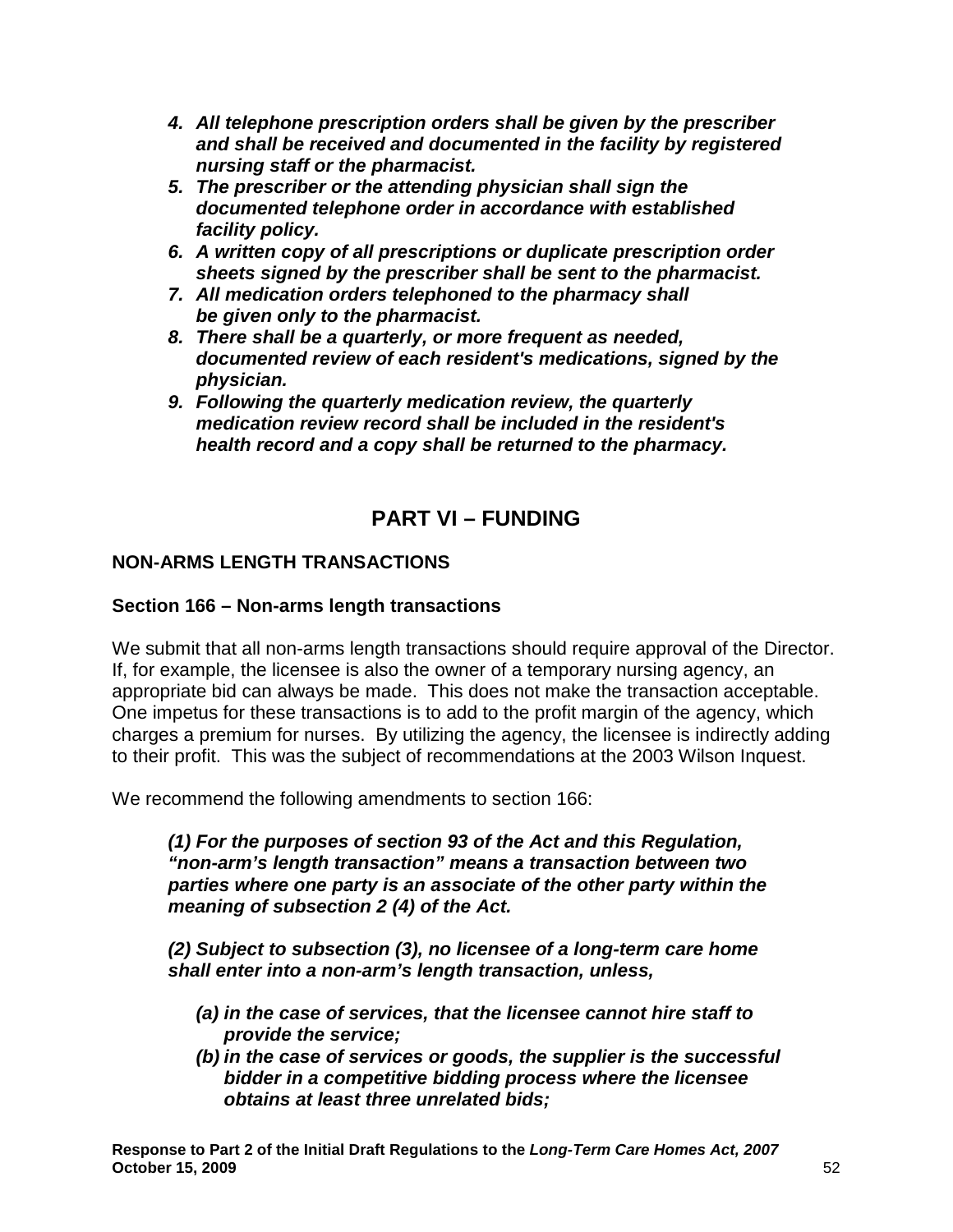- **(c) the licensee has created a record documenting the transaction, including, in cases where a competitive bidding process is required, the particulars of the competitive bidding process;**
- **(d) the transaction will provide value for the money spent, in that money will be spent with due regard for economy, efficiency, and effectiveness; and**
- **(e) the transaction is approved in writing by the Director.**

**(3) If a licensee is unable to meet the requirement under clause (2) (a) because of insufficient resources in the area where the long-term care home is located, the licensee may enter into the transaction with the prior written approval of the Director.** 

**(4) A licensee may apply to the Director for the written approval under subsection (3) in the form and manner acceptable to the Director.** 

**(5) Every licensee shall submit to the Director by March 31, or at any other time required by the Director, a report that sets out for the previous calendar year or a time stipulated by the Director, the following:** 

- **1. Every non-arm's length transaction entered into by the licensee, including a description of the services or goods purchased and the money spent for the goods and services.**
- **2. Confirmation, unless an approval was received by the Director under subsection (3), of compliance with clause (2)(a), or if clause (2)(a) was not complied with, the fact of noncompliance.**

# **Private Care Workers**

The use of private care workers is related to non-arms length transactions, although it may be more appropriate to place it in a different section of the regulations. We also recommend that homes should be barred from recommending private care agencies, requiring that private care be purchased through specific agencies, or from allowing the recruitment of agency staff from private care workers employed by individual residents and their families. We have become aware of instances where homes have highly recommended private care staff be hired by a specific agency and then contracted by the family. This places control in the hands of the agency, doubles the fees for the family and generates a profit to a company related to the home. We strongly believe that this is inappropriate and should be prohibited. Finally, we have had many cases where homes have attempted to "require" the purchase of private care services as a stipulation for continued residence in the home. In some instances, but not all, it involves a non-arms length agency. It must be made clear that there can be no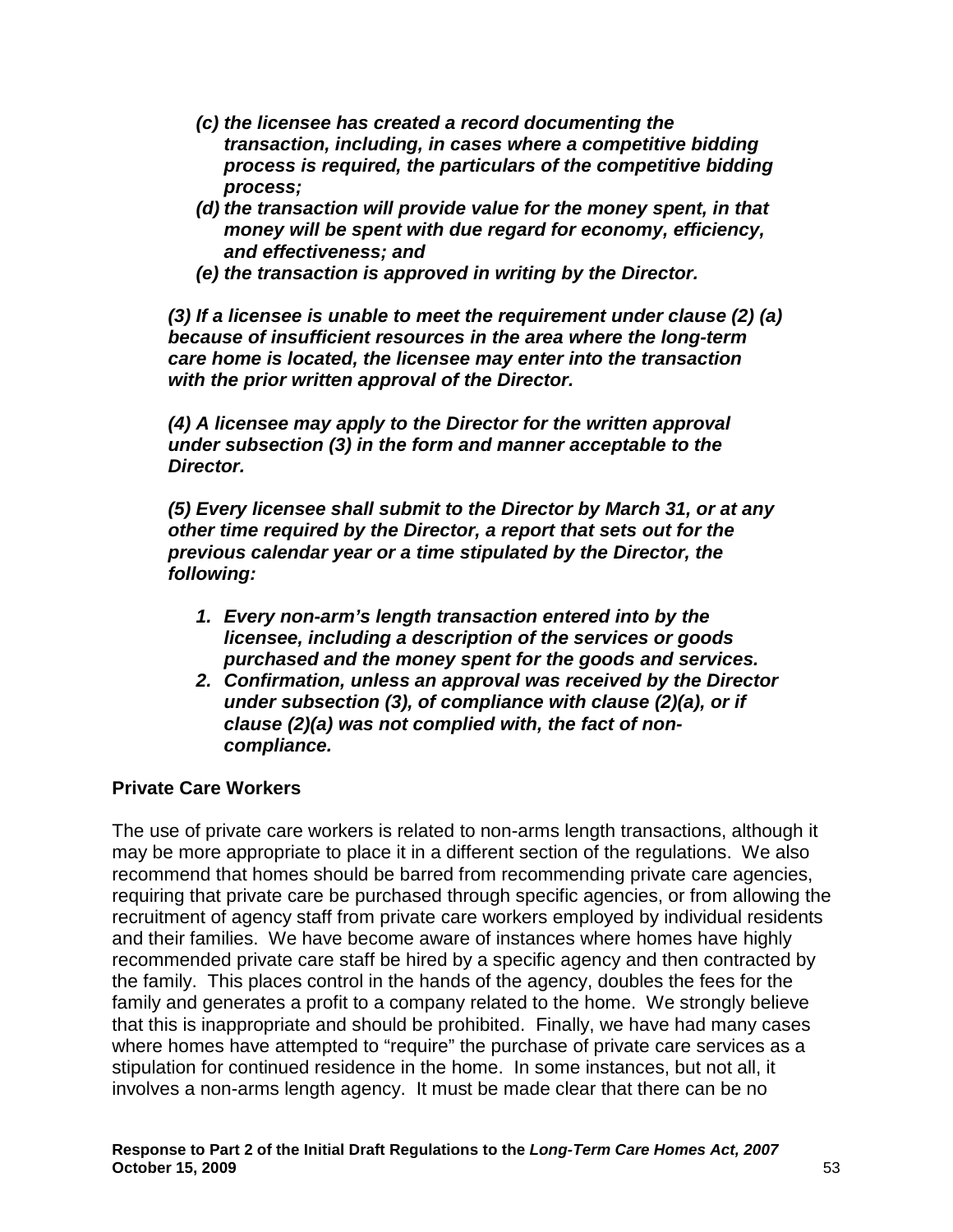requirement that a person purchase private care in order to live in a long-term care home. Thus, ACE recommends the following changes to the regulations:

# **Private Care Staffing**

- **(1) The licensee is prohibited from:** 
	- **(a) recommending purchasing private care services from specific agencies;**
	- **(b) requiring that private care services be purchased from specific agencies; or**
	- **(b) promoting the recruitment of private care workers from staff privately contracted by residents or family members; and**
	- **(c) requiring the use of private care services as a basis for continued residence in the home.**

# **RECONCILIATION AND RECOVERY**

### **Section 167 – Reconciliation and Recovery**

The regulations do not include the semi-annual reports that were required under section 112 of the regulations to the Nursing Homes Act. Instead, it requires an annual report and at times specified by the Minister. We believe that semi-annual reporting should be continued, with the addition of times as specified by the Minister, as follows:

**Every licensee of a long-term care home shall provide reconciliation reports to the Minister on June 30 and December 31, annually, and at times specified by the Minister.**

# **NON-ALLOWABLE RESIDENT CHARGES**

#### **Section 173 – Non-allowable resident charges**

The regulations must be unambiguous that residents cannot be forced to pay for preferred accommodation in order to receive appropriate care. For instance, ACE is aware of situations where residents and substitute decision-makers are advised that a resident's care needs can only be met in a specialized unit, locked unit or other area of the home due to increased care requirements. However, they are advised that only preferred accommodation beds are available and there is a wait list for basic accommodation. The person's needs are not being met and transfer is needed immediately. In this instance, the home cannot require a resident or substitute decisionmaker to take a preferred accommodation bed and pay the premium in order for the person to access care. We therefore recommend the following amendment be added to section 173: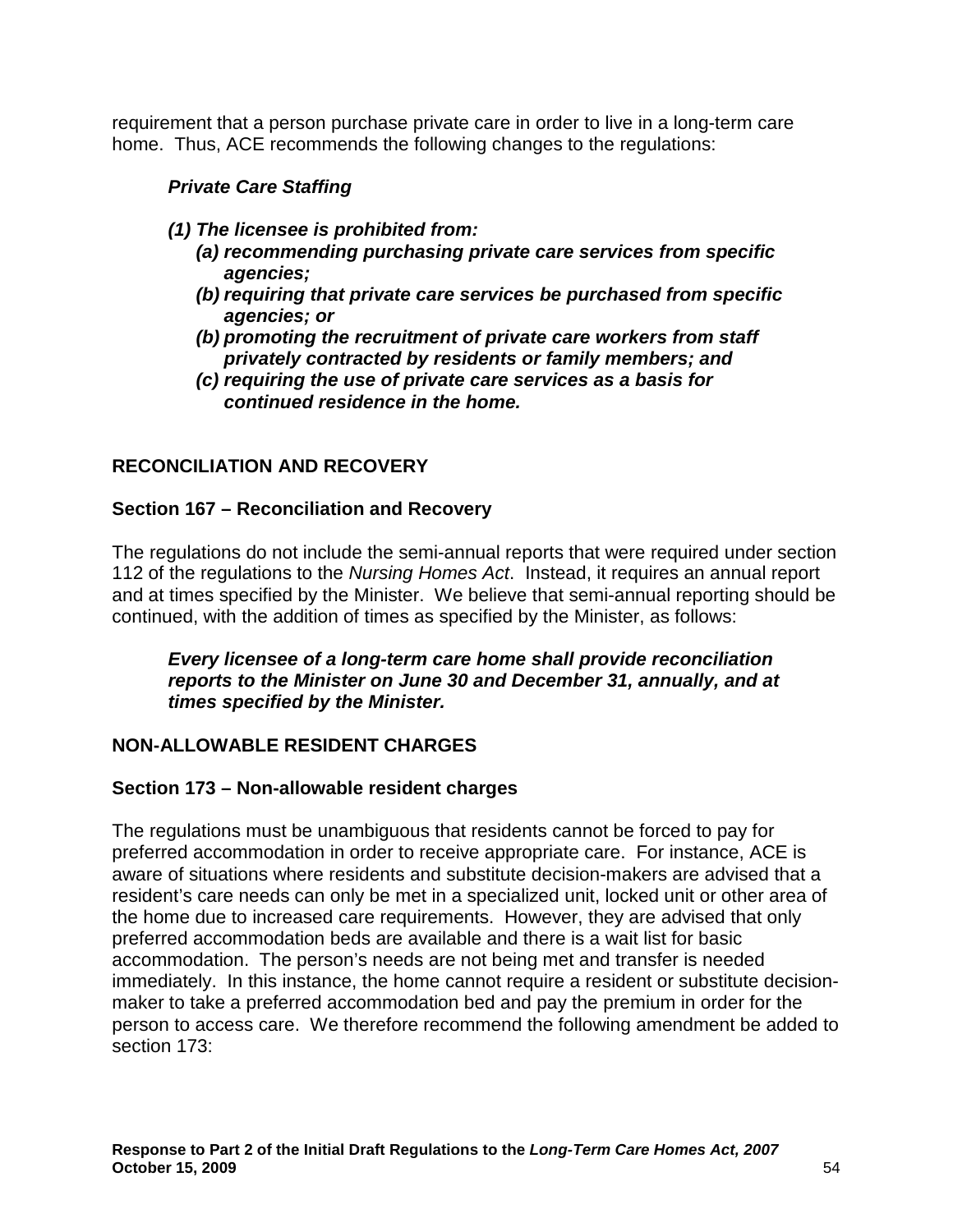#### **Charges for preferred accommodation where an internal transfer is required to be able to meet the resident's care needs.**

It also needs to be made clear that the agreement for extra charges for goods and services must be in writing. We therefore recommend the following amendment to section 173.5:

#### **Charges for goods and services provided without the resident's written consent.**

### **Section 174 – Statements**

The requirement to provide a statement for charges made to the resident is not broad enough. In some cases, trustees appointed under government benefit programs but they are not captured under this section. We therefore recommend the following amendment:

**Every licensee of a long-term care home shall, within 15 days after the end of each month, provide each resident or the resident's attorney under the Powers of Attorney Act, or person exercising a continuing power of attorney for property or a guardian of property under Part I of the Substitute Decisions Act, 1992, or person managing the resident's income pursuant to the Ontario Disability Support Program Act, 1997, Ontario Works Act, 1997, Canada Pension Plan Act or Old Age Security Act, with an itemized statement of the charges made to the resident.** 

# **PREFERRED ACCOMMODATION**

#### **Section 175 – Preferred accommodation maximum**

It must be made clear that a home can offer preferred accommodation at a lower rate, including the basic rate. As well, when a person is being offered preferred accommodation at the basic rate, they should also be made aware that they are also entitled to apply for a reduction in basic accommodation charge. Accordingly, ACE recommends the following changes:

#### **A home may offer preferred accommodation at a lower rate than the maximum set out in the regulations.**

**Where preferred accommodation is offered at the basic accommodation rate, the resident is entitled to be treated as a resident in basic accommodation, including the right to apply for a rate reduction.**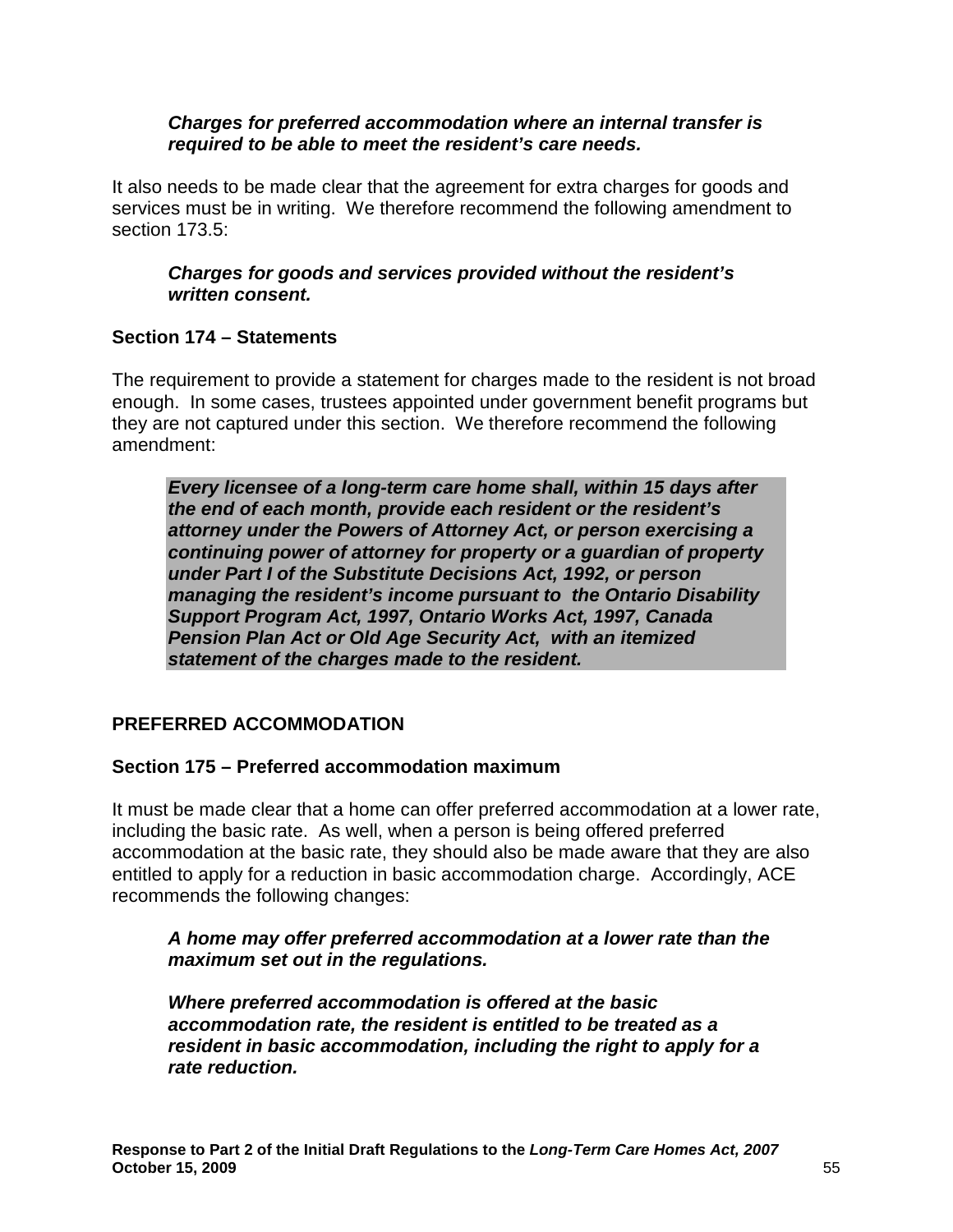# **CHARGES FOR ACCOMMODATION**

In general, all references to the \$125 comfort allowance should be changed to \$128, as this is the new allowance as of November 1, 2009, which will be well before the implementation of any new regulations.

#### **Section 180 – Reduction in basic accommodation charge**

There must be an obligation on the home to explain all possible rate reductions to the resident, including the exceptional circumstances reductions.

**The licensee must provide the resident or person with authority to manage their finances with information regarding applying for the rate reduction and exceptional circumstances reduction.** 

Section 180(7) includes benefits which were not previously included when calculating the rate reduction. To date, it is only taxable income upon which the rate reduction was calculated. The draft regulation includes numerous other non-table private insurance benefits which were previously not included. We recommend that this be removed from the regulations:

#### **Remove references to non-taxable private insurance benefits.**

### **Section 181 – Further reduction in exceptional circumstances**

Section 181(1)2 states that if the previous year's notice of assessment is not representative of income available to the resident in the current year, an exceptional circumstances application can be made. We wish to stress the importance of this section and ensure that this will include people who may have cashed their RRSPs the previous year. Many of our clients have cashed out RRSPs to do such things as pay for medical treatment or to take trips when they were well. In all cases, they were not, of course, aware that the following year they would become so ill as to require admission to long-term care and that the cashing of the RRSPs would create financial burdens. ACE wants to ensure that people are not penalized for their pre-admission lifestyle since admission is often unplanned.

**Ensure that section 181 takes into account the unexpected change that admission may have on a person's lifestyle and that prior monetary decisions have no bearing on the current monetary situation.** 

We also believe that a resident should not have to pay where the maximum amount is calculated at being higher and the miscalculation was not the fault of the resident. We have had instances where miscalculations by homes have caused difficulties for resident and their families. If a person is residing in basic accommodation and has been paying too little, it is often the case that any remaining money has been spent on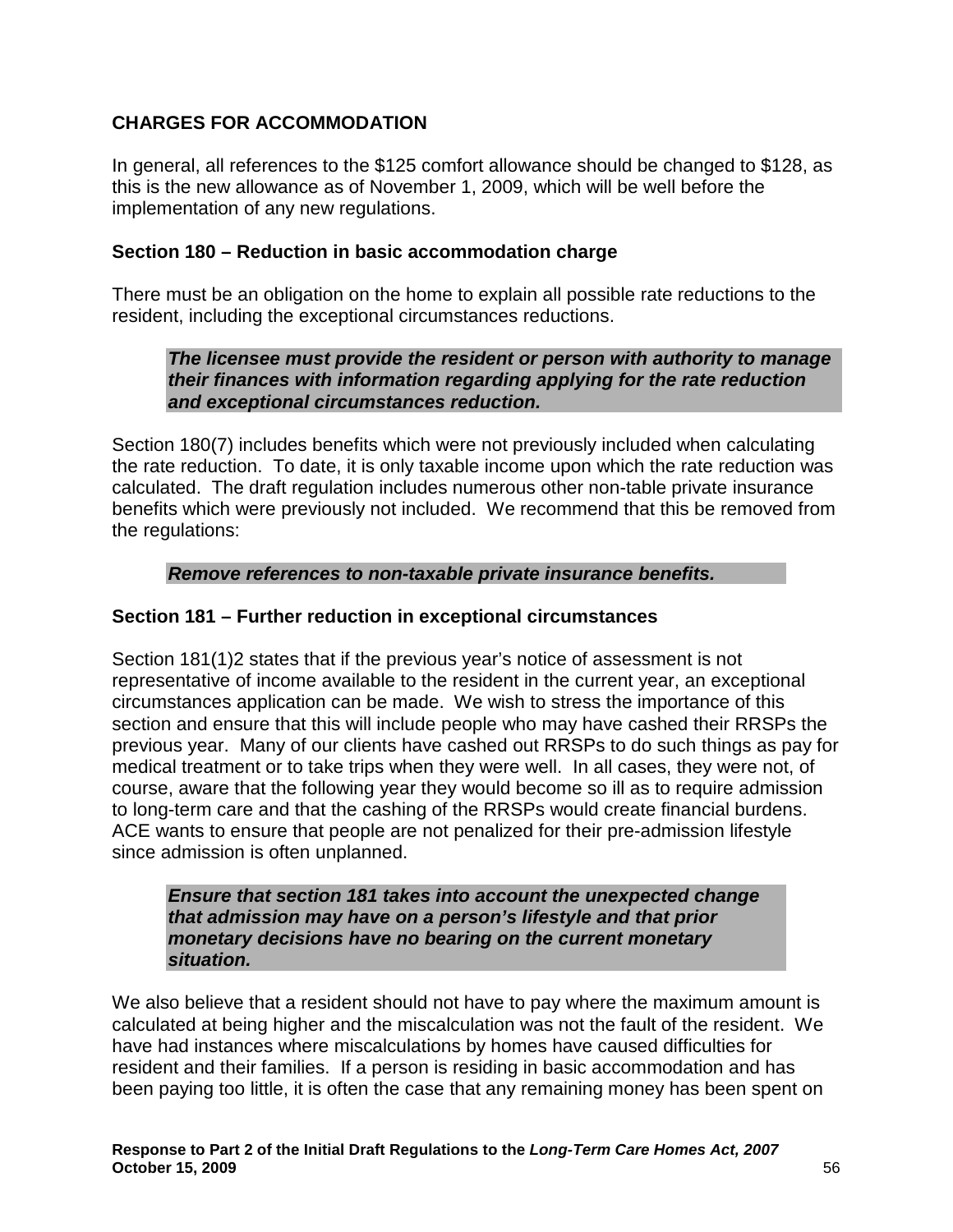necessities. The resident is then asked to pay money back which has already been spent. We submit that if the miscalculation was the fault of the home, then the resident should not have to pay the amount. However, if the miscalculation was the result of the resident knowingly deceiving or failing to provide requested documentation, then they should have to pay the fees owing.

We therefore recommend the following amendment:

**If the Director determines that the resident should have paid a higher maximum amount in the prior years, then the resident shall repay the difference only if the miscalculation was due to the resident knowingly failing to provide requested income information or providing false information to the licensee. Such repayment must be made before obtaining a reduction under the current application. Where the miscalculation was due to an error made by the licensee or Ministry of Health and Long-Term Care, the resident will not be required to repay the difference.** 

We submit that our comments made regarding section 180(7) should also apply to section 181(9), as follows:

### **Remove references to non-taxable private insurance benefits.**

# **Section 182 – Reduction in charge, resident with dependents**

It would appear that this section has two purposes:

- 1. To take the place of the exceptional circumstances reduction presently available to spouses of residents who continue to reside in the community; and
- 2. To take into account that some residents have other dependents in the community.

We do not believe this section is sufficient.

In the case where both spouses are over 65 and one remains in the community, we do not believe that income alone is sufficient to determine whether or not the rate should be decreased. While we are pleased that the deduction appears to provide more for a resident's spouse living in the community than the present amount of \$152.08, we believe that there should also be recognition of debts or liabilities. As indicated previously, many people undergo catastrophic accidents or illness and end up in a longterm care home, often with devastating effects on the family. Consideration should be given to provide a deduction even when the income levels are higher than those assessed.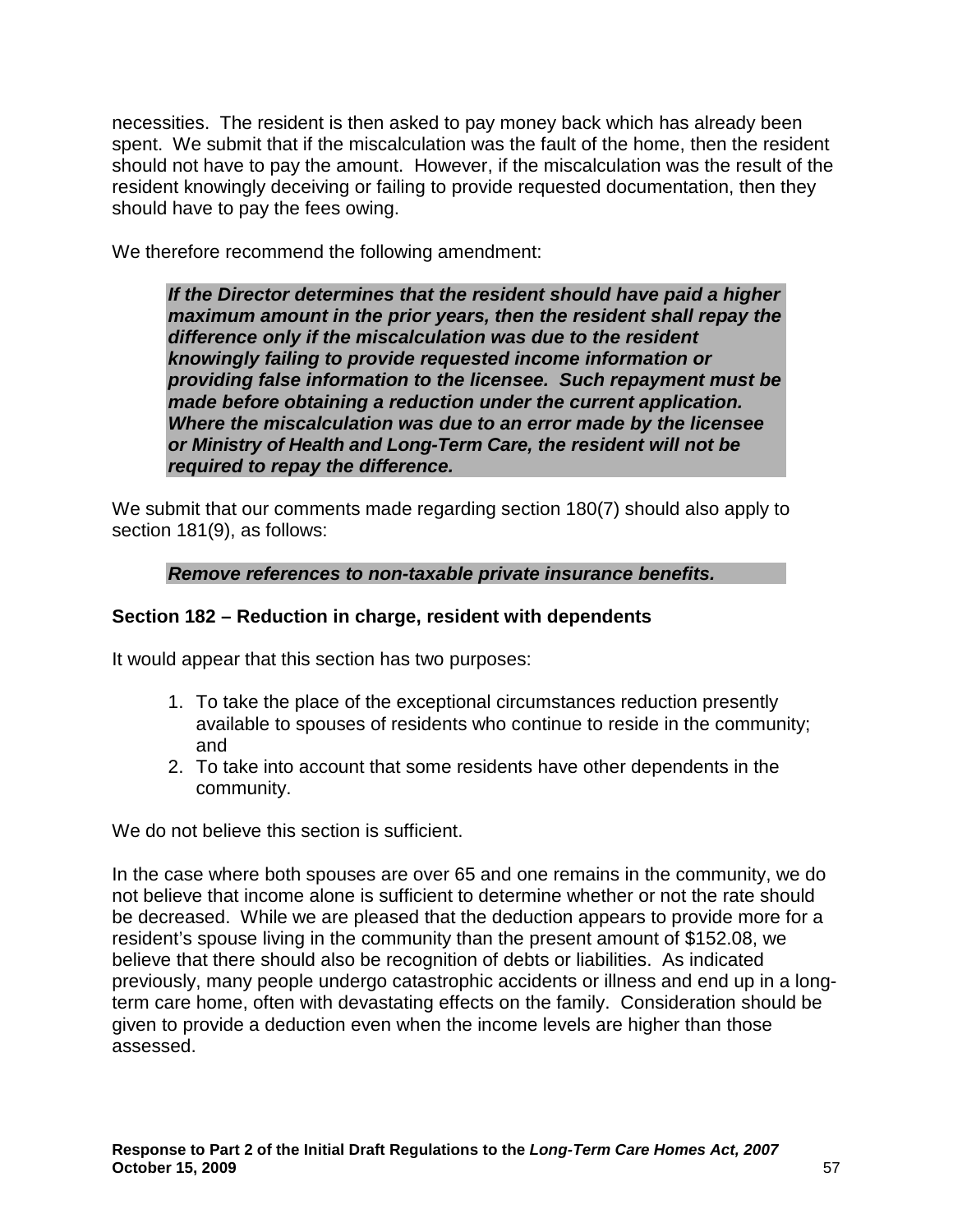In the case where one or both of the spouses are under the age of 65, we believe that the scheme as set out in section 10 of the Health Insurance Act regulations should apply. This is a more generous scheme and takes into account family income. This appears to acknowledge the increased monetary difficulties for those under the age of 65. As more and more younger persons with a disability are now being admitted into long-term care instead of complex continuing care, we believe that the long-term care system must treat them the same. The present allowance for the amounts of \$1404.55 for a spouse and \$330.74 for a child in no way can meet the needs of those families. If the amounts are not changed, we will see families who have already been hit with personal catastrophes such as a father having early Parkinson's, or a mother suffering from MS, we will now see them loose their homes, be unable to provide for their children, and spiraling downward due to the weight of the long-term care home fees.

We have taken the following amounts Table 2 of the regulations to the Health Insurance  $Ac<sup>28</sup>$  and ask that it be amended as necessary for the purpose of these regulations:

**Person with no dependants – maximum estimated income \$1,742.21 1. Monthly - Estimated income less \$128.00** 

**2. Daily - Estimated income less \$128.00, divided by 30.4167** 

**Person with one dependant – maximum aggregate estimated incomes \$8,411.00** 

**1. Monthly - Aggregate estimated incomes less \$3,567.00, divided by 3 2. Daily - Aggregate estimated incomes less \$3,567.00, divided by 91.2** 

**Person with two dependants – maximum aggregate estimated incomes \$8,921.00** 

**1. Monthly - Aggregate estimated incomes less \$4,078.00, divided by 3 2. Daily - Aggregate estimated incomes less \$4,078.00, divided by 91.2** 

**Person with three dependants – maximum aggregate estimated incomes \$9,387.00** 

**1. Monthly - Aggregate estimated incomes less \$4,543.00, divided by 3 2. Daily - Aggregate estimated incomes less \$4,543.00, divided by 91.2** 

**Person with four or more dependants – maximum aggregate estimated incomes \$9,802.00** 

**1. Monthly - Aggregate estimated incomes less \$4,958.00, divided by 3** 

**2. Daily - Aggregate estimated incomes less \$4,958.00, divided by 91.2** 

**Person not referred to elsewhere in this item 1. Monthly - \$1,614.21** 

**2. Daily - \$53.07** 

 $\overline{a}$  $^{28}$  R.R.O. 1990, Reg. 552.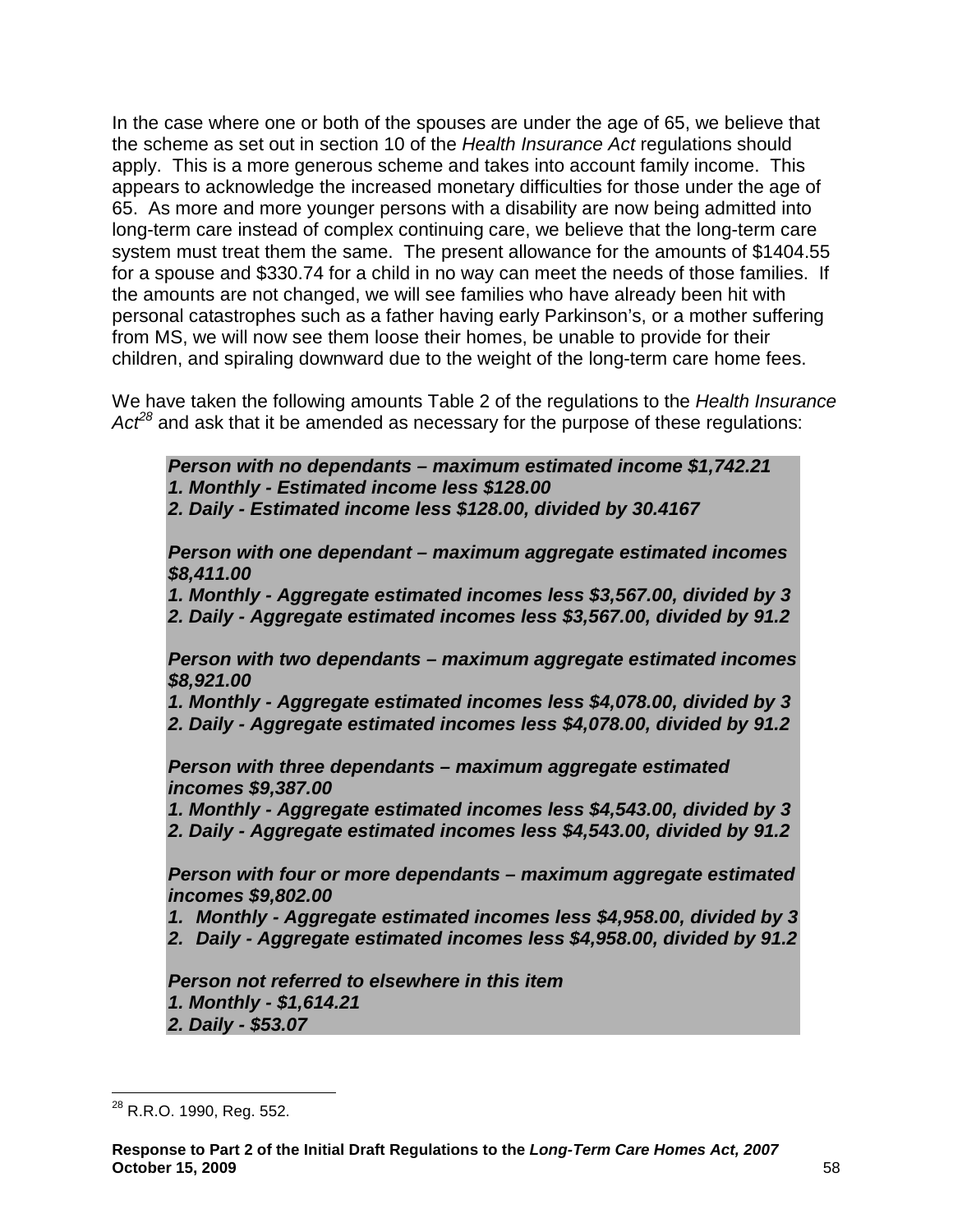#### **Section 183 – Restriction, interest charges**

This section implies that a home may charge interest for non-payment of long-term care fees. Under the present legislation, it was arguable that interest could not be charged as it would be requesting more than the maximum fees allowed under the legislation. We recommend that a prohibition on charging interest be included in the regulations by deleting section 183 and replacing as follows:

#### **Residents may not be charged interest for missed, incomplete or late payments.**

### **Section 184 – Restriction on charges**

Section 184(1)(d) states that a resident cannot have their accommodation reduced if they are a sponsored immigrant if they have not exhausted financial support from their sponsor. This compounds the present issue, included now in section 184(1)(a), that a resident is not eligible for a reduction if they do not apply for government entitlements, which would include ODSP benefits.

Many people sponsor their parents to come live with them in their old age. These sponsored immigrants often come from countries from which they do not receive any retirement benefits or where those benefits are minimal. When they come to Canada, they are sponsored for ten years. While the sponsors understand that they must support their parent, they are unaware that if their parent gets ill that there will be such a high cost for long-term care.

While we understand the Ministry of Health and Long-Term Care's reluctance to subsidize these fees, there is a greater issue. These immigrants are in Canada legally and many are in fact citizens. They all are entitled to care under our health insurance plan. When the sponsor learns that they will have to pay the fees (either the fees themselves or to pay back ODSP payments), they may withdraw their parent's application to long-term care if they are the substitute decision-maker or the parent will withdraw the application themselves if they believe it will have a negative effect on their children. The result is that the person does not get the health care to which they are entitled and they may suffer declining health or be put in harms way. For example, if a person has dementia and the family works during the day, they may be locked in a home to prevent them from wandering or they may start a fire trying to cook on their own.

This section has taken the matter even further, requiring that sponsored immigrants have exhausted the financial support of their sponsor. It is not clear whether this includes bringing a court action to enforce the agreement or to seek support. This would be an additional barrier to the person obtaining necessary health care, as it is unlikely that many of these persons would be willing or able to bring such an application.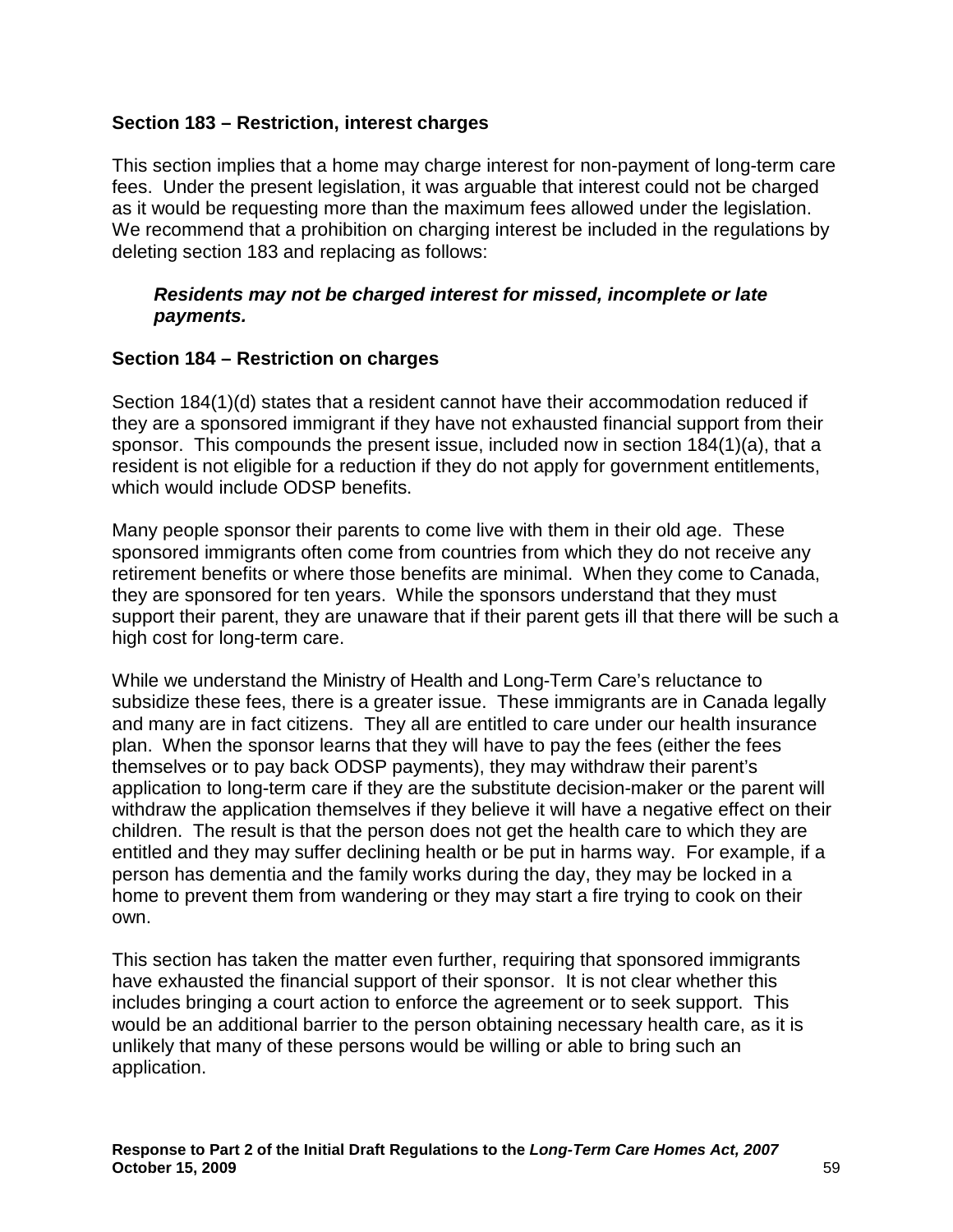While income is not supposed to be a barrier to entry, in this case it is. Applications will not be made or will be withdrawn when information regarding fees is provided. Moreover, if persons are admitted to homes and do not pay because they are not entitled to appropriate rate reductions, under this legislation the home will bear the burden of the debt. This is unfair to the other residents of the home and to the home itself as it is providing care but not being paid.

The ramifications of this section regarding sponsored immigrants are profound and the section must be reworked so that those entitled to access care can receive it.

**Amendments are required to remove financial barriers for sponsored immigrants to be admitted to long-term care and receiving the care to which they are entitled.** 

# **PART VII – LICENSING**

# **Section 192(d) – Premises that do not require licence**

The effect of this section is that "retirement homes" will be able to provide nursing care for two or more unrelated persons without a license. In other words, even if a retirement home offers the same level of care as a long-term care home that requires a licence, they will be able to do so. There are a number of problems with this section:

- The term "retirement home" is not a defined term in this or any other legislation in Ontario. What is commonly referred to as a retirement home is defined as a "care home" under the regulations to the Residential Tenancies  $Act.^{29}$  If this section is intended to exempt care homes from the application of the LTCHA, then care homes as defined by the regulations to the Residential Tenancies Act should be specifically exempted. If the meaning is something other than care homes, the term "retirement home" should be defined in this regulation for clarity.
- Whether a retirement home or a care home is exempted, the same major problem exists if this regulation is not deleted or amended. This regulation will result in retirement homes being allowed to offer the same level of care and services (or even more care services) as a licensed long-term care home without public oversight or inspection, leaving the residents of those homes without effective remedies to address problems with care services.

The LTCHA and its predecessor legislation exist not only to provide accountability for the use of public health dollars, but also because it was determined that vulnerable populations residing in such accommodation need protections and that this type of industry requires public oversight. Report after report on long term-care, including those done by this government, such as the report by Monique Smith, focused on this

 $\overline{\phantom{a}}$  $^{29}$  O.Reg. 516/06, s. 1.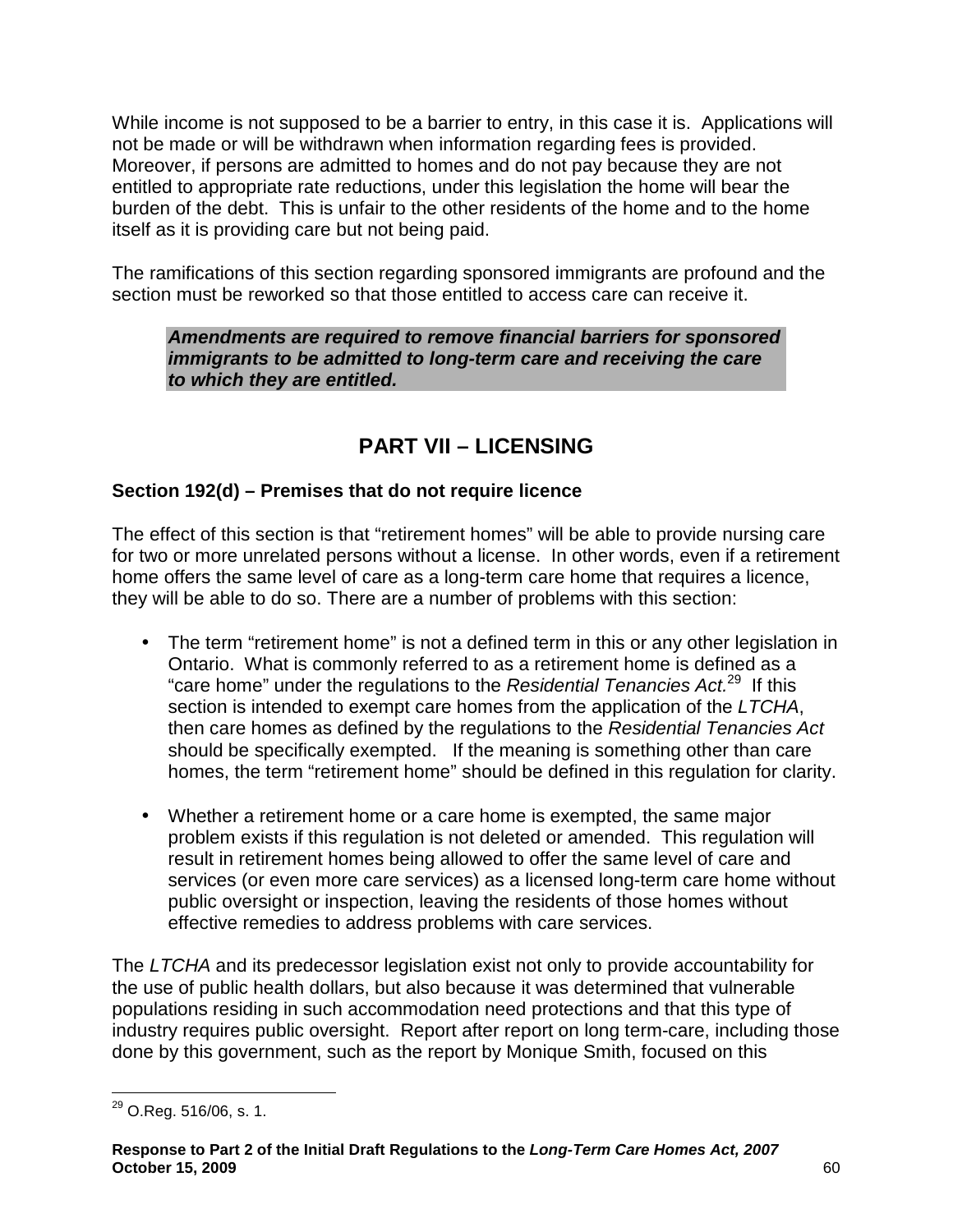vulnerability and the need for effective regulation to ensure that vulnerable adults get the quality or care that they need and are entitled to in this public health system.

Exempting residential accommodation with care services, such as retirement homes, would mean that a large sector of vulnerable adults would not have these protections. Although the accommodation portion of care homes are regulated under the Residential Tenancies Act so that these residents, properly known as tenants, have the protections of landlord and tenant law, the care services are not regulated in any way (other than a requirement for the provision of a Care Home information Package). For example, there are no inspections, no requirements for care standards and no effective oversight of care services. Likewise there are no effective remedies that these tenants can pursue to address problems that arise in these settings.

Section 192(d) would affect both wealthy individuals, as well as the poor elderly and people with physical disabilities residing in care homes across the province. This latter group is even more vulnerable in light of their limited economic options.

Retaining section 192(d) would be a statement by this government that they are not interested in the protection of vulnerable adults who live anywhere besides licsensed facilities. This exemption would authorize retirement homes that operate as bootleg nursing homes to continue operating without any oversight. It would be a confirmation that this government supports two-tier medicine.

Obviously, this would be a major shift in public policy in Ontario. We think it important to obtain feedback from the broader public on whether they would support a two-tier system in long term care – a provincially regulated and publicly funded system for some people, and a separately regulated private pay system (whether regulated by a thirdparty regulator or by the industry itself). We made this statement in 2007 at the time of the Public Consultation on Regulating the Retirement Home Industry. We attach to this submission both our brief on that consultation as well as a letter we wrote to the Ministers of the day with respect to this issue.

Therefore, we recommend the following change to the draft regulation:

# **Section 192(d) should be deleted.**

# **PART IX – COMPLIANCE AND ENFORCEMENT**

#### **Sections 211-215 – Compliance and Enforcement**

The LTCHA establishes a comprehensive regime for long-term care homes to review and challenge compliance orders. Residents and their substitute decision-makers, however, do not have a similar opportunity. Currently, the only recourse for a resident or their substitute decision-maker is to make a complaint to the Ombudsman of Ontario,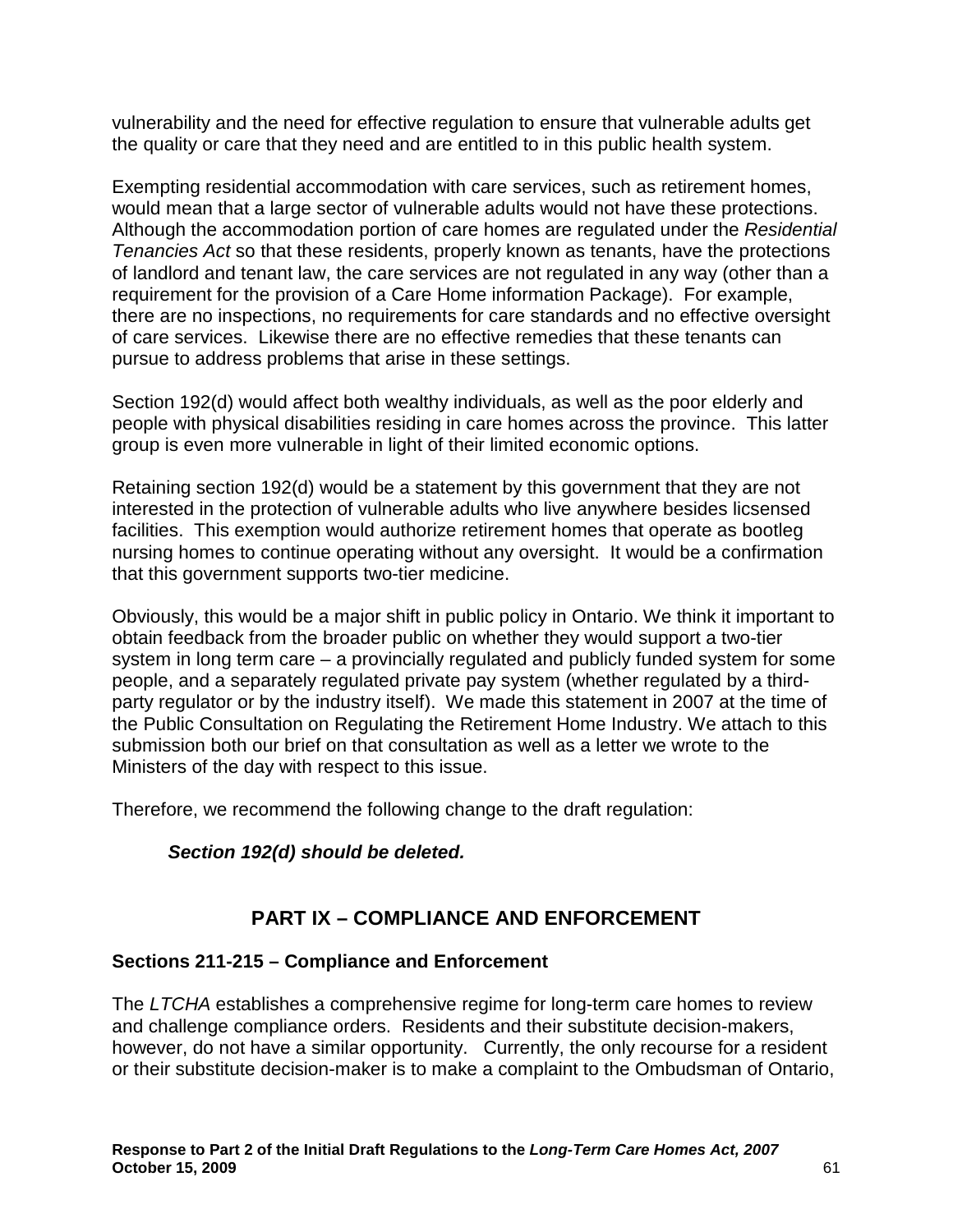who has jurisdiction over government services and the actions of government employees.

Using the statutory authority found in section 3(4) of the LTCHA, for example, which permits the Lieutenant Governor in Council to make regulations governing how rights set out in the Residents' Bill of Rights are respected and promoted by the licensee, ACE recommends that regulations should be made to create and implement an appeals process for residents and their substitute decision-makers to review compliance reports, as the Ministry of Health and Long-Term Care determines is appropriate:

**Develop an appeals regime for residents and substitute decisionmakers to review compliance reports, analogous to the scheme already established for long-term care homes.** 

# **PART X – ADMINISTRATION, MISCELLANEOUS AND TRANSITION**

# **TRUST ACCOUNTS**

### **Section 217 – Trust accounts**

It must be made clear that a licensee cannot be named as a trustee or person to manage a resident's money under the Old Age Security Act, Canada Pension Plant, Ontario Disability Support Program Act, Ontario Works Act, Substitute Decisions Act, or Powers of Attorney Act. What has happened in the past is that homes have applied to be named the person managing the money on behalf of allegedly incapable residents of their home. Homes should NEVER be the decision-maker regarding their client's money, as it is too easy to lead to abuses. We therefore recommend that the following be added to this section or elsewhere as is deemed appropriate:

**A licensee is prohibited from being named as a trustee or person to manage a resident's money under the Old Age Security Act, Canada Pension Plant, Ontario Disability Support Program Act, Ontario Works Act or Substitute Decisions Act, or Powers of Attorney Act.** 

In section 217(12) the word "trustee" is not defined. This should include those who are acting as a person managing a person's money under legislative authority, and may also include someone who is managing the money where the money is held jointly in a bank account. Thus, ACE recommends the following addition to section 217:

#### **Definition of "trustee".**